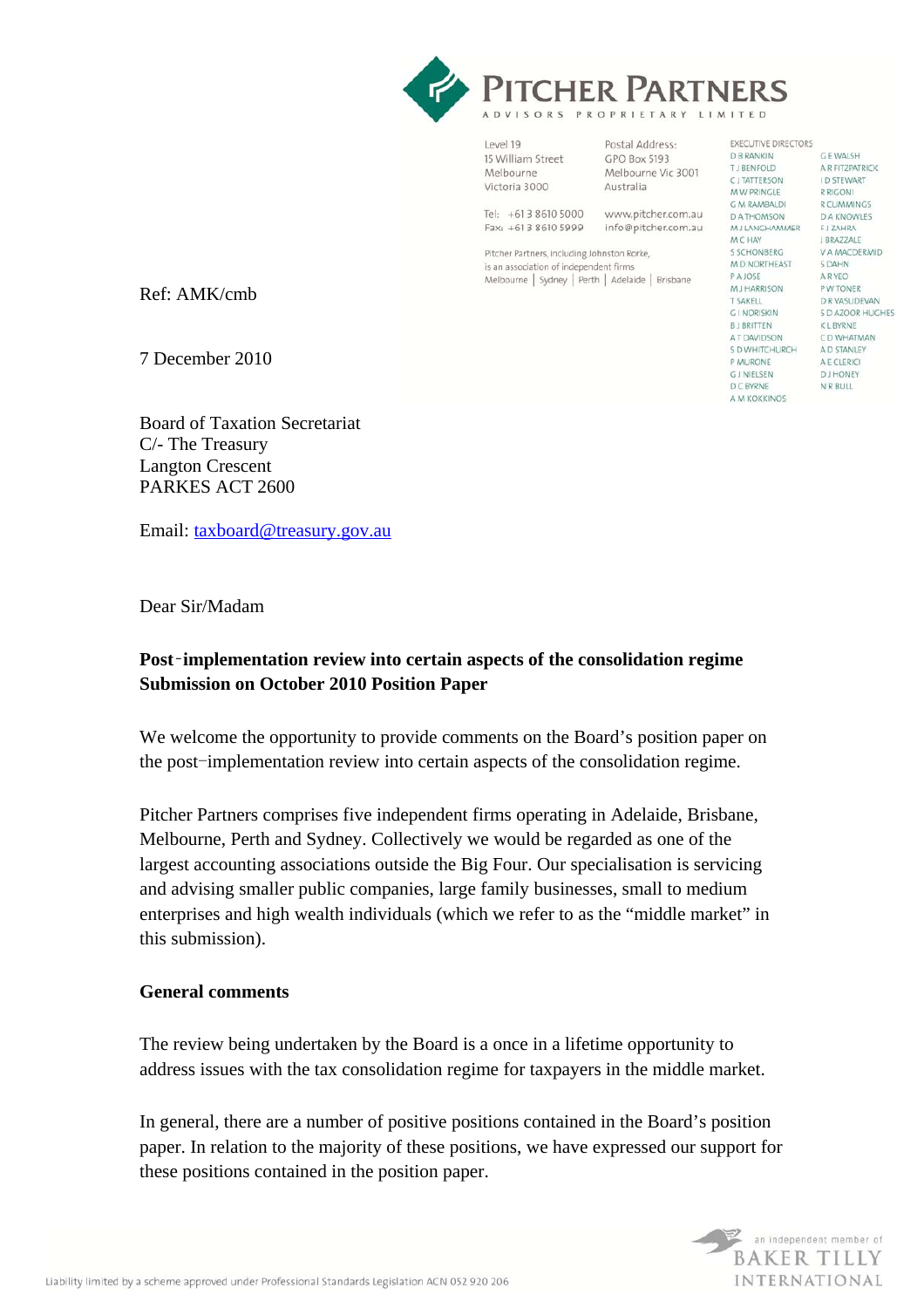

The attached document sets out our 31 recommendations in relation to Board's position paper. We highlight that each and every one of these recommendations is important for the middle market, to ensure that the tax consolidation provisions are both fair and reasonable when applied by those taxpayers in the middle market. Many of these recommendations could easily be catered for by making slight modifications to the positions contained in the Board's position paper.

However, in saying that, we would like to express our concern that we do not believe that the Board has appropriately addressed issues relating to the significant barriers to entry faced by taxpayers in the middle market. We highlight that the middle market would be somewhat disappointed if Position 5.1 was the one and only solution being proposed by the Board.

Given the nature of the review being conducted by the Board, there will likely be little opportunity in the future to revisit some of these issues. Accordingly, it is critical that the important issues identified by this submission are considered by the Board in its final position paper and final recommendations to Government.

### **Specific comments**

We note that Position 5.1 addresses two very important formation issues. Accordingly, we provide our support for this position and recommend that this be fast tracked to Government ahead of the remaining positions in the Board's paper.

However, these two issues are only but a small part of a larger package of concerns with the tax consolidation provisions for non-consolidated groups in the middle market. Non-consolidated groups within this market space are unlikely to form a tax consolidated group unless some of these other residual concerns are also addressed as a complete package.

It is critical, therefore, that the Board recommends fundamental changes to correct interaction issues that are currently experienced between the rollover provisions and the tax consolidation provisions for privately owned groups in the middle market.

Furthermore, in our view, the Board must consider proposing amendments to the acquisition model to more appropriately deal with majority owned entities that subsequently form part of the tax consolidated group. This includes retaining an entry history model for certain assets (e.g. pre-CGT assets) and providing an alternative reset model with reduced compliance costs in such cases (as outlined in detail in this submission).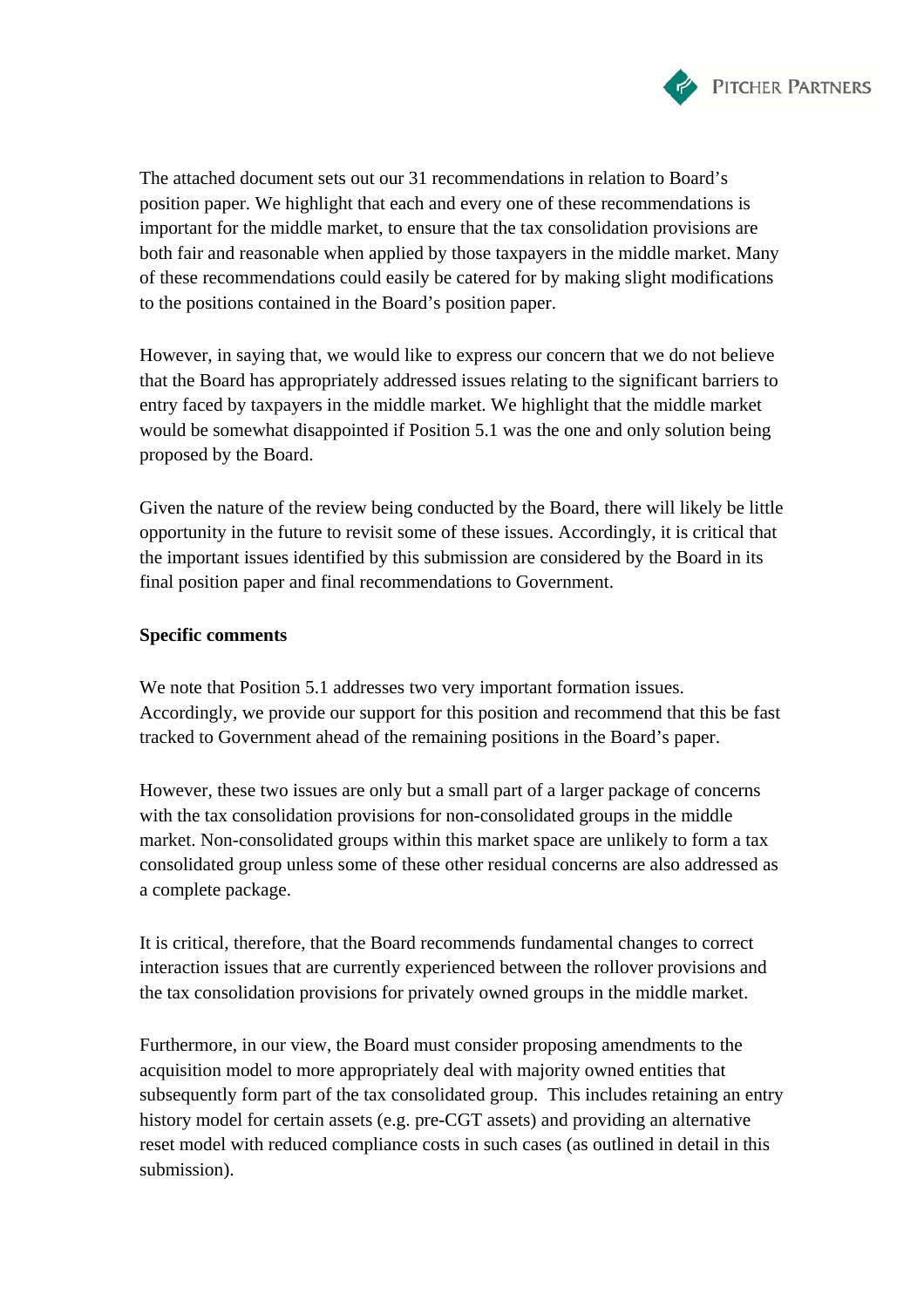

\*\*\* \*\*\*

We would welcome the opportunity to meet with you and discuss our recommendations contained in this submission in further detail. Should you have any queries, please contact Alexis Kokkinos on (03) 8610 5170 or Chris Birchall on (03) 8610 5586.

Yours sincerely

Hho

A M KOKKINOS Executive Director

Attach: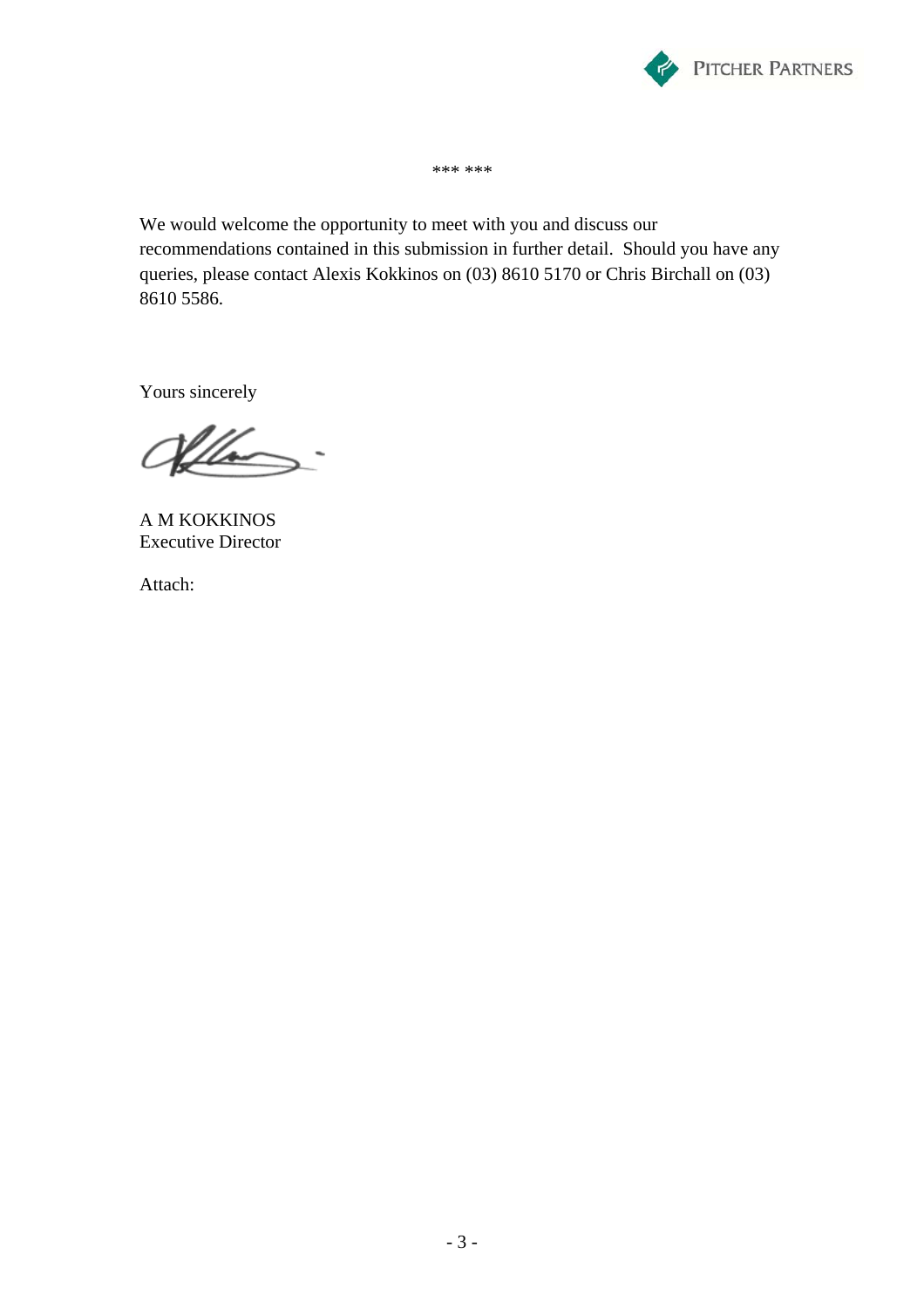

# **Contents**

| $\mathbf{1}$    |      |  |  |  |
|-----------------|------|--|--|--|
| $\overline{2}$  |      |  |  |  |
| 3               |      |  |  |  |
|                 | 3.1  |  |  |  |
|                 | 3.2  |  |  |  |
|                 | 3.3  |  |  |  |
| $\overline{4}$  |      |  |  |  |
|                 | 4.1  |  |  |  |
|                 | 4.2  |  |  |  |
|                 | 4.3  |  |  |  |
|                 | 4.4  |  |  |  |
|                 | 4.5  |  |  |  |
|                 | 4.6  |  |  |  |
|                 | 4.7  |  |  |  |
|                 | 4.8  |  |  |  |
|                 | 4.9  |  |  |  |
|                 | 4.10 |  |  |  |
|                 | 4.11 |  |  |  |
| $5\overline{)}$ |      |  |  |  |
|                 | 5.1  |  |  |  |
|                 | 5.2  |  |  |  |
|                 |      |  |  |  |
|                 | 5.3  |  |  |  |
| 6               |      |  |  |  |
|                 | 6.1  |  |  |  |
|                 | 6.2  |  |  |  |
| $\overline{7}$  |      |  |  |  |
|                 | 7.1  |  |  |  |
|                 | 7.2  |  |  |  |
|                 | 7.3  |  |  |  |
|                 | 7.4  |  |  |  |
|                 | 7.5  |  |  |  |
|                 | 7.6  |  |  |  |
|                 | 7.7  |  |  |  |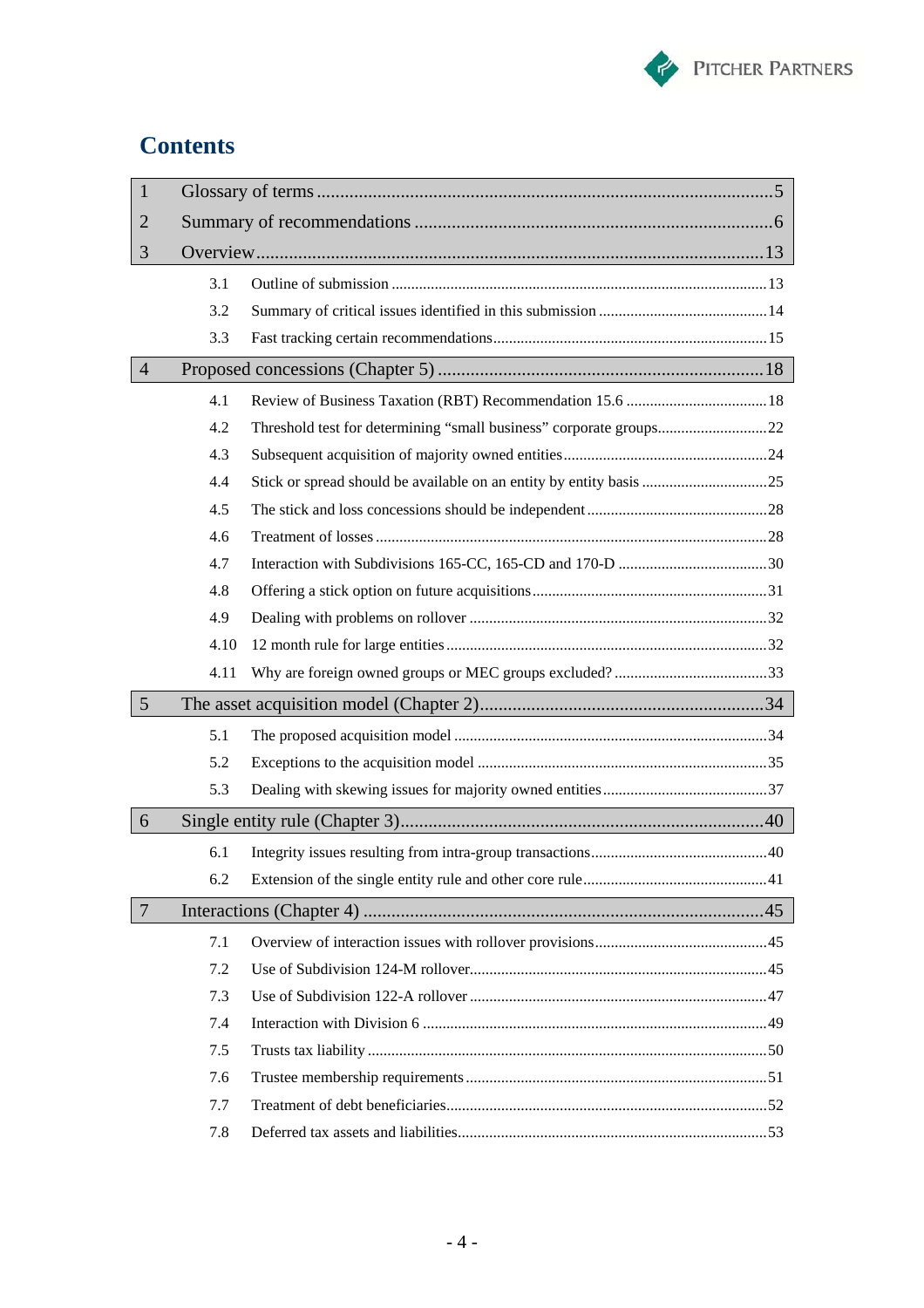

# **1 GLOSSARY OF TERMS**

| <b>Key Term</b>         | <b>Description</b>                                                                                                                         |
|-------------------------|--------------------------------------------------------------------------------------------------------------------------------------------|
| 1936 Act                | <i>Income Tax Assessment Act 1936</i> (Cth)                                                                                                |
| 1997 Act                | Income Tax Assessment Act 1997 (Cth)                                                                                                       |
| <b>ACA</b>              | Allocable cost amount                                                                                                                      |
| <b>APFC</b>             | A Platform for Consultation                                                                                                                |
| Board                   | <b>Board of Taxation</b>                                                                                                                   |
| Board position<br>paper | The Board's Position Paper on the "Post-implementation review"<br>into certain aspects of the consolidation regime", dated October<br>2010 |
| <b>RBT</b>              | <b>Review of Business Taxation</b>                                                                                                         |
| <b>TCSA</b>             | Tax cost setting amount                                                                                                                    |
| <b>Transitional Act</b> | <i>Income Tax Assessment (Transitional Provisions) Act 1997 (Cth)</i>                                                                      |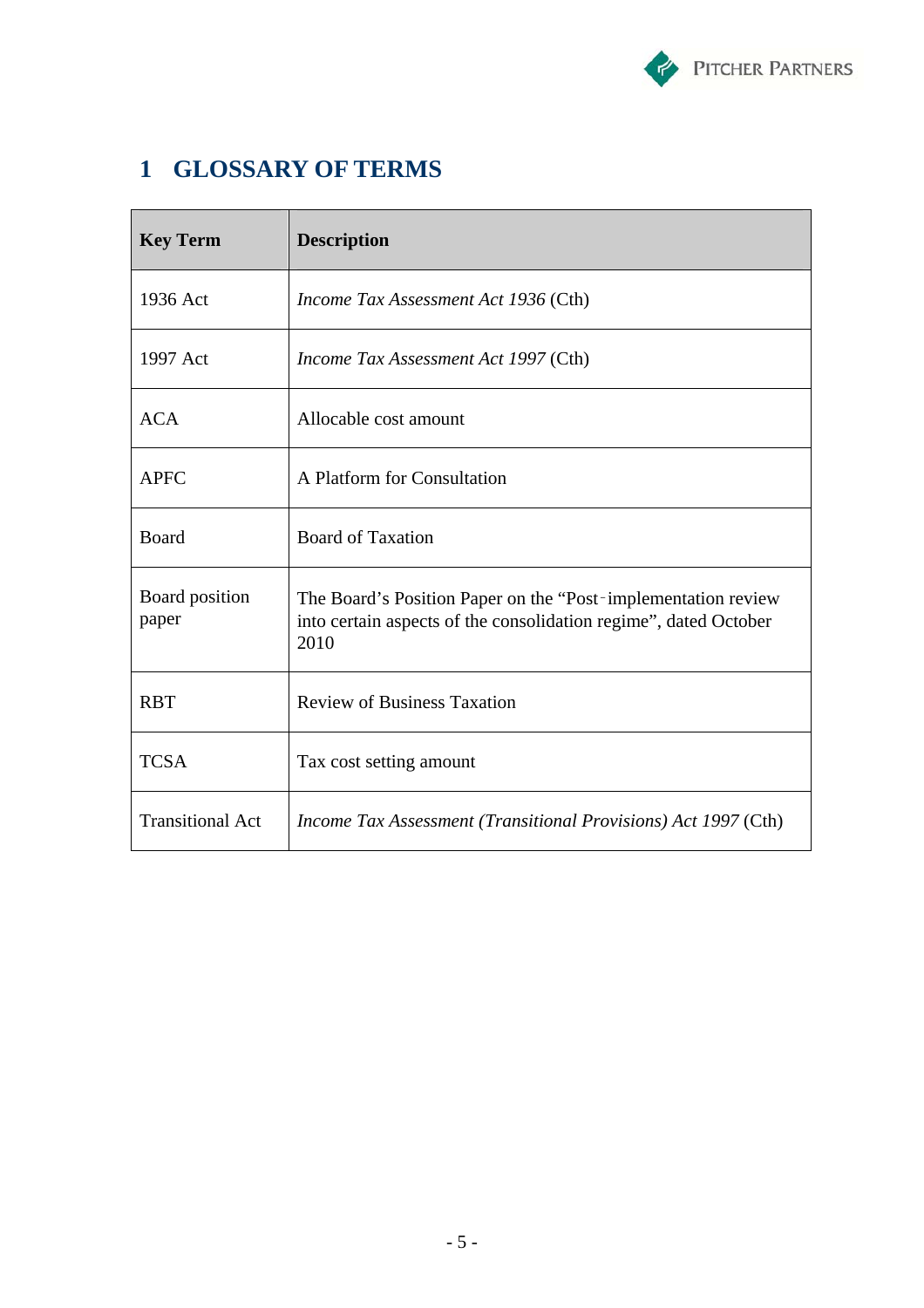

# **2 SUMMARY OF RECOMMENDATIONS**

# **Recommendation 1**

2.1.1 We request that the Board consider fast tracking a number of its positions to the Government. We believe that the Government could adopt the positions contained in Chapter 5 ahead of considering any other positions contained in the Board's report.

# **Recommendation 2**

2.1.2 We request that the Board consider recommending a start date of 1 July 2010 for the concessions related to privately owned groups, in particular Position 5.1.

# **Recommendation 3**

2.1.3 We request that the Board provide its view on Recommendation 15.6 of the RBT report in its final position paper to the Government. We highlight that Recommendation 15.6(a) and (b) can be implemented independently of each other. As these two recommendations have been lingering for 11 years, we believe the Board either needs to accept these recommendations or outline that these recommendations should not be considered any further. We do not believe it is appropriate to perform a review of the consolidation provisions for SME groups and leave these recommendations outstanding after such a period of time.

# **Recommendation 4**

2.1.4 We fully support Recommendation 15.6(a) of the RBT report that would allow a family owned group to be taxed as a single entity. The family owned group would be determined by way of a family trust election, which carries with it significant integrity provisions. Furthermore, if there were multiple entities at the top level (i.e. more than one trust), the group would have a choice of head company or instead could form a MEC type group.

# **Recommendation 5**

2.1.5 We fully support Recommendation 15.6(b) of the RBT report that would allow privately owned family groups an ability to properly restructure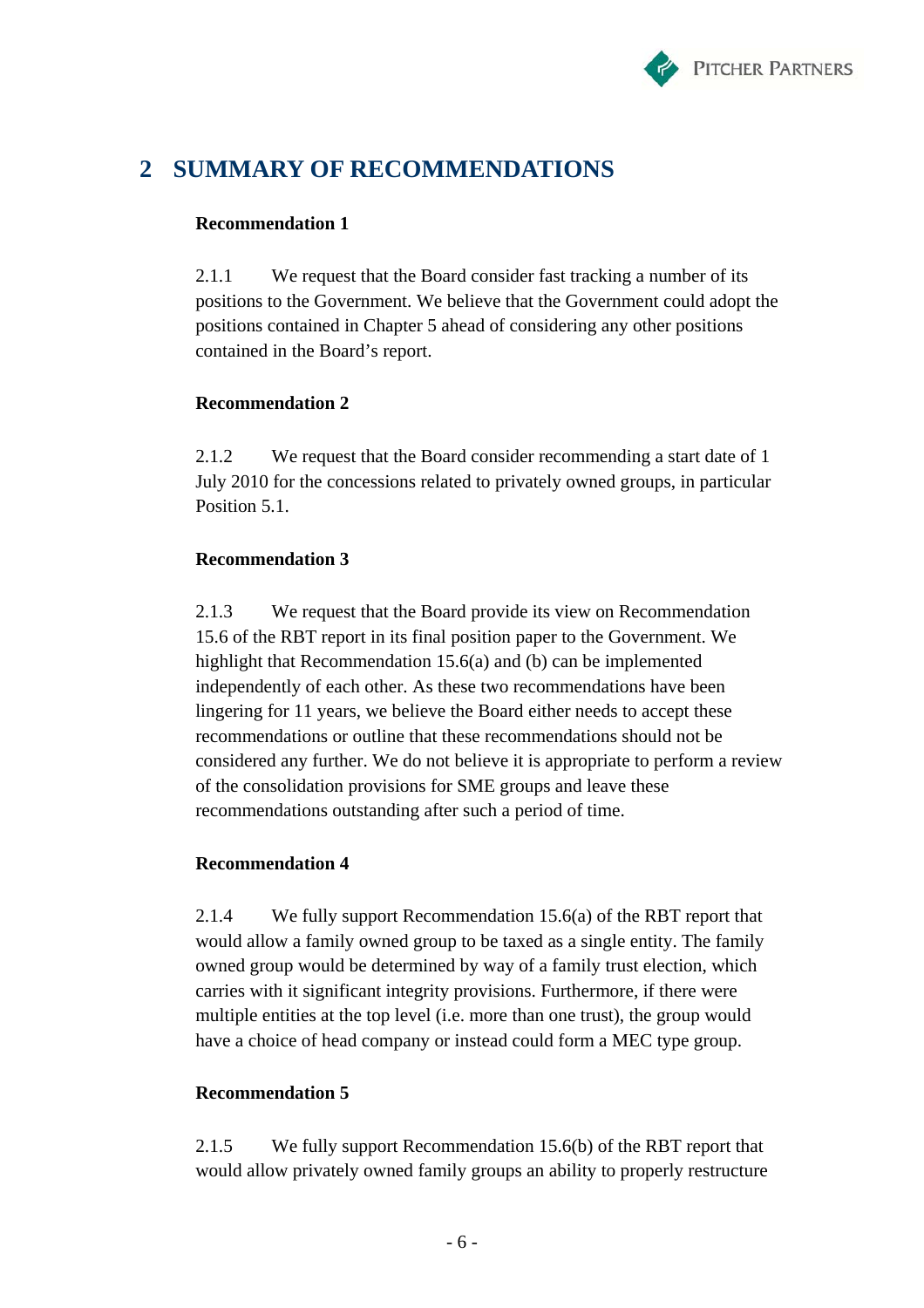

or apply rollover provisions. We refer to Recommendation 24, Recommendation 25, and Recommendation 26 that provide specific recommendations on the existing interaction issues that are currently encountered by SME groups with the rollover provisions. We highlight that these issues can be addressed independently of our Recommendation 4 above. We note that, in our view, it is critical for the Board to at least address these interaction issues.

# **Recommendation 6**

2.1.6 As with our submission on Division 230, we do not support the definition of a SME entity as contained in section 230-455. The provisions require annual market valuations, which are contrary to the purpose of Position 5.1. As outlined in the RBT report, consolidation concessions should be targeted at "privately owned groups". Accordingly, we consider that a simple definition of a private group or a closely held group (e.g. similar to Division 7 of the 1936 Act) would be far more appropriate.

# **Recommendation 7**

2.1.7 Should Recommendation 6 not be accepted, we submit that consideration should be given to adopting a simple annual turnover test (in line with the test used by the ATO in the relevant income year) for determining eligibility for on-going formation concessions.

# **Recommendation 8**

2.1.8 It is critical that the Board adjusts its "acquisition model" to more appropriately deal with majority owned entities that subsequently join the tax consolidated group. In particular we refer to Recommendation 19 and Recommendation 20 of this submission for further specific details.

# **Recommendation 9**

2.1.9 In our view, privately owned groups that have yet to consolidate are not as complex as those that originally formed consolidated groups in 2003. In many cases, a stick or spread option on an entity by entity basis is the only way to ensure an appropriate ACA result. Accordingly, we believe it is critical to allow such a choice to be made on an entity by entity basis on formation of the group.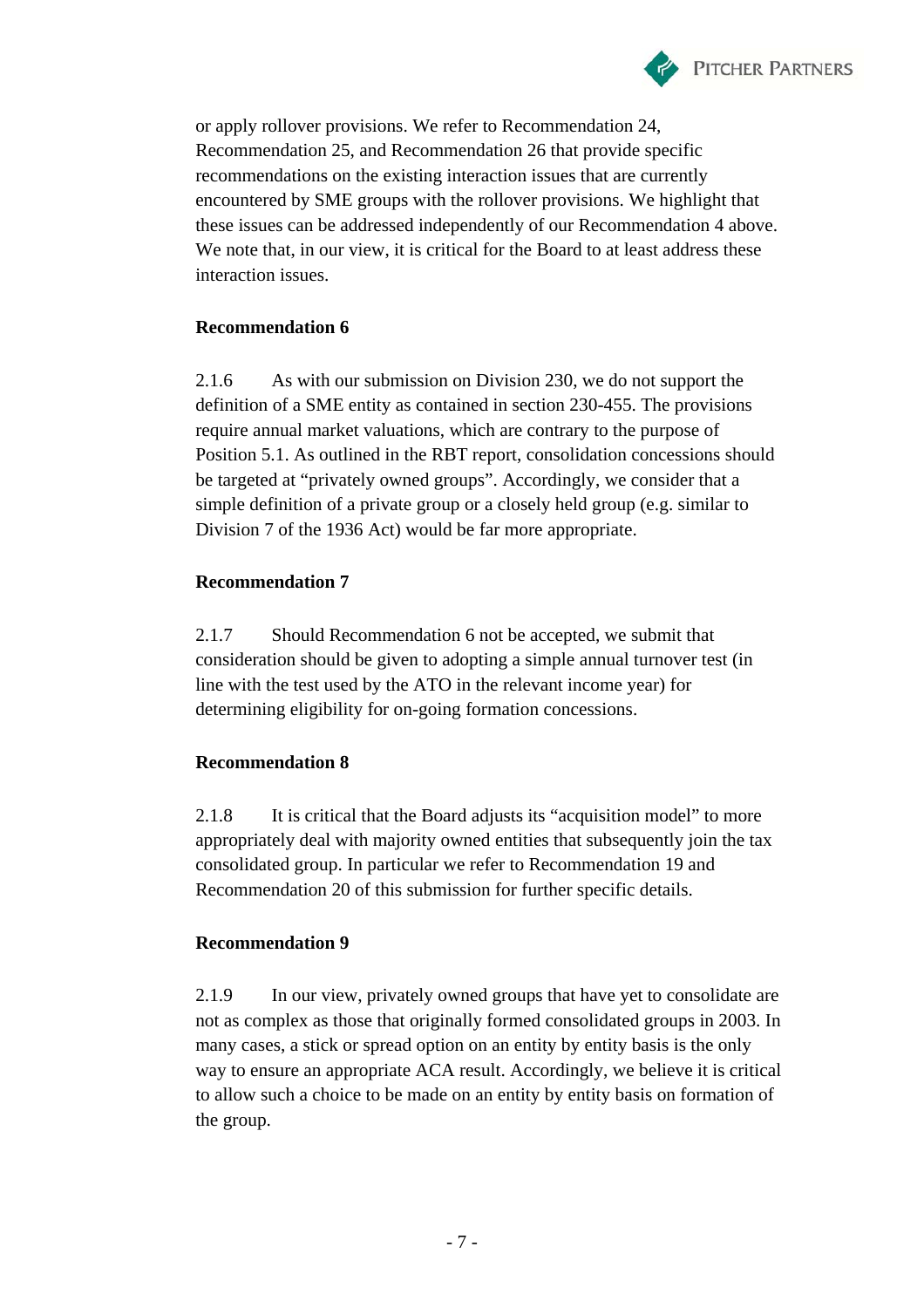

2.1.10 While we strongly recommend that the Board consider our Recommendation 9 outlined above, if this is not accepted, we believe it is critical that a choice be given for non-majority owned subsidiary entities that were acquired within five years of the formation of a consolidated group.

### **Recommendation 11**

2.1.11 We request that the Board accept that the stick and loss concessions can be made by taxpayers independently of each other.

# **Recommendation 12**

2.1.12 We highlight that the transitional three year loss rule required losses to be incurred before 21 September 1999 ("the eligible time). We request that the Board ensure that an eligible time period is not recommended in the proposed loss concessions in Position 5.1. Furthermore, we believe it is critical to extend some form of available fraction concession for all types of losses transferred to the head company of an SME group, as compared to a requirement to value all entities. The available fraction calculation and requirement to value each entity creates a real impediment and barrier to entry for SME groups. Accordingly, a concessional available fraction calculation should also be available for SBT losses on formation and COT and SBT losses on subsequent acquisitions.

# **Recommendation 13**

2.1.13 We request that the Board consider a recommendation to re-write and simplify the interaction of the loss integrity provisions for SME groups. Furthermore, the current exception for SME groups (i.e. groups with net assets under \$6 million) is clearly not sufficient and needs to be reconsidered. It is noted that these provisions will likely apply if Position 5.1 is adopted.

### **Recommendation 14**

2.1.14 We request that the Board consider a stick option for future acquisitions made by appropriate sized SME groups. We believe that this would significantly reduce ongoing compliance costs and would not result in integrity issues (given the current exceptions in Subdivision 165-CC and CD for SME groups).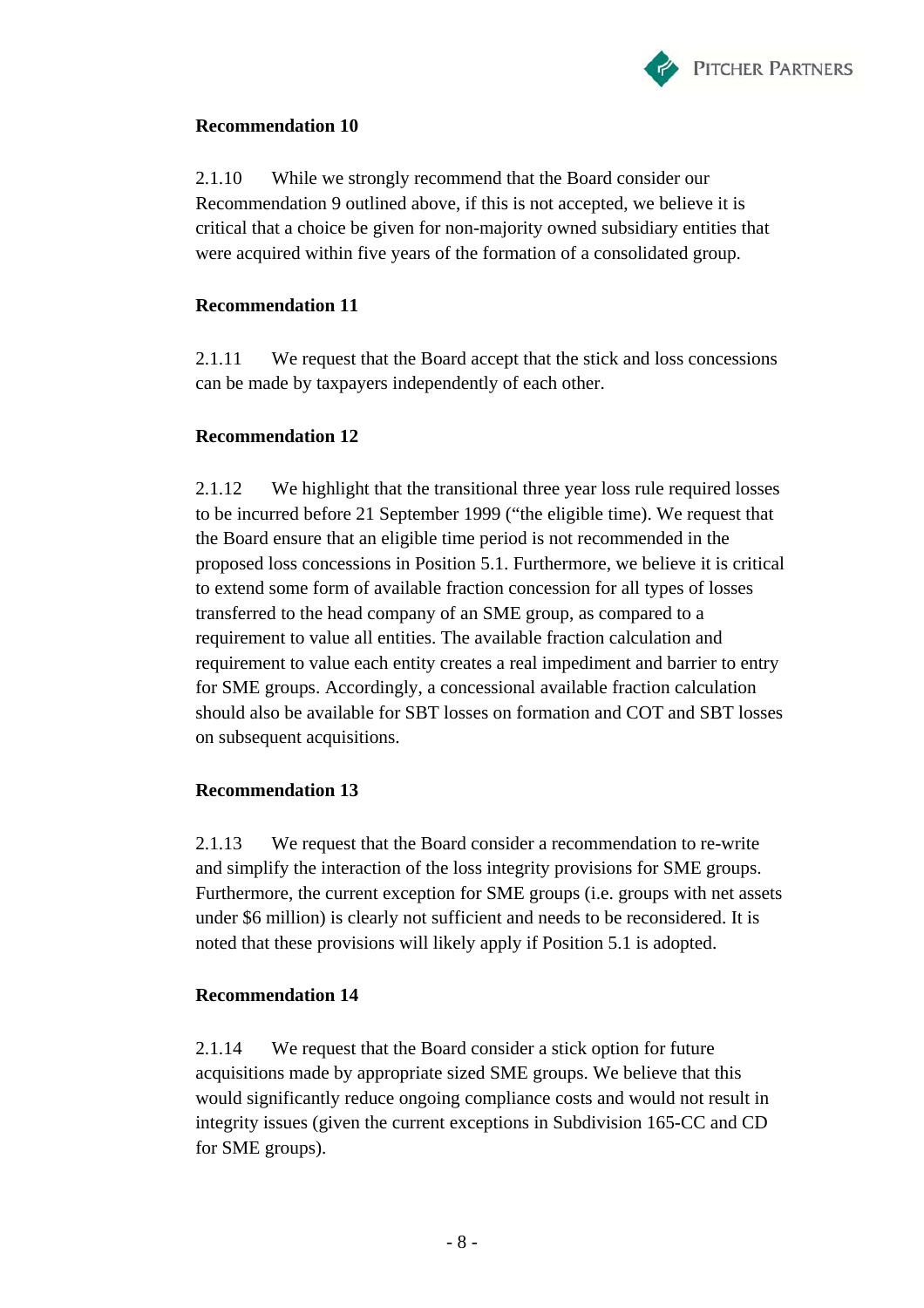

2.1.15 While large public groups are provided various stick options on entity rollovers into a tax consolidated group (i.e. where the entity is commonly owned), no such options are provided for closely held groups. As identified by Recommendation 15.6(b) of the RBT report, fixing this issue is critical to ensuring that SME groups enter the tax consolidation regime. Please refer to Recommendation 24, Recommendation 25, and Recommendation 26 of this submission for our specific recommendations.

# **Recommendation 16**

2.1.16 We recommend that the 12 month period in Position 5.2 be extended to 24 months, to allow appropriate time to consider all of the ramifications of entering into the tax consolidation regime.

# **Recommendation 17**

2.1.17 We do not support the exclusion from Position 5.1 and 5.2 for foreign owned or MEC groups. There is no clear policy reason stated for this exception, especially where the group meets the relevant SME thresholds.

# **Recommendation 18**

2.1.18 Subject to Recommendation 19 and Recommendation 20, we (in principal) support the proposition to move to an asset acquisition model. This is on the proviso that the Board recommends that certainty be provided by the Government on the treatment of "acquired profits" that are not part of the goodwill of the business acquired.

# **Recommendation 19**

2.1.19 There must be exceptions to the asset acquisition model for certain assets held by a majority owned entity, where that entity subsequently joins a tax consolidated group. Due to the implications this modification has for pre-CGT assets, pre-13 May 1997 (Division 43) assets, Division 152 assets, bad debts, etc, that are otherwise "owned" assets of the group, we would not otherwise support a shift to the asset acquisition model without such an exception for these types of entities.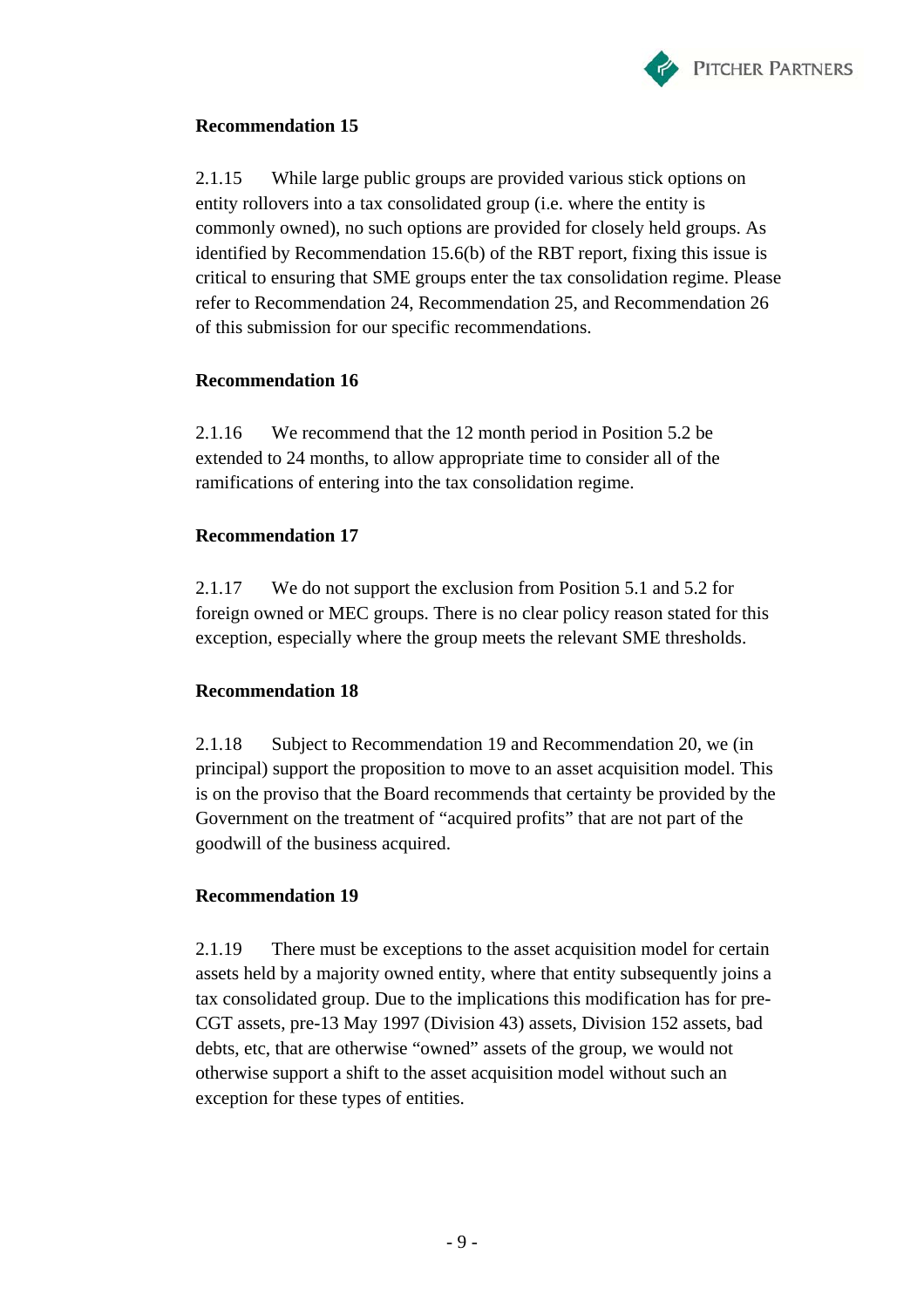

2.1.20 In addition to Recommendation 19, an alternative reset method should be provided for majority owned entities that subsequently join a tax consolidated group. We have provided details of this alternative method, which we believe addresses inappropriate skewing of ACA to goodwill that would otherwise occur for such entities, and the compliance costs in resetting the tax costs of majority owned entities (while being consistent with the objects of Part 3-90).

### **Recommendation 21**

2.1.21 The proposed integrity provision contained in Position 3.3 is drafted quite broadly. As demonstrated by this submission, we are concerned that this may inappropriately require consideration of the provisions in unwarranted circumstances (e.g. a simple debt forgiveness of intra-group debts). If the Board or ATO have specific integrity issues in relation to specific provisions outside of Division 723, we recommend that the integrity provisions be more appropriately framed and targeted

# **Recommendation 22**

2.1.22 Position 3.3 should be qualified so that it would only have application if the relevant liability of the encumbered asset is not otherwise taken into account in the exit calculation of the relevant subsidiary entity.

# **Recommendation 23**

2.1.23 In principle, we support Position 3.4 of the Board's position paper. However, we believe that the position should allow for exceptions to be made for certain provisions as and when they are identified as being appropriate. Furthermore, the Board should consider an extension to the core rules for Division 152 and Division 6 purposes, which we believe would be unintentionally excluded from proposed Position 3.4 in some circumstances. We also believe that the Board should recommend that the extensions currently contained in Division 715 be reviewed in light of proposed Position 3.4. Finally, we do not support an extension of the core rules to related third parties that are mere "associates", as the ability for these entities to apply the core rules to transactions (let alone be certain that they are associates in relevant cases) would constitute a significant compliance burden.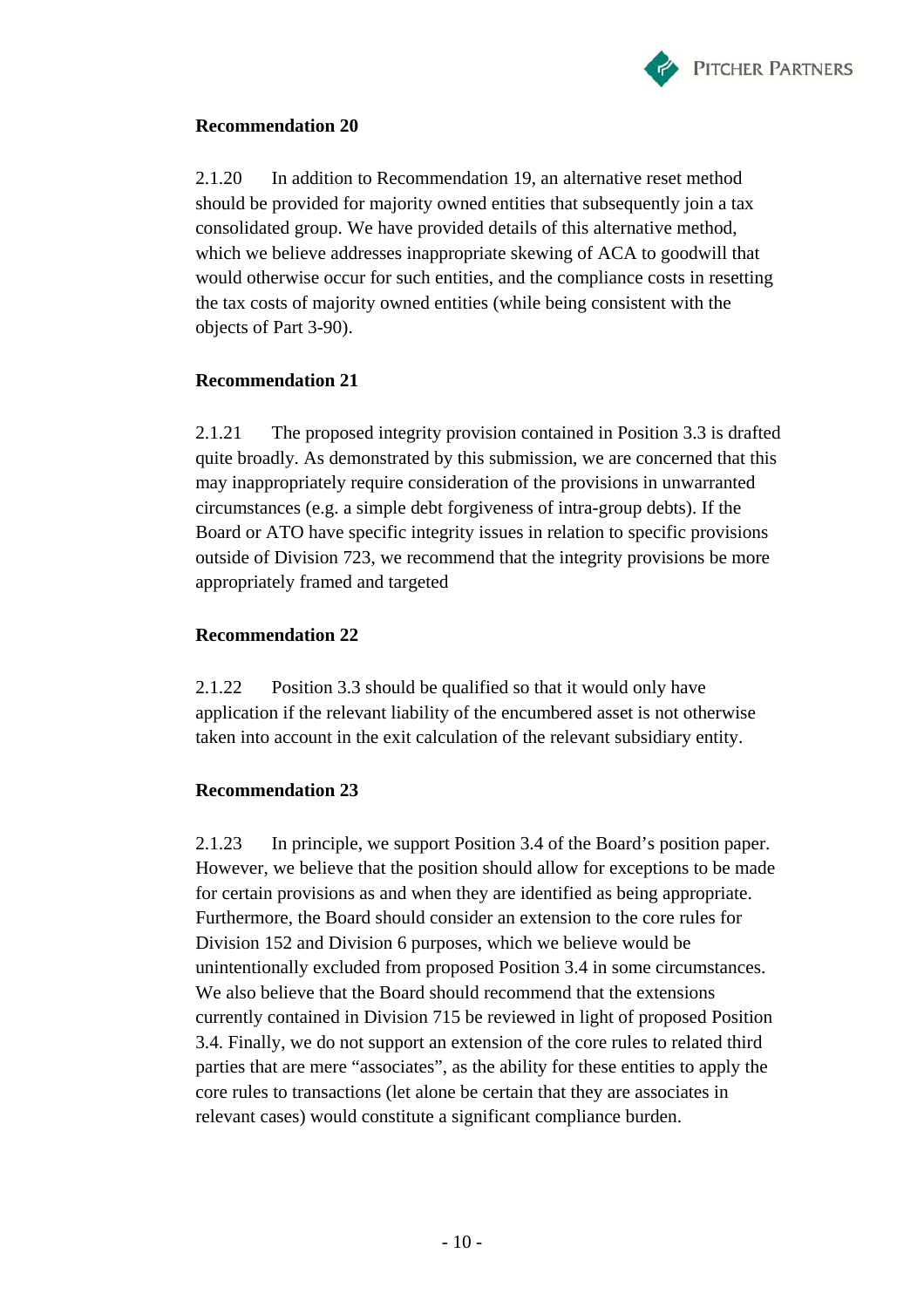

2.1.24 A rollover under Subdivision 124-M will generally result in significantly adverse tax cost setting consequences for SME groups. We request that the Board recommend placing SME groups on par with publicly owned groups. This can be done by (a) where the common stakeholder or significant stakeholder test is satisfied, a privately owned group should be allowed to access the special cost base rules in section 124-784B instead of being required to apply the cost base rules in section 124-782, and (b) such rollovers be provided with the stick option and tax consolidation concessions contained in Subdivision 715-W that are currently only provided to widely held groups.

### **Recommendation 25**

2.1.25 Consistent with Position 5.1, section 703-70 must be amended to allow for the interposition of a new head company under Subdivision 122-A rollover, without the need for complex exit and entry calculations.

### **Recommendation 26**

2.1.26 If the Board does not accept our Recommendation 25, we request the Board to propose a recommendation that corrects the operation of section 705-90 (i.e. Step 3 profits) where Subdivision 122-A rollover is utilised.

### **Recommendation 27**

2.1.27 Our testing of the Board's Positions 4.1 and 4.2 indicate that they do not provide an appropriate outcome in many circumstances. While we in principle support an allocation of net income on a reasonable basis, we believe the Board must conduct further testing of its positions before making a final recommendation to Government. We recommend that targeted consultation must occur on this issue. We have provided some worked examples that demonstrate the issue. However, we would also be happy to share our detailed testing of these two positions in the interest of trying to resolve this issue.

### **Recommendation 28**

2.1.28 We provide our support for Position 4.3. However, we note that it is also appropriate to deal with certain DTLs in the same manner as current tax liabilities. We believe that one possible way of dealing with this issue would be to modify the operation of subsection 705-70(1A) in Subdivision 713-A, so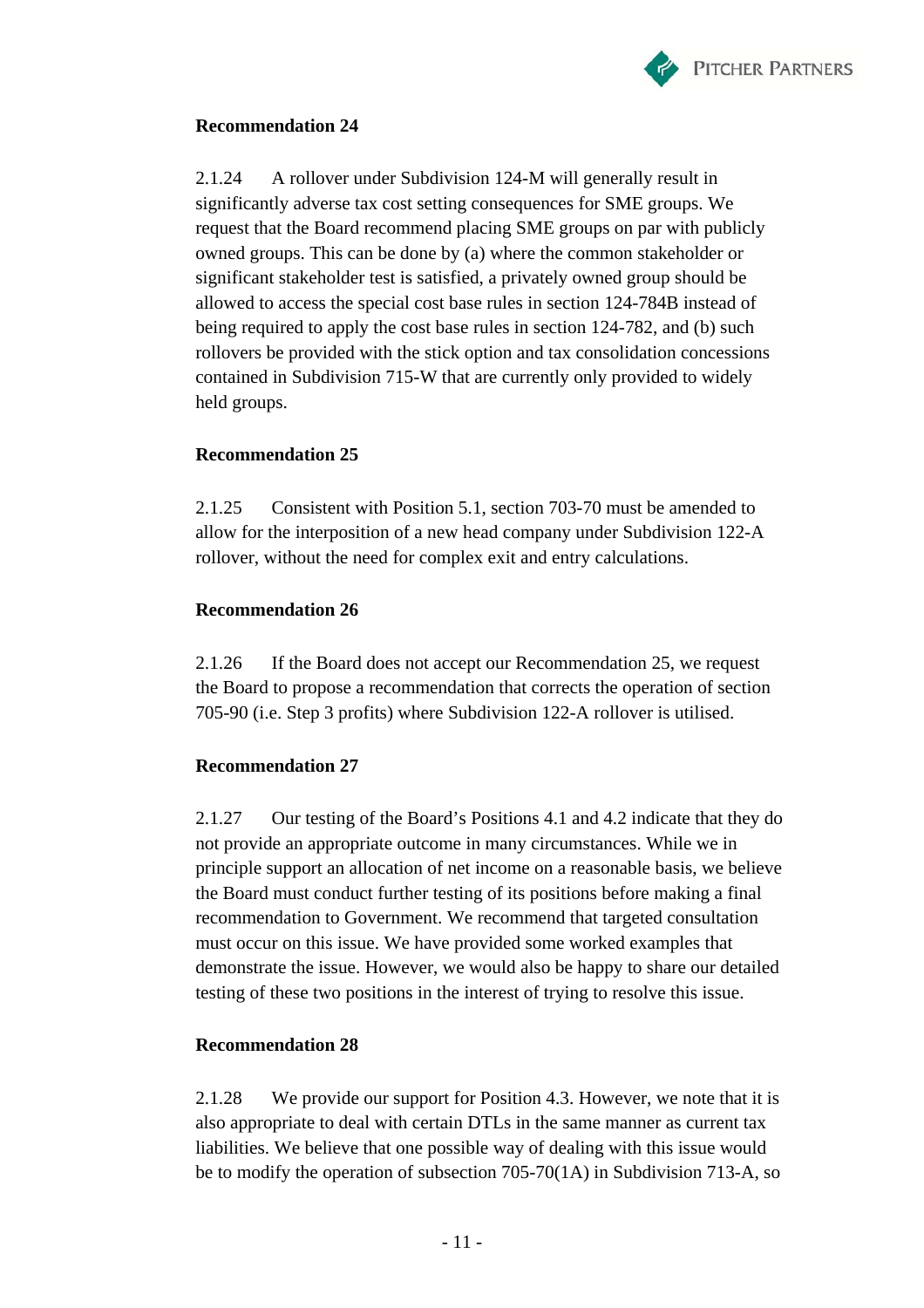

that the head entity can recalculate these tax obligations where there is otherwise a nil amount in the accounts of the trust before the joining time. Alternatively, a specific Step 2 amount could be included for these liabilities (however, as these liabilities may change in the head company, the Board may still need to consider the subsection 705-70(1A) interaction issues).

### **Recommendation 29**

2.1.29 In our view, Position 4.4 is a restatement of section 960-100. Accordingly, we support the position, in principle, however, we highlight that this position must only be framed as an "avoidance of doubt" provision. We believe the Board will create significant uncertainty as to the application of the term "entity" for all other purposes of the Act if this recommendation is ignored.

### **Recommendation 30**

2.1.30 While we support Position 4.5, we highlight that the position will no longer be relevant if debt beneficiaries are not treated as a beneficiary of the trust for Division 6 purposes or for the purposes of other trust provisions of the Act. We recommend that the Board acknowledge this interaction issue (as it will be important if the Division 6 interaction issue is later dealt with). We also recommend the Board consider transitional issues for such trusts that are already part of a tax consolidated group.

### **Recommendation 31**

2.1.31 While the removal of DTAs and DTLs may simplify the tax cost setting process, we are not sure that this will always provide for appropriate outcomes or simplification. We recommend that the Board consult and workshop this issue with ATO, industry and professional experts on this matter, before makings its final recommendation to Government.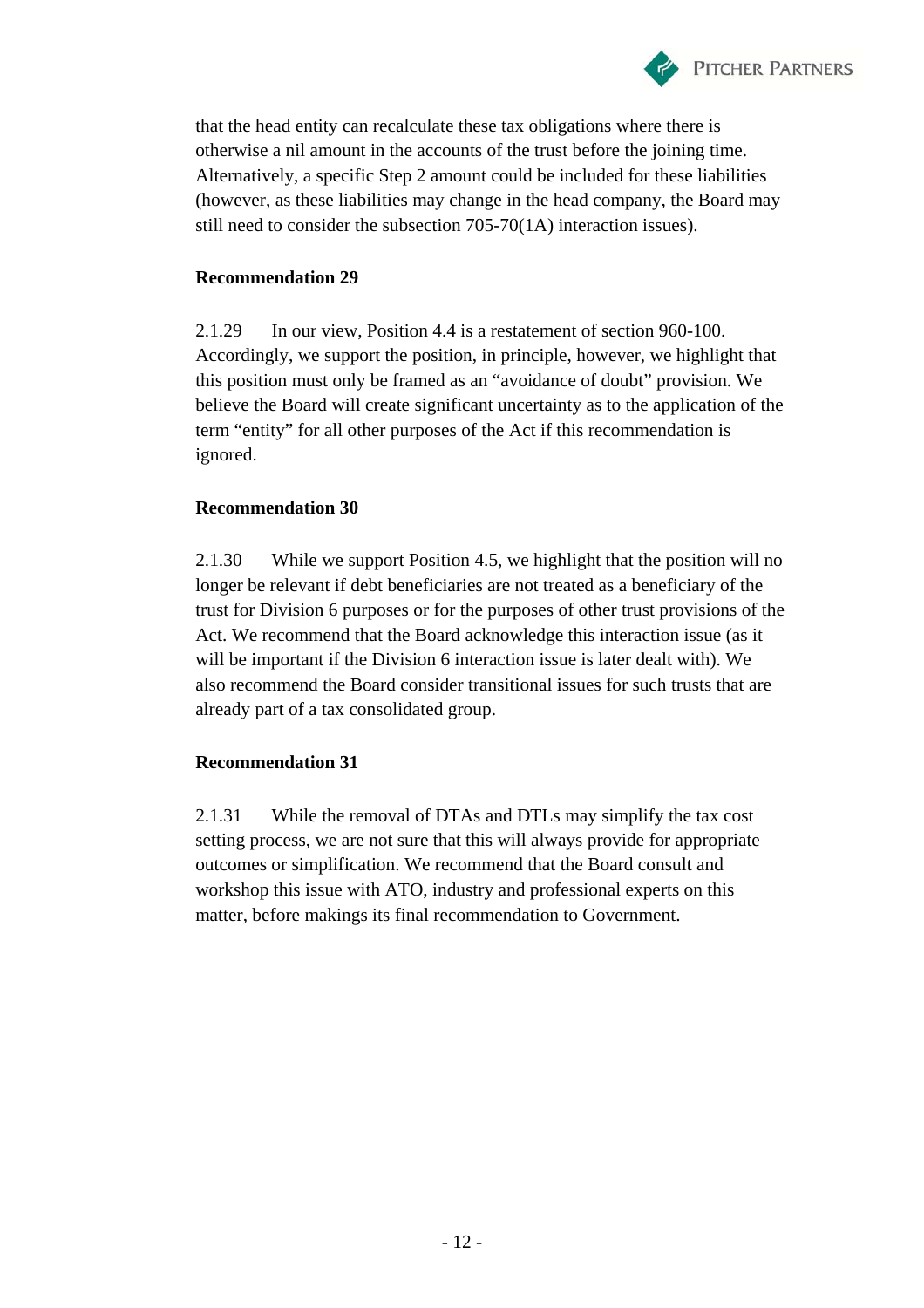

# **3 OVERVIEW**

### **3.1 Outline of submission**

3.1.1 We welcome the opportunity to provide our comments on the positions reached by the Board, before the Board makes its final recommendations to the Government.

3.1.2 The tax consolidation provisions are an important and component of the taxation provisions for corporate groups in Australia. A review of this magnitude that is being conducted by the Board is unlikely to occur again for some time and accordingly it is critical that substantive changes to the regime are considered by the Board thoroughly and appropriately.

3.1.3 In general, there are a number of positive recommendations contained in the Board's position paper. In relation to the majority of these recommendations, we have expressed our support for these positions contained in the position paper.

3.1.4 However, we highlight that we do not believe that the Board has appropriately addressed issues relating to the significant barriers to entry faced by the middle market. The middle market would be somewhat disappointed if the Board's Position 5.1 was its one and only solution to this issue. Given the nature of the review conducted by the Board, there will be little future opportunity to revisit some of these issues. Accordingly, it is critical that the important issues identified by this submission are considered by the Board in its final position paper.

3.1.5 That is, Position 5.1 only addresses certain formation issues. However, we highlight that this is only one of the major reasons why nonconsolidated groups in the middle market do not embrace the tax consolidation regime. These groups are unlikely to form a tax consolidated group unless some of these other residual concerns are also addressed as a complete package.

3.1.6 We highlight that these concerns that we refer to were discussed in detail some 11 years ago in 1999, in the RBT report on tax consolidation. That report was based on a discussion paper ("A platform for consultation") that outlined the concerns of privately owned groups that would seek to apply a tax consolidation regime. In particular, the report highlighted that the tax consolidation regime should enable such groups to consolidate their wholly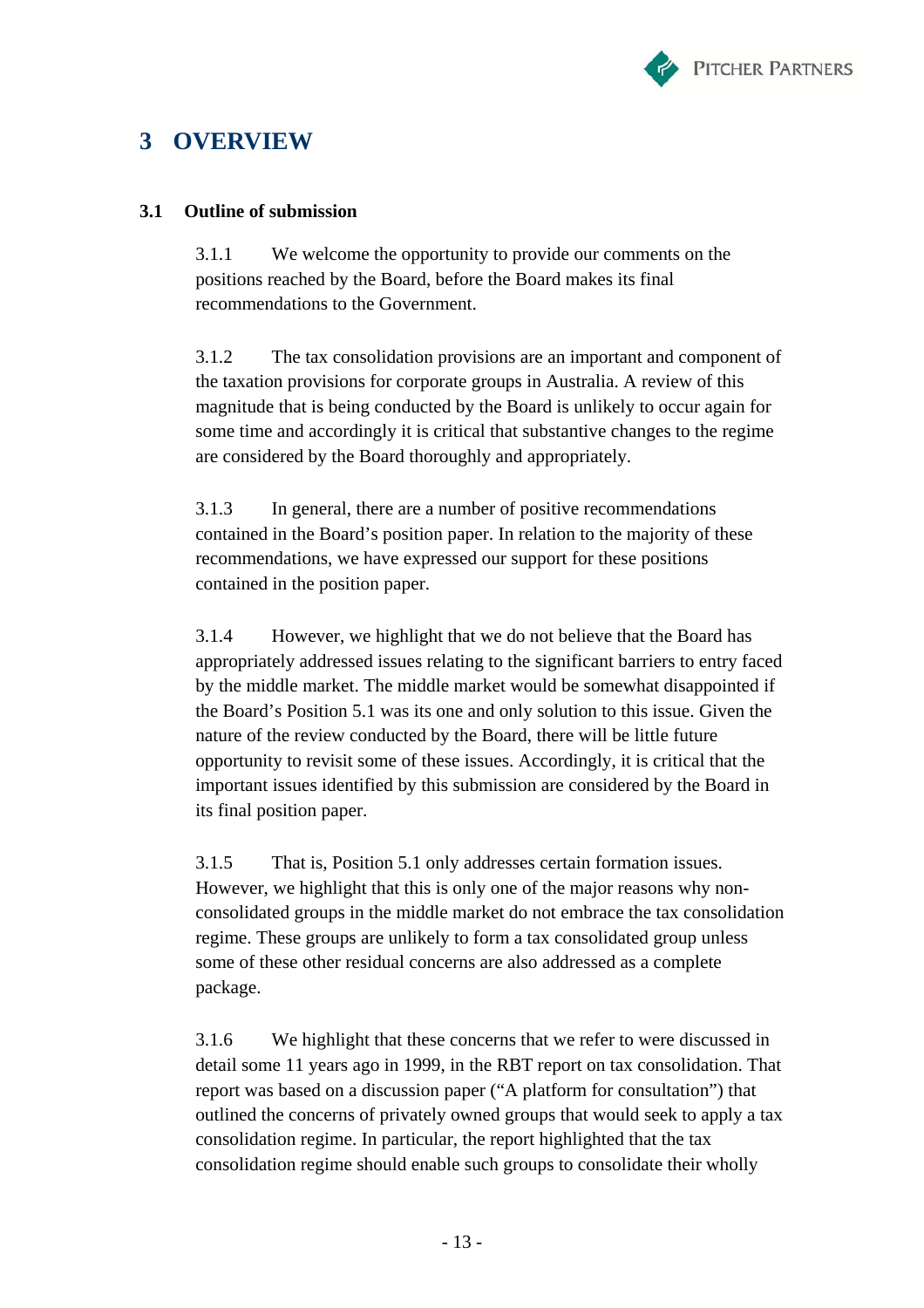

owned private groups and (or) facilitate appropriate restructuring to ensure that the privately group can be taxed as a wholly owned corporate group under the tax consolidation regime.

3.1.7 This ability to restructure appropriately is one key, fundamental, aspect that is missing in the consolidation regime for the middle market. While rollovers exist, our issue is that there are significant interaction issues that occur when applying the rollover provisions by privately owned groups. Furthermore, we highlight that such issues do not exist for widely held groups, which in itself is an anomalous outcome. As this is a major interaction issue for privately owned groups, and a real impediment to entering the consolidation regime, we believe that this issue needs to be addressed in the Board's final position paper.

3.1.8 In summary, we strongly support Position 5.1 as a key starting point. However, we express our concern that the Board appears to have taken a simplistic approach to its recommendation that deals with barriers to entry for the middle market. In our view, Position 5.1 alone will not result in a significant take-up of the consolidation provisions unless the Board also takes into account a number of the propositions put forward in this submission.

# **3.2 Summary of critical issues identified in this submission**

3.2.1 While we have provided the Board with XX recommendations in this submission, we highlight that the majority of these submission points are minor in nature and could easily be addressed by the Board through minor tweaks to the current positions.

3.2.2 However, as summarised above in Section 3.1 of this submission, there are some critical issues that in our view must be addressed by the Board. We have provided a summary of those two critical issues below.

# Restructuring and dealing with privately owned groups

3.2.3 We believe that the Board needs to acknowledge, in its position paper, that the consolidation provisions do not appropriately deal with the structure of privately owned groups in general.

3.2.4 As outlined in the RBT report, and as demonstrated by Figure 1 (later in this submission), privately owned groups will rarely consist of wholly owned corporate groups. We believe that the solution to this problem is to either allow a more flexible set of arrangements (e.g. a MEC type group for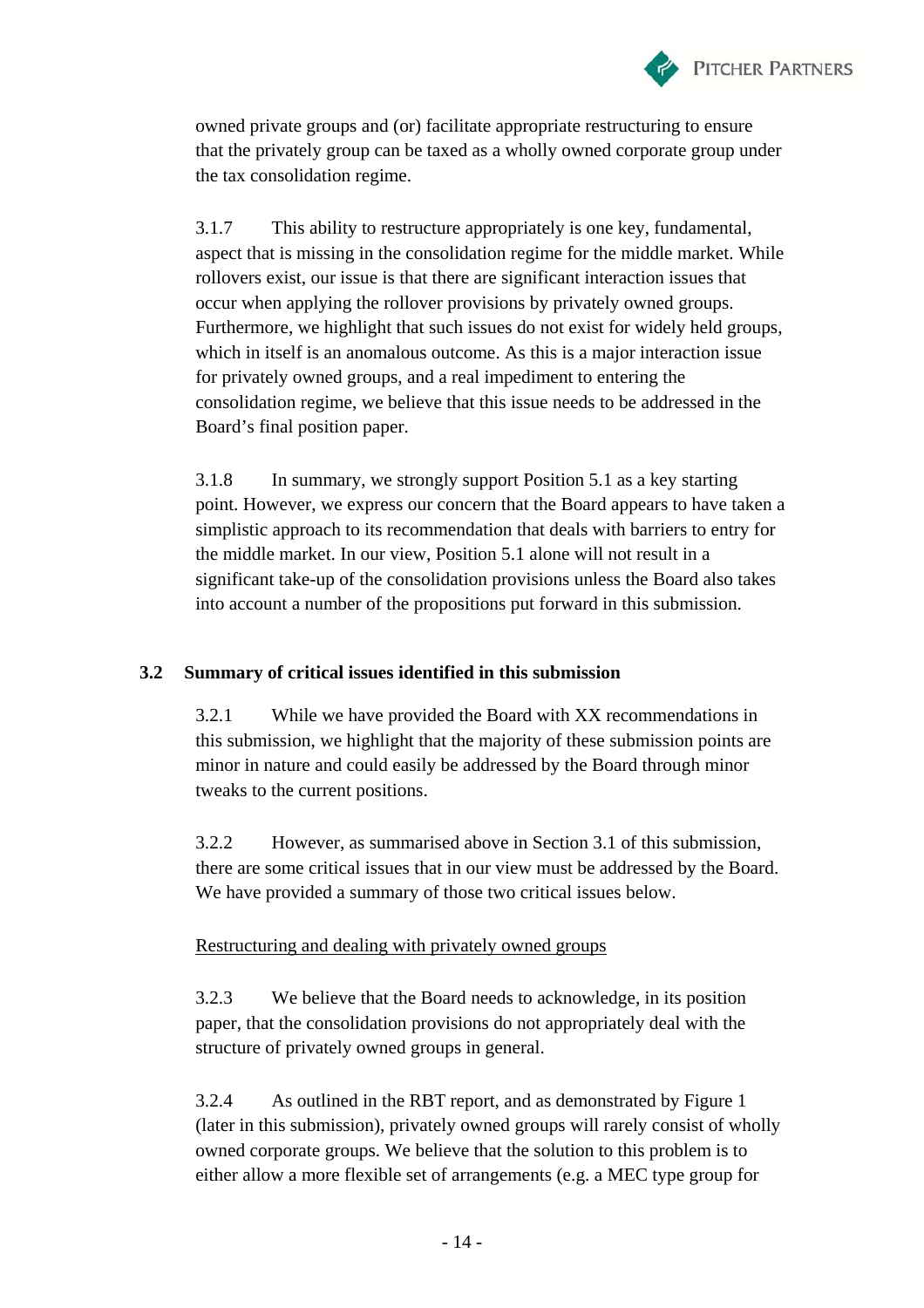

SMEs), or alternatively, to allow privately owned groups an opportunity to appropriately restructure their corporate entities to take advantage of the tax consolidation provisions. Both of these two suggestions were made by the RBT in 1999 [known as Recommendations 15.6(a) and 15.6(b)].

3.2.5 In our view, the second recommendation is the easiest to implement. Privately owned groups generally already have access to rollover provisions, such as Subdivision 122-A and 124-M. However, these provisions do not interact with the tax consolidation provisions for privately owned groups. It is highlighted that there are special provisions that make these rollovers interact appropriately, however they can only be accessed by widely held groups. These issues, and our recommendations, are outlined in detail in this submission.

### Dealing with majority owned entities

3.2.6 The Board's paper does not currently distinguish between majority owned entities and newly acquired entities. For middle market taxpayers, this distinction is very significant. We believe the Board needs to appropriately consider the tax consolidation interaction issues where entities have been majority owned for a period of time before they are subsequently acquired by a tax consolidated group.

3.2.7 Where this is the this case, we believe it would be inappropriate to apply an "acquisition model" to the majority owned entity, as it will be more appropriate to inherit history in relation to assets of the majority owned group. Furthermore, the ACA process in this case can result in inappropriate skewing to goodwill for such entities. Finally, there can be unwarranted compliance costs (e.g. valuations and tax cost calculations) that should also be addressed where such entities subsequently join a tax consolidated group. These issues are dealt with in some detail in this submission.

# **3.3 Fast tracking certain recommendations**

3.3.1 The Board's position paper contains a number of important recommendations for the tax consolidation regime. However, as some of these recommendations may have revenue implications, we are concerned that this may delay consideration and implementation of the Board's recommendations by the Government.

3.3.2 In particular, if the on-going formation concessions are 'caught up' with other initiatives in the Position Paper, there may well be delays in the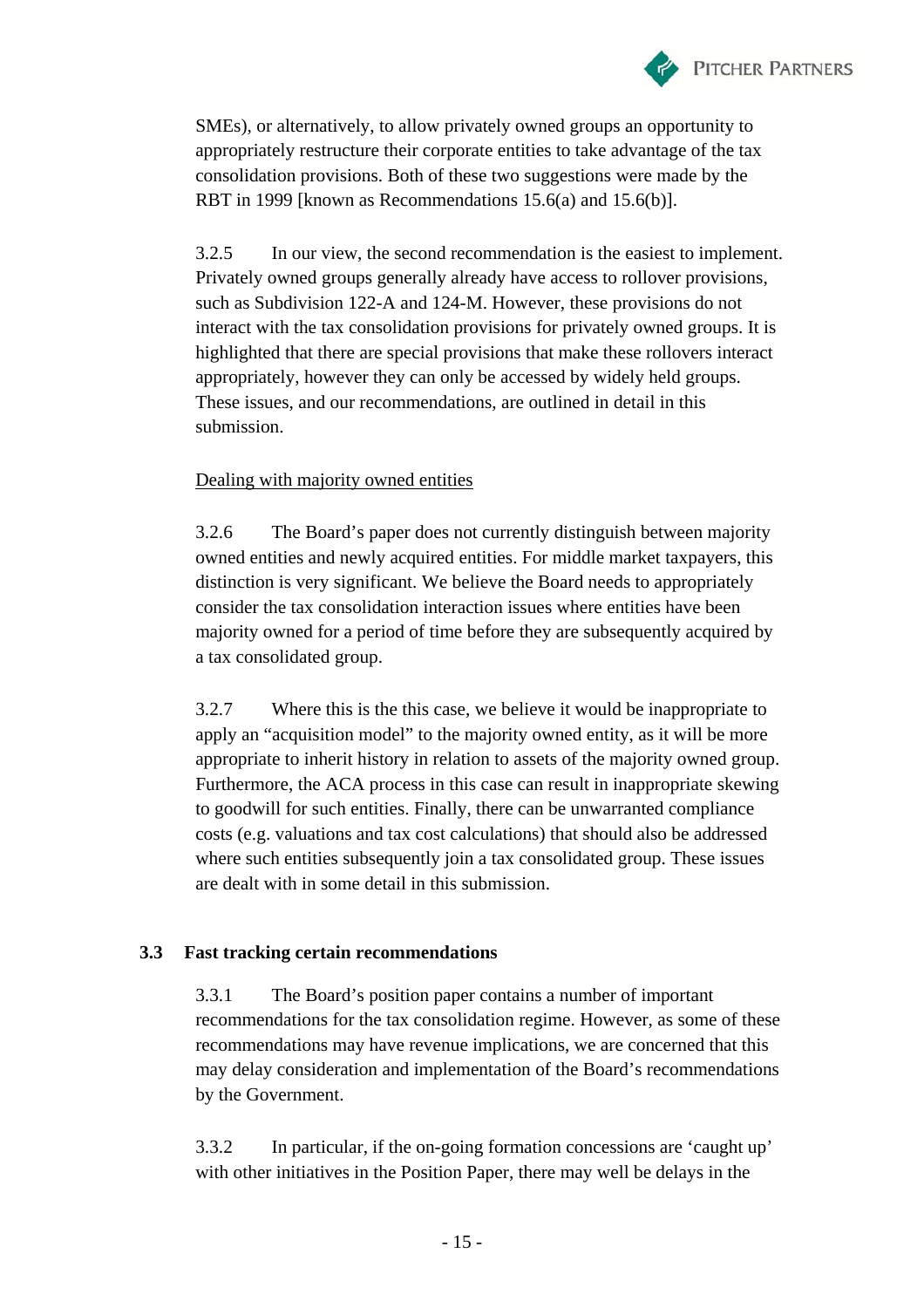

implementation of the general package of reforms - possibly even until the 2014/15 income year.

3.3.3 In our view, we would be surprised if Position 5.1 would have a revenue cost. Accordingly, we believe that it would be possible for this recommendation to be introduced independently of all other recommendations contained in the Board's position paper. We see no other impediments to this occurring and highlight that there have been examples of the Board fast tracking certain issues in the past where they are of priority (e.g. the capital election for MITs).

3.3.4 If the Government delays releasing its views on the recommendations contained in the Board's report, then this public release of Position 5.1 is likely to result in SME groups delaying consideration of the consolidation regime. That is, SME groups that are now eligible to consolidate (and are, in effect, about to consolidate) would prudently delay such consideration until the Government reports on the Board's position paper. This is because the difference between applying the recommendations as compared to the current regime (from the perspective of compliance costs and thus expected outcomes) is too significant to ignore from a privately owned group's perspective.

3.3.5 Accordingly, we not only agree with the Board that on-going formation concession should be available for privately owned corporate groups, but submit that there is an urgent need to accelerate this compliance initiative so that it is announced by the Government as soon as possible - i.e. independently of the other initiatives in the Position Paper.

3.3.6 Furthermore, for those privately owned groups that may consolidate from 1 July 2010, we would also request that the Board consider recommending an ability to apply the concessions from that date.

### **Recommendation 1**

3.3.7 We request that the Board consider fast tracking a number of its positions to the Government. We believe that the Government could adopt the positions contained in Chapter 5 ahead of considering any other positions contained in the Board's report.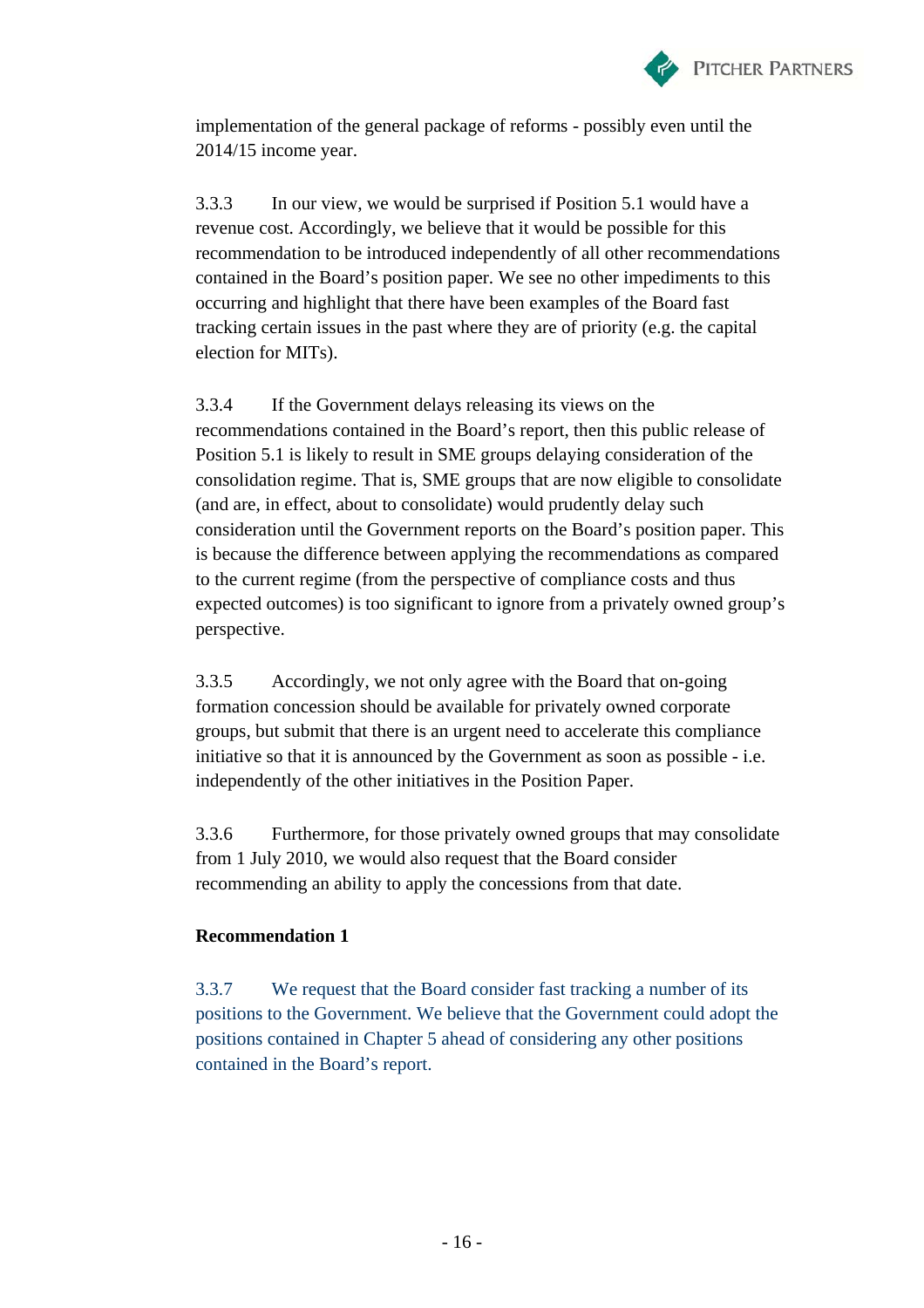

3.3.8 We request that the Board consider recommending a start date of 1 July 2010 for the concessions related to privately owned groups, in particular Position 5.1.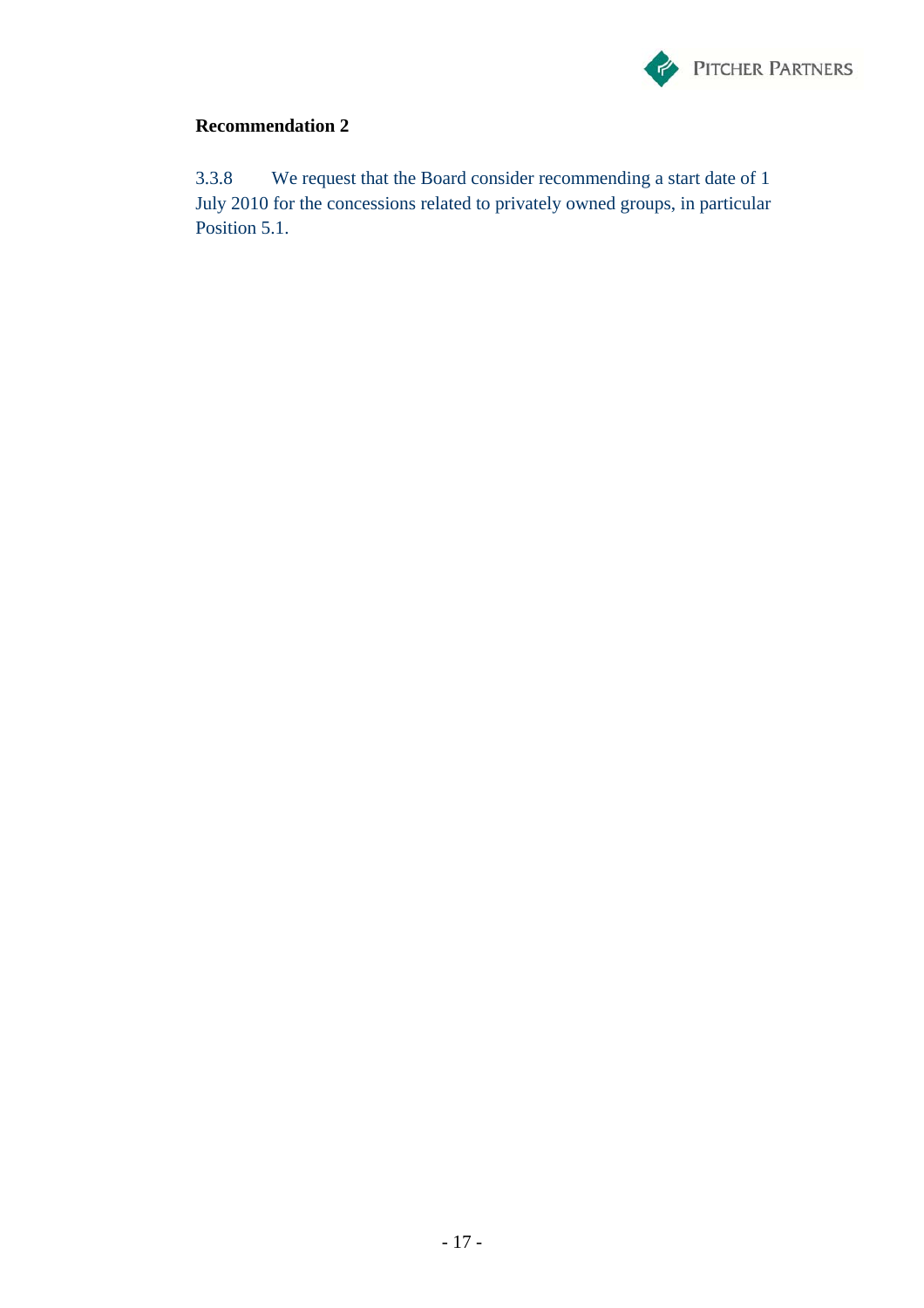

# **4 PROPOSED CONCESSIONS (CHAPTER 5)**

# **4.1 Review of Business Taxation (RBT) Recommendation 15.6**

4.1.1 Section 15 of the Review of Business Taxation ["RBT"] report in 1999 provided recommendations to the (then) Government to introduce a regime that would allow wholly owned corporate groups to be taxed as a single entity.

4.1.2 Importantly, the RBT report highlighted that privately owned groups were structured differently to widely held groups. Reference was made to Chapter 26 of the "A Platform for Consultation" ["APFC"] report, which discussed options that should be considered for privately owned groups. We have included the extract of this Chapter in Appendix A to this submission. In summary, the APFC report outlined the following broad positions:

- Consolidation should be extended to privately owned groups so as to allow the privately owned group of entities to be consolidated for tax purposes.
- A privately owned group could be defined by reference to a family trust election, identifying the relevant family group (and thus the entities wholly owned by that family group).
- The family group could consist of any types of entities within that group, being trusts, companies, partnerships etc.
- The family group could choose which entity would be the head company of that family group. The selection of the entity would determine the ultimate structure of the group.
- Transitional rollover relief would be offered to enable the entities with fixed interests to be rolled over (and therefore under) the chosen head company. This would not be required for other trusts within the family group.

4.1.3 Having considered this report and various submissions, the RBT made two important recommendations in Chapter 15 of the RBT report. These have been repeated below.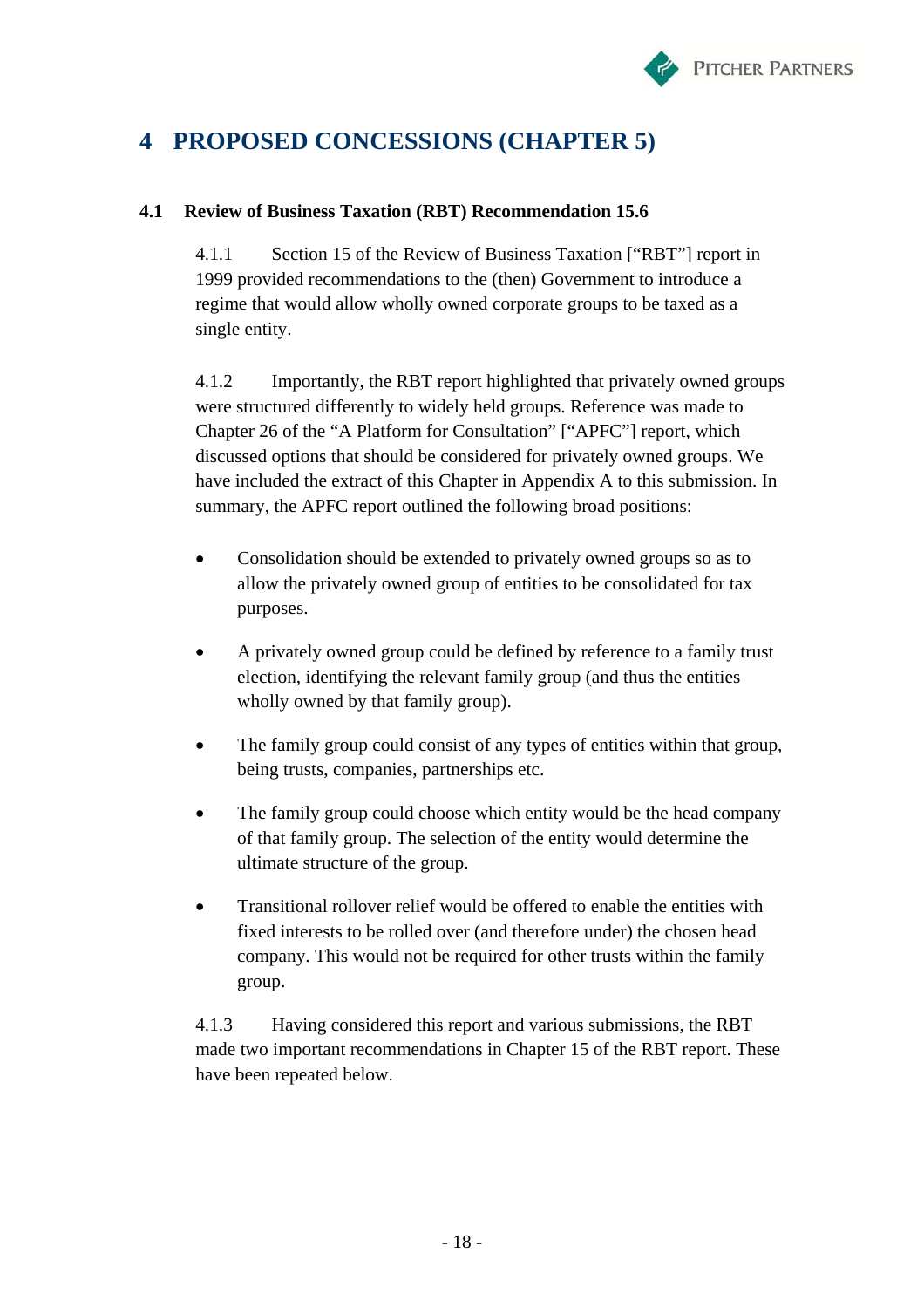

#### **15.6 Consolidated taxation for family-owned groups**

#### *Option to consolidate*

a) That an alternative, more flexible, set of arrangements be made available for groups of trusts and companies, 'owned' by members of the one family, to be taxed as a single consolidated entity.

#### *Transitional rollover relief*

- b) That transitional rollover relief:
	- i. be provided to enable those family groups that need to do so to restructure so that all fixed interests in group entities are directly or indirectly wholly owned by a head entity for the group; and
	- ii. be available for the period from 1 July 2000 until 30 June 2002.

4.1.4 These two recommendations have now been lingering in the background to the tax consolidation provisions for some 11 years. Privately owned groups have been waiting for the Governments response on these two recommendations, which have not been into effect to date.

4.1.5 It is therefore somewhat disappointing that the Board has not acknowledged or even discussed Recommendation 15.6 in its position paper. It is further disappointing that the key differences, as outlined in the RBT report, have not been considered in developing the recommendations for the privately owned / SME groups in the Board's final position paper.

4.1.6 In our view, simply providing "formation" concessions for privately owned groups in the middle market will not entice those groups to consolidate, where they have not already done so. Such a view ignores the very nature and structure of a privately owned group and the reasons why such groups have not chosen to embrace the consolidation regime.

4.1.7 As highlighted in the APFC report, while family owned groups may contain a number of corporate entities within the group, it is unlikely that they will be structured neatly into wholly owned corporate groups. Furthermore, for commercial reasons such as asset protection and succession planning, privately owned groups will generally involve a flat structure, where companies in the group would ordinarily be owned by trusts that are controlled by the same family group.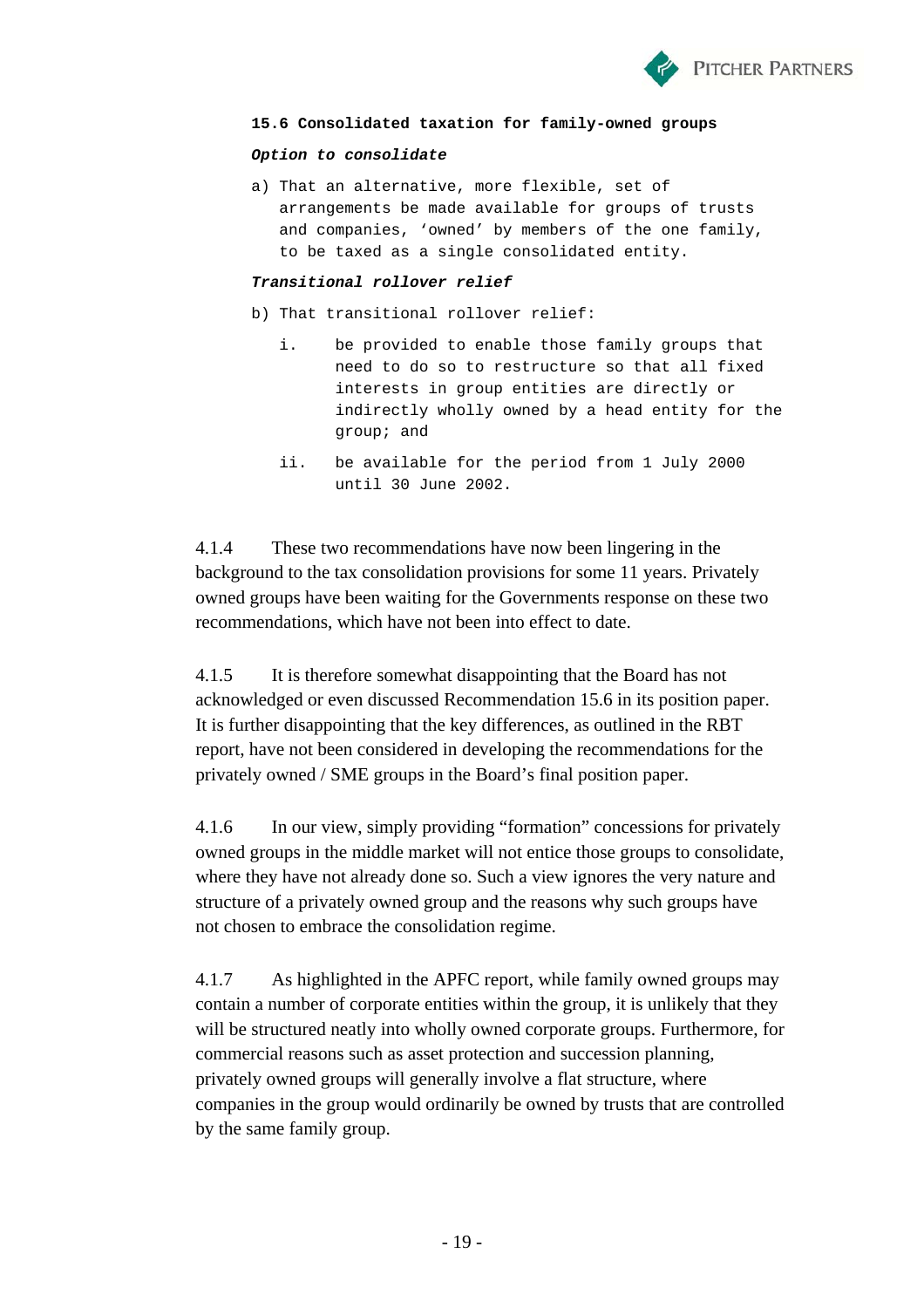



4.1.8 To demonstrate, the following diagram [Figure 1] outlines a typical structure for a privately owned groups of entities.

4.1.9 In this diagram, the private / family group controls Trust A and Trust B (assumed to have both made family trust elections). Trust A wholly owns Aco and Bco. Trust A and B jointly own Cco. Trust B wholly owns Dco. Cco and Dco wholly own Eco.

4.1.10 While there are five corporate entities that are wholly owned by this family group, only Aco and Bco can consolidate for tax purposes.

4.1.11 Furthermore, there are limited rollover opportunities that may enable Cco, Dco and Eco to join the same wholly owned corporate group. Even if rollover were available, the current operation of the rollover can result in significantly inappropriate tax consolidation outcomes for the relevant group. This interaction issues are detailed in Section 7 of this submission. This significant interaction issue is the exact issue identified by Recommendation 15.6(b) that has yet to be resolved in 11 years.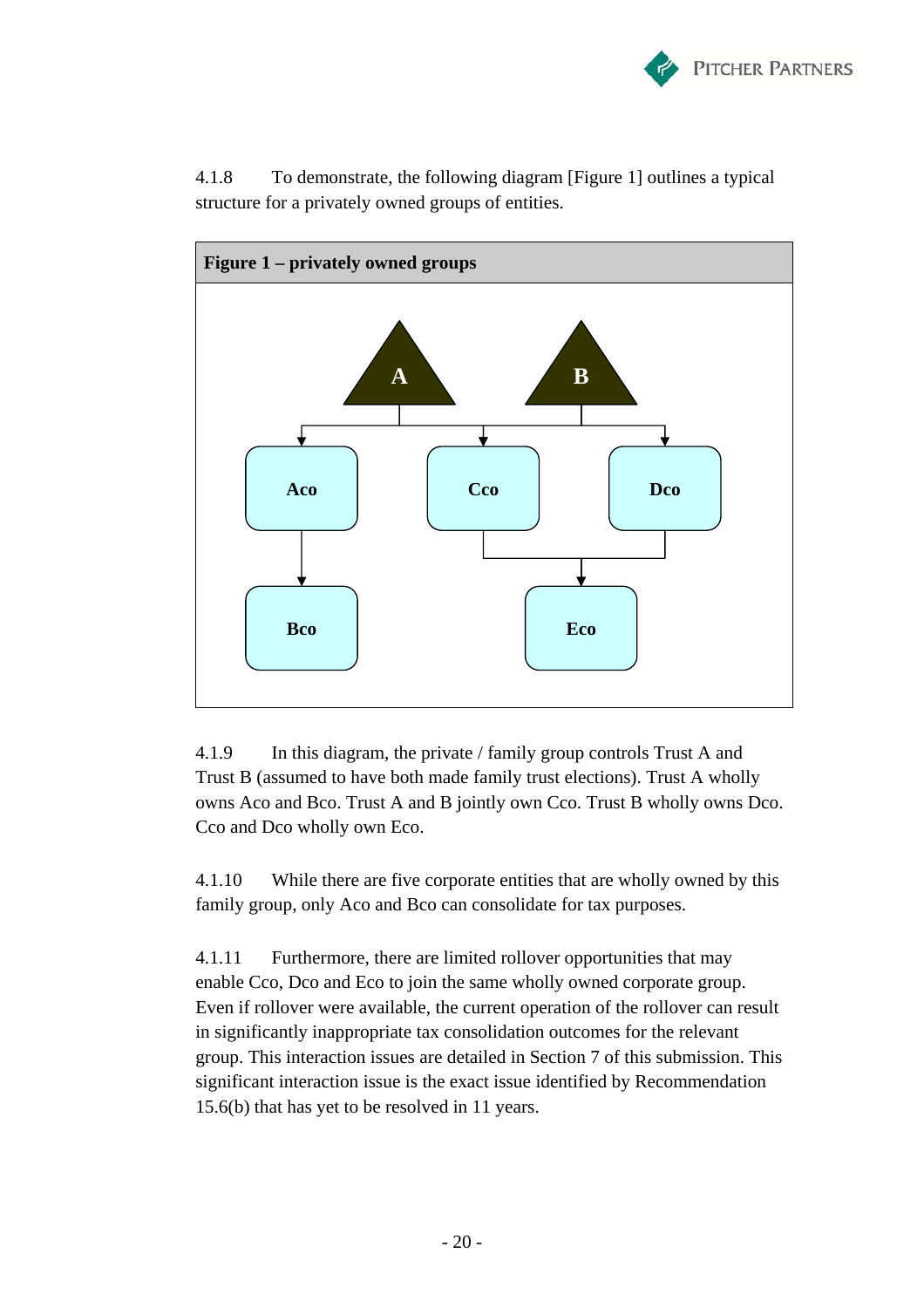

4.1.12 Furthermore, under Recommendation 2.1 of the Board's position paper, all pre-CGT assets of any majority owned entity in this group that is subsequently rolled into the Aco group would be turned to post-CGT assets.

4.1.13 Unless the above critical issues are dealt with, privately owned groups receiving appropriate advice as to the risks of tax consolidation would unlikely to embrace the consolidation regime. There would be limited benefits in simply consolidating Aco and Bco in the example above. Accordingly, the simple formation concession provided by Position 5.1 would serve little purpose if it were not coupled with other appropriate interaction provisions. In our view, this is absolutely critical.

4.1.14 It is noted that either Recommendation 15.6(a) or (b) of the RBT report would help to cater for these issues identified. That is, Trust A and Trust B are assumed to have made the same family trust elections treating them as a family group for the trust loss provisions. As the companies are wholly owned by Trust A and B, they would also be within the same family group. Accordingly, Trust A could be selected as the head entity of the family tax consolidated group (effectively being a MEC type privately owned group).

4.1.15 Alternatively, under Recommendation 15.6(b), the group could instead be restructured under Trust A (via rollover relief), so that all five companies could form the same wholly owned group.

4.1.16 While the Board may have considered the issues highlighted above, we note that there is no discussion of these issues in the Board's position paper.

# 4.1.17 **Furthermore, the Board has not addressed any of the rollover interaction problems encountered by SME groups, even though these issues have been identified in many submissions and presentations to date as being a key interaction issue for privately owned groups.**

4.1.18 We therefore find it somewhat disappointing that the position paper fails to properly address both formation and continuance issues of privately owned groups. Accordingly, we make the following key recommendations that we believe need to be considered by the Board in finalising its position paper and its recommendations to Government.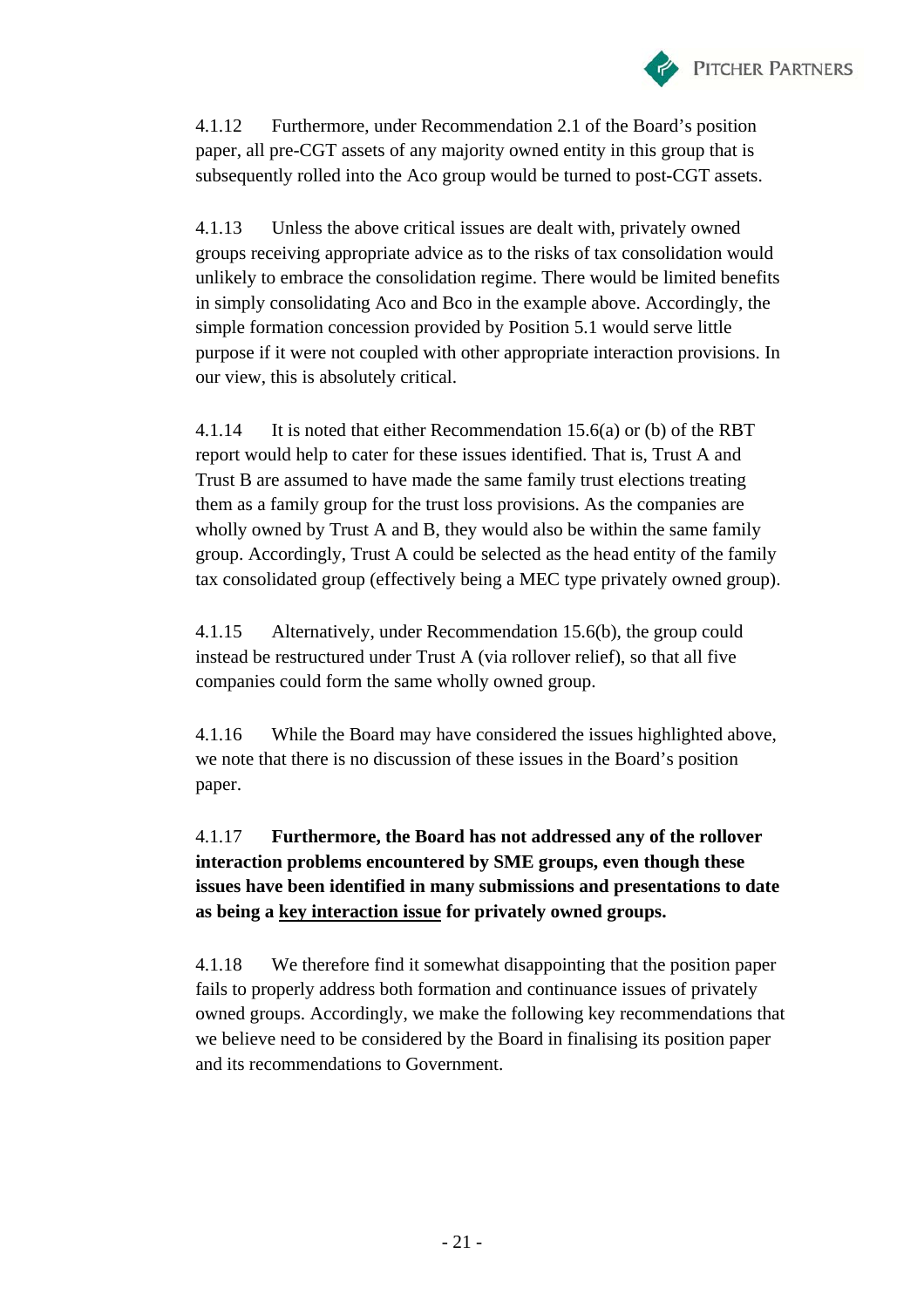

4.1.19 We request that the Board provide its view on Recommendation 15.6 of the RBT report in its final position paper to the Government. We highlight that Recommendation 15.6(a) and (b) can be implemented independently of each other. As these two recommendations have been lingering for 11 years, we believe the Board either needs to accept these recommendations or outline that these recommendations should not be considered any further. We do not believe it is appropriate to perform a review of the consolidation provisions for SME groups and leave these recommendations outstanding after such a period of time.

### **Recommendation 4**

4.1.20 We fully support Recommendation 15.6(a) of the RBT report that would allow a family owned group to be taxed as a single entity. The family owned group would be determined by way of a family trust election, which carries with it significant integrity provisions. Furthermore, if there were multiple entities at the top level (i.e. more than one trust), the group would have a choice of head company or instead could form a MEC type group.

### **Recommendation 5**

4.1.21 We fully support Recommendation 15.6(b) of the RBT report that would allow privately owned family groups an ability to properly restructure or apply rollover provisions. We refer to Recommendation 24, Recommendation 25, and Recommendation 26 that provide specific recommendations on the existing interaction issues that are currently encountered by SME groups with the rollover provisions. We highlight that these issues can be addressed independently of our Recommendation 4 above. We note that, in our view, it is critical for the Board to at least address these interaction issues.

# **4.2 Threshold test for determining "small business" corporate groups**

Appropriately targeting privately owned groups

4.2.1 We have a number of concerns with the proposed threshold test for determining an SME, as contained in Chapter 5 of the position paper.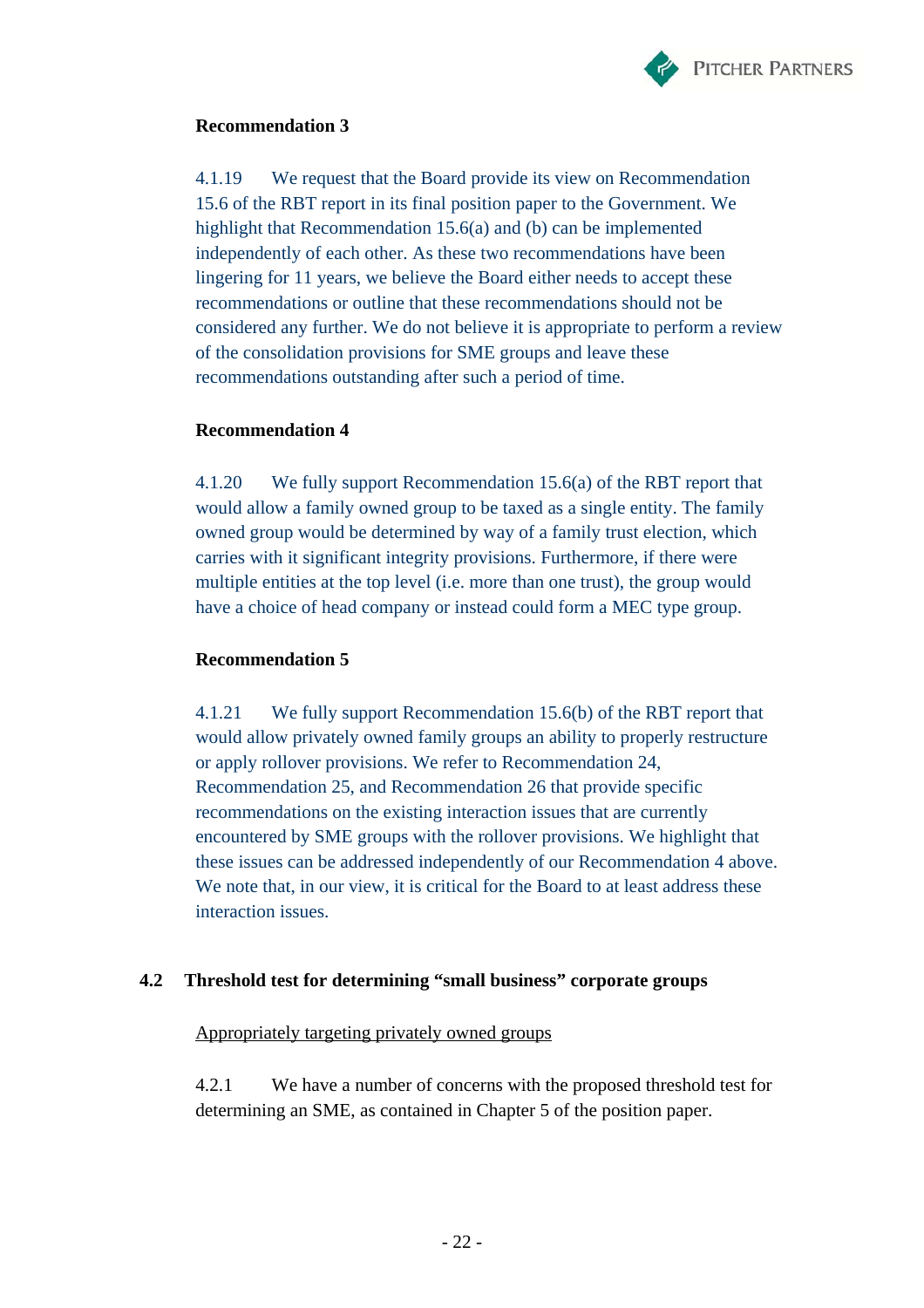

4.2.2 Firstly, it is highlighted that the main benefit of the proposed concessions is that they will remove the requirement to obtain market valuations on formation. That is, a "stick option" together with a "1/3 loss option" would both remove the valuation requirement on resetting assets and the valuation requirement on calculating available fractions.

4.2.3 However, in order to determine whether the entity is an SME entity for the purpose of these concessions, the Board has recommended a turnover and valuation test based on the TOFA rules. We are not sure that the Board fully appreciates the operation of the test contained in section 230-455 of the 1997 Act. That is, those provisions require an SME to determine and value both its financial assets and all other assets on an annual basis. There is no definition of financial asset in the provisions. Furthermore, that test does not allow an SME to use its accounts where they are not prepared in accordance with the accounting standards. For many SME groups, it is common that special purpose accounts are prepared. Accordingly, where this is the case, the values are to be determined by obtaining a market valuation (we refer the Board to the requirement of paragraph 230-455(5)(d) of the 1997 Act). This issue will be significant for those entities that will be on the borderline of these threshold tests.

4.2.4 We find it unacceptable to provide market value concessions by requiring annual market valuations and testing. In our view, and in line with Recommendation 15.6 of the RBT report, the concessions contained in Position 5.1 should be appropriately aimed at "privately owned groups" without adding to additional compliance.

4.2.5 We highlight that Division 7 of the 1936 Act provides a definition of a privately owned company. At first instance, it would seem far more appropriate to use a concept of a privately owned group as opposed to an SME group. From an administrative and compliance perspective, such a test would more appropriately identify the groups that have not yet consolidated (i.e. the privately owned groups that are referred to in the RBT report).

# **Recommendation 6**

4.2.6 As with our submission on Division 230, we do not support the definition of a SME entity as contained in section 230-455. The provisions require annual market valuations, which are contrary to the purpose of Position 5.1. As outlined in the RBT report, consolidation concessions should be targeted at "privately owned groups". Accordingly, we consider that a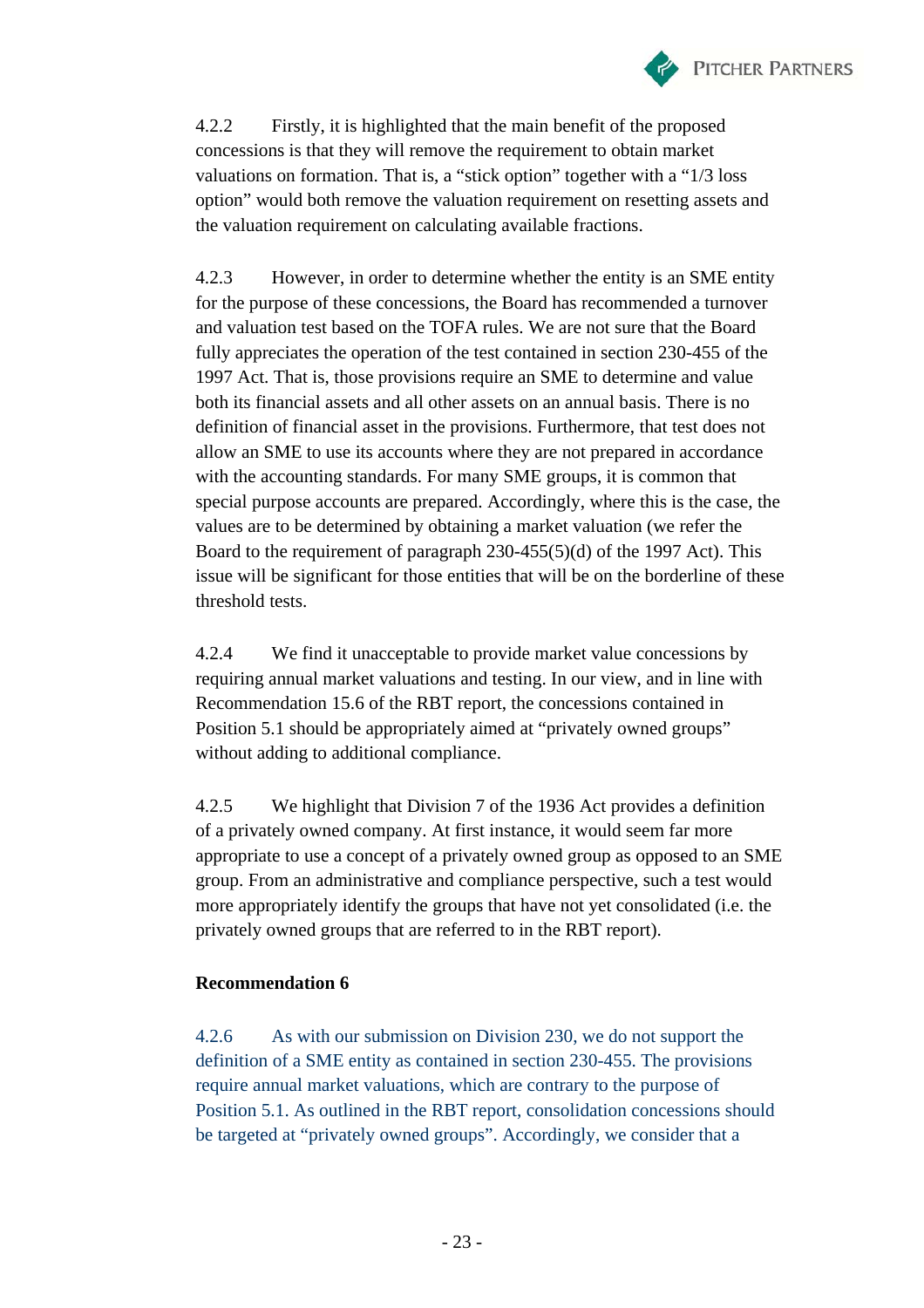

simple definition of a private group or a closely held group (e.g. similar to Division 7 of the 1936 Act) would be far more appropriate.

### Setting appropriate and consistent thresholds

4.2.7 We highlight that the proposed 'threshold' for small business groups - i.e. groups with an aggregated turnover of less than \$100 million and asset of less than \$300 million in an income year - does not match the tests used by the ATO for determining its market segments.

4.2.8 That is, according to the ATO, a large business will only exist if a corporate group has an annual turnover of over \$250 million - a threshold that is some two and a half times greater than the one proposed by the Board. We therefore submit that it would be more appropriate to consistently determine a small business taxpayer in line with the ATO's simple annual turnover test.

### **Recommendation 7**

4.2.9 Should Recommendation 6 not be accepted, we submit that consideration should be given to adopting a simple annual turnover test (in line with the test used by the ATO in the relevant income year) for determining eligibility for on-going formation concessions.

# **4.3 Subsequent acquisition of majority owned entities**

4.3.1 As outlined earlier, in Figure 1, a typical privately owned group would consist of entities that are wholly owned by the private group rather than the corporate group. Accordingly, many privately owned consolidated groups will typically need to restructure their interests in companies that are already owned by the privately owned group (i.e. in order to form a tax consolidated group). For the purpose of this section, these entities are referred to as "majority owned" entities. Please refer to Section 5.2 of this submission for a definition of a majority owned entity (as currently contained in subsection 701A-1(2) of the Transitional Act) and a discussion of issues related to the subsequent joining of such entities.

4.3.2 In our view, the Board needs to appropriately deal with adverse tax consolidation consequences that would occur where a majority owned entity subsequently joins an existing tax consolidated group. Unless such issues are dealt with, we believe that this will present a real impediment to privately owned groups forming a tax consolidated group in the future.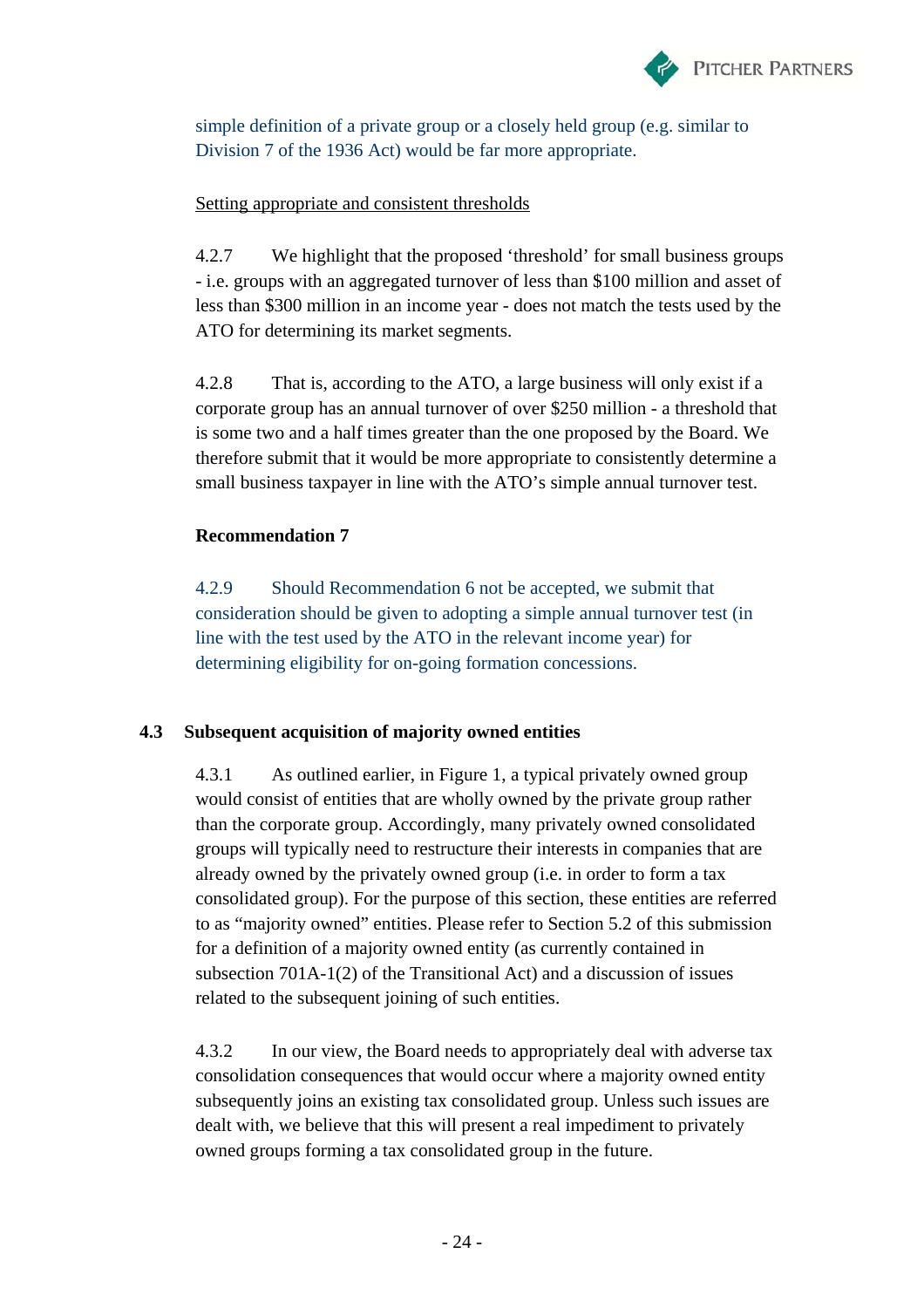

4.3.3 It is critical that the Board adjusts its "acquisition model" to more appropriately deal with majority owned entities that subsequently join the tax consolidated group. In particular we refer to Recommendation 19 and Recommendation 20 of this submission for further specific details.

# **4.4 Stick or spread should be available on an entity by entity basis**

# Option should be on an entity by entity basis

4.4.1 In principal we agree that the provision of a stick versus spread option on an entity by entity basis could result in significant compliance where the consolidated group has a large number of entities on formation.

4.4.2 However, from our understanding of those privately owned groups that have yet to consolidate, we are not aware of any such groups that consist of more than a handful of entities. Accordingly, after a thorough review of the Board's position, we are not convinced that the stick versus spread option on an entity by entity basis will add to compliance costs for those privately owned groups that have yet to consolidate.

4.4.3 We therefore do not support a stick versus spread option on a group basis. Furthermore, from our testing of this option, we believe it will clearly provide inappropriate outcomes in many cases. This is demonstrated by the following example contained in Figure 2 below.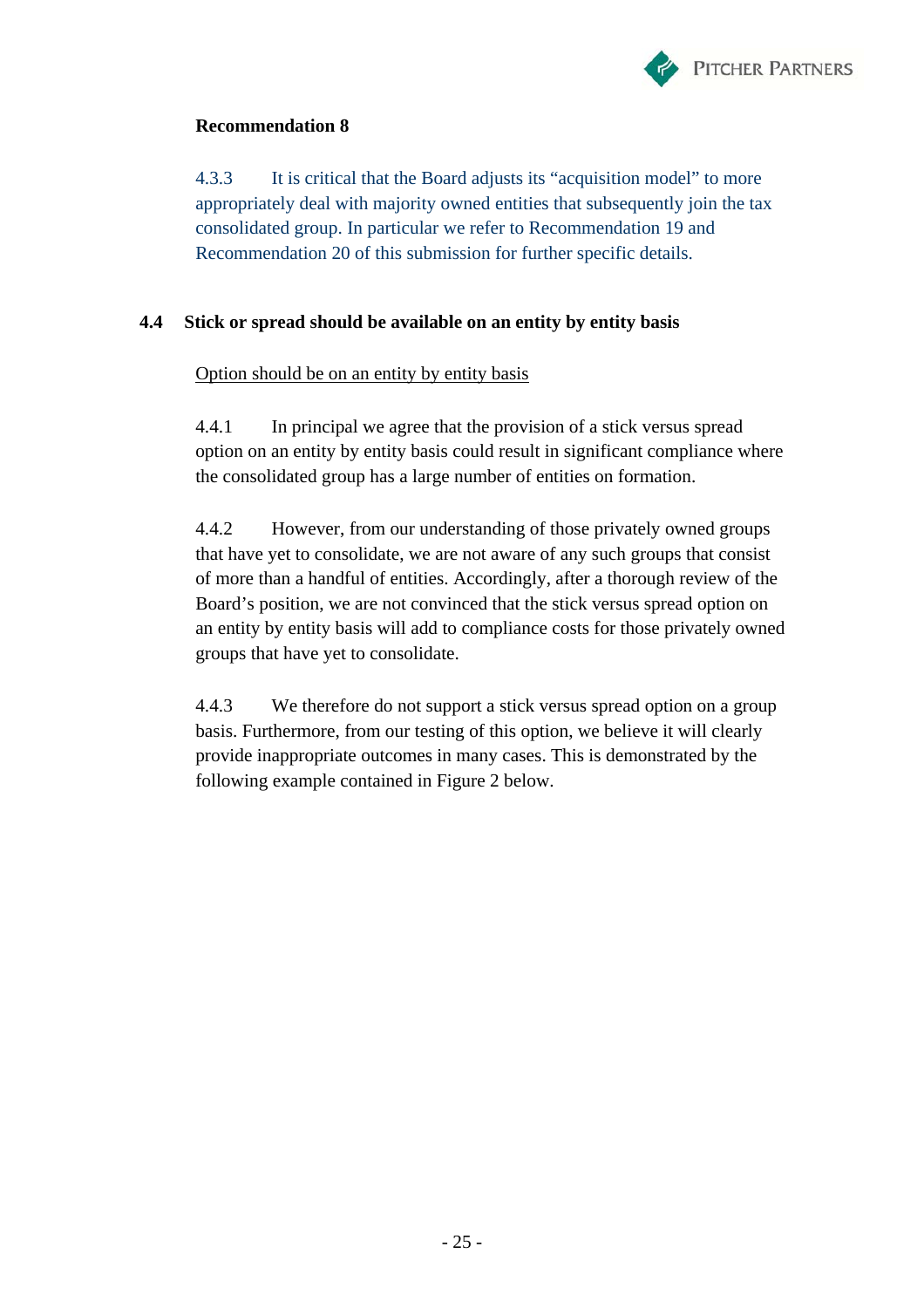



4.4.4 Figure 2 outlines a non-consolidated group consisting of Aco and Bco that have always been part of the same wholly owned group. Assume that, in the last 12 months, Aco has acquired all of the interests in Eco.

4.4.5 Using the "spread" method would be the only way to appropriately determine the actual tax cost of the underlying assets of Eco. However, if the spread method is used for Bco, this would likely result in an (inappropriate) skewing of ACA to goodwill (and thus a reduction in the tax cost of real tangible assets that have always been owned by the group). If a stick method was used for the group, this may provide an appropriate result for Bco, but would result in wastage of tax cost for Eco. Accordingly, in this very simple case, the stick versus spread option is required to ensure an appropriate result for the group.

4.4.6 We believe that the stick versus spread choice on an entity by entity basis would typically be simple when groups are this small. Furthermore, a group could choose to simply use "stick" for all entities to avoid any compliance issues.

4.4.7 We further highlight that, in our view, the Board should not compare proposed concession (and associated compliance issues) with the concessions provided in formation cases of 2003. That is, in 2003, there were significantly large corporate groups (widely held groups) that needed to consider stick versus spread on an entity by entity basis. We do not believe that the proposed concession and choice would be any where near as complex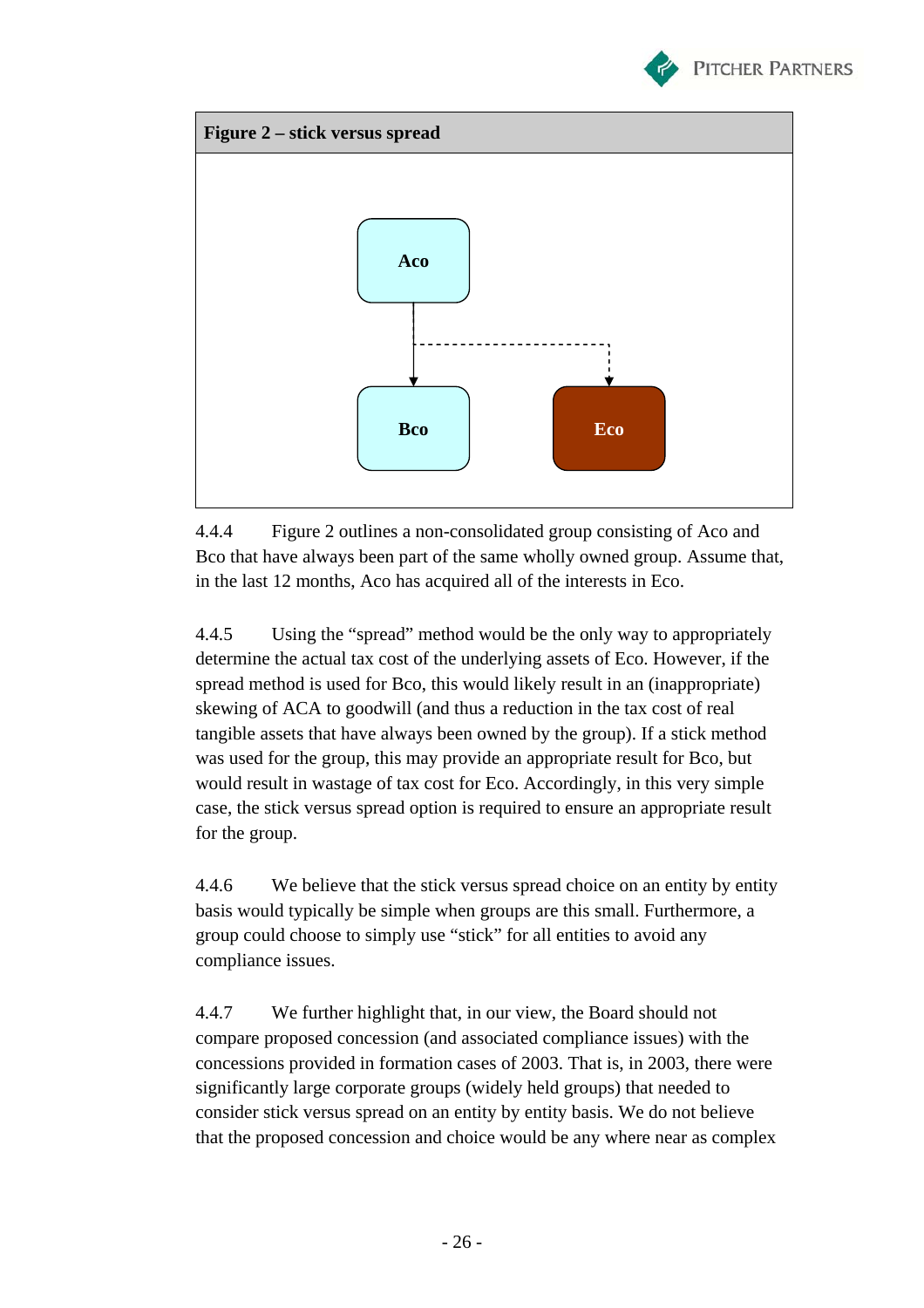

in relation to the remaining groups looking to form a consolidated group now (where such groups generally consist of only a handful of entities).

### **Recommendation 9**

4.4.8 In our view, privately owned groups that have yet to consolidate are not as complex as those that originally formed consolidated groups in 2003. In many cases, a stick or spread option on an entity by entity basis is the only way to ensure an appropriate ACA result. Accordingly, we believe it is critical to allow such a choice to be made on an entity by entity basis on formation of the group.

# Spread option for newly acquired entities

4.4.9 If the Board does not agree with our Recommendation 9, then we submit that a choice to 'stick' or 'spread' on an entity by entity basis must, at the very least, be available for non-majority owned subsidiary entities that have been acquired within five years of the formation of the consolidated group.

4.4.10 To demonstrate, in the example contained in Figure 2 above, Eco is an entity that has been acquired in the last five years. It would therefore qualify for a choice of using stick versus spread. Bco would not have a choice and would be required to use the stick method (if a stick choice was made for the group). This alternative would clearly provide an appropriate result in the circumstances contained in the example.

4.4.11 If this alternative were adopted, we highlight that there is likely to be very few entities in the group that would qualify for such a choice of stick versus spread. Furthermore, the group will still have an option to use the stick method for all entities. Accordingly, we believe that this alternative option would not increase the compliance cost on formation under the concessions.

### **Recommendation 10**

4.4.12 While we strongly recommend that the Board consider our Recommendation 9 outlined above, if this is not accepted, we believe it is critical that a choice be given for non-majority owned subsidiary entities that were acquired within five years of the formation of a consolidated group.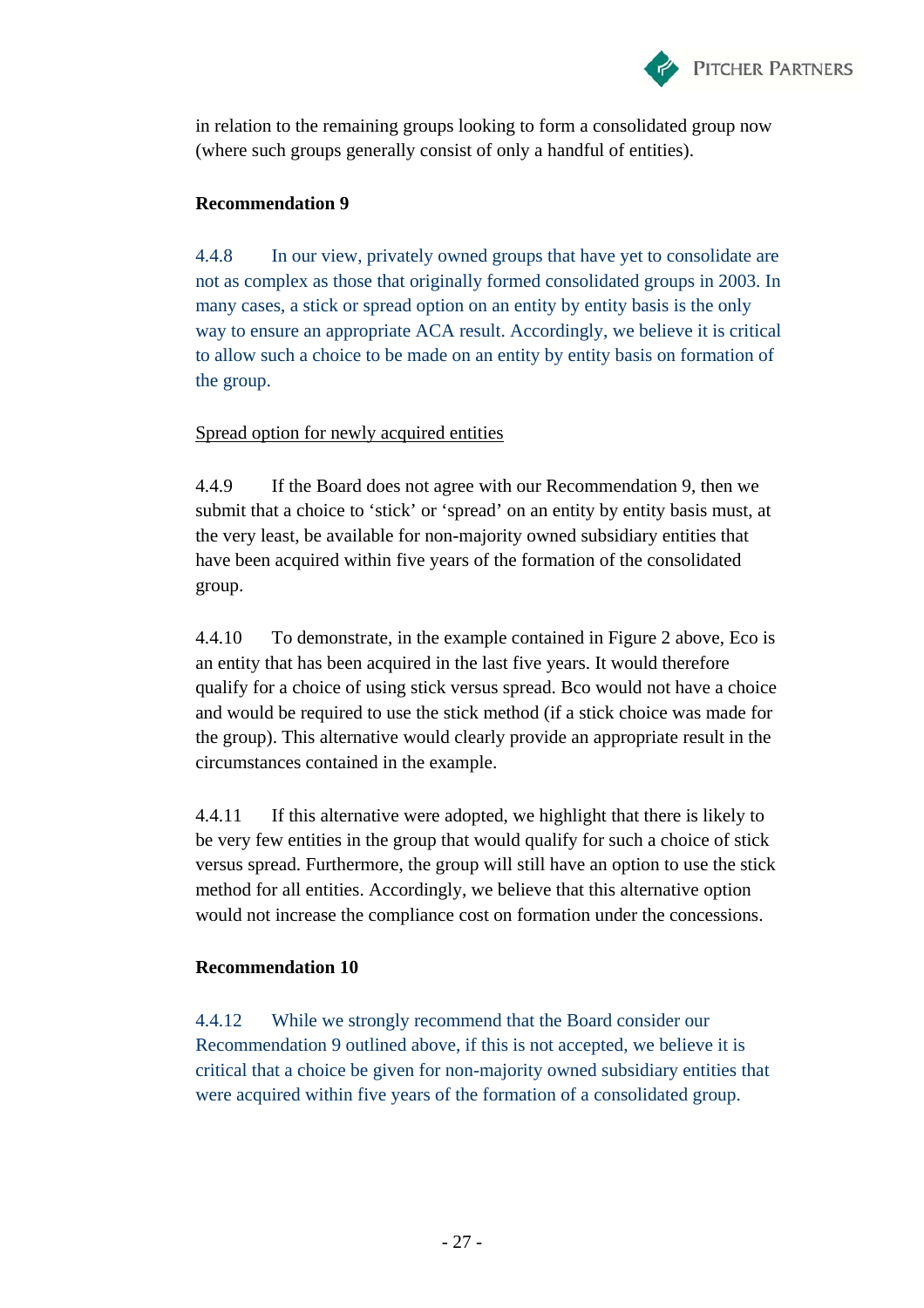

# **4.5 The stick and loss concessions should be independent**

4.5.1 The Board's position paper is silent as to whether the stick and loss concessions could be available independently of each other. We submit that it is critical for this to be the case.

4.5.2 For example, consider a relatively small group of three companies where 90% of the group value is in the loss entity. In this case, the group would benefit from compliance by being able to use the stick option for its tax cost setting process. Furthermore, it would also ensure appropriate tax costs where the entities have always been majority owned since their inception. However, if this is coupled with a loss concession, the group would lose a 90% available fraction as compared to the proposed 1/3 loss.

4.5.3 Given that the two concessions relate to completely separate aspects of consolidation, the stick and the loss concessions should be dissected - i.e. a group should not be forced to use its losses over three years if it chooses to use the formation tax cost setting concession.

4.5.4 We believe that such a move would not necessarily add to complexity given that non-consolidated small business groups would usually have only a few entities within the corporate group (i.e. they are relatively uncomplicated) and therefore such a choice would not (in our view) add to the compliance burden for these groups.

4.5.5 Furthermore, we believe that not providing such a choice may act as an impediment for such groups forming a tax consolidated group, where either concession provides adverse consequences on their own.

# **Recommendation 11**

4.5.6 We request that the Board accept that the stick and loss concessions can be made by taxpayers independently of each other.

# **4.6 Treatment of losses**

4.6.1 The Board considers that the formation concessions should allow eligible wholly owned groups to utilise certain transferred losses over three years. We understand that the utilisation rule would be similarly framed to the original transitional three year loss concession. This would, according to the Board, meet the key objectives of reducing compliance costs and keeping it simple.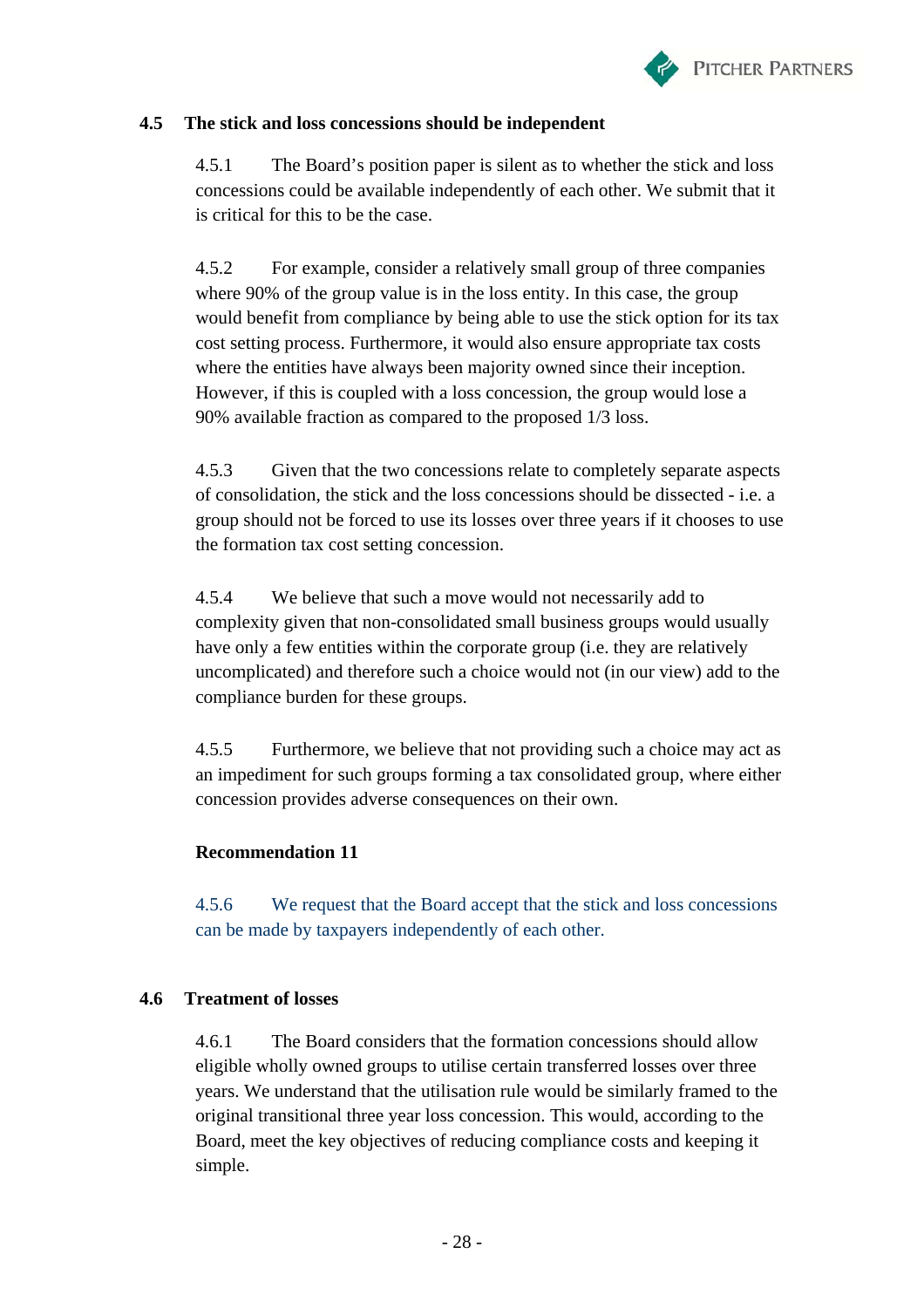

4.6.2 While this proposed concession is welcomed, we are concerned by the proposed limitations.

4.6.3 The purpose in adopting this particular rule would be to avoid the complex available fraction calculations that would otherwise apply to regulate the utilisation of such losses. As such, the concessionary treatment proposed would not extend to the loss and value donor rules that were also a feature of the original transitional rules because these are considered extremely complex for small groups to comply with. In principal we agree with this approach.

4.6.4 However, it is noted in paragraph 5.41 of the position paper that the proposed concession is to apply only to "certain losses". Footnote 59 suggests that this would be similar to the original transitional three year loss concession contained in section 707-350 of the Transitional Act. This concession provided a three year utilisation rule for losses made in an income year ending on or before 21 September 1999 income year ("the eligible time"), where such losses were transferred to the head company on the basis of satisfying the continuity of ownership test ("COT").

4.6.5 We are concerned that the Board is proposing a concession that is based on this transitional provision. That is, where a group has incurred losses that do not meet either of the eligibility criteria (for example, the losses are not incurred before the eligible time or the losses are not COT losses), then an available fraction would be required to be calculated for such losses. We are further concerned with the use of an "eligible time" test where the concessions are to be ongoing.

4.6.6 Where an available fraction calculation is required by the privately owned group, market values would need to be obtained for entities in the group. With no other concessional option available, such costs could be seen as a real impediment to entering the consolidation regime. This outcome would seem to be inconsistent with the key objectives of reduced compliance costs and simplicity.

4.6.7 Accordingly, in our view, the Board needs to recommend concessions for all types of losses transferred to the head company of an SME group. This should exist for both formation and joining cases. Where a loss is an SBT loss, we highlight that Division 707 requires stringent tests to be satisfied before such losses can be transferred to the head company. Accordingly, where such losses are transferred, we would recommend that a simple option be available for determining the utilisation rate of such losses.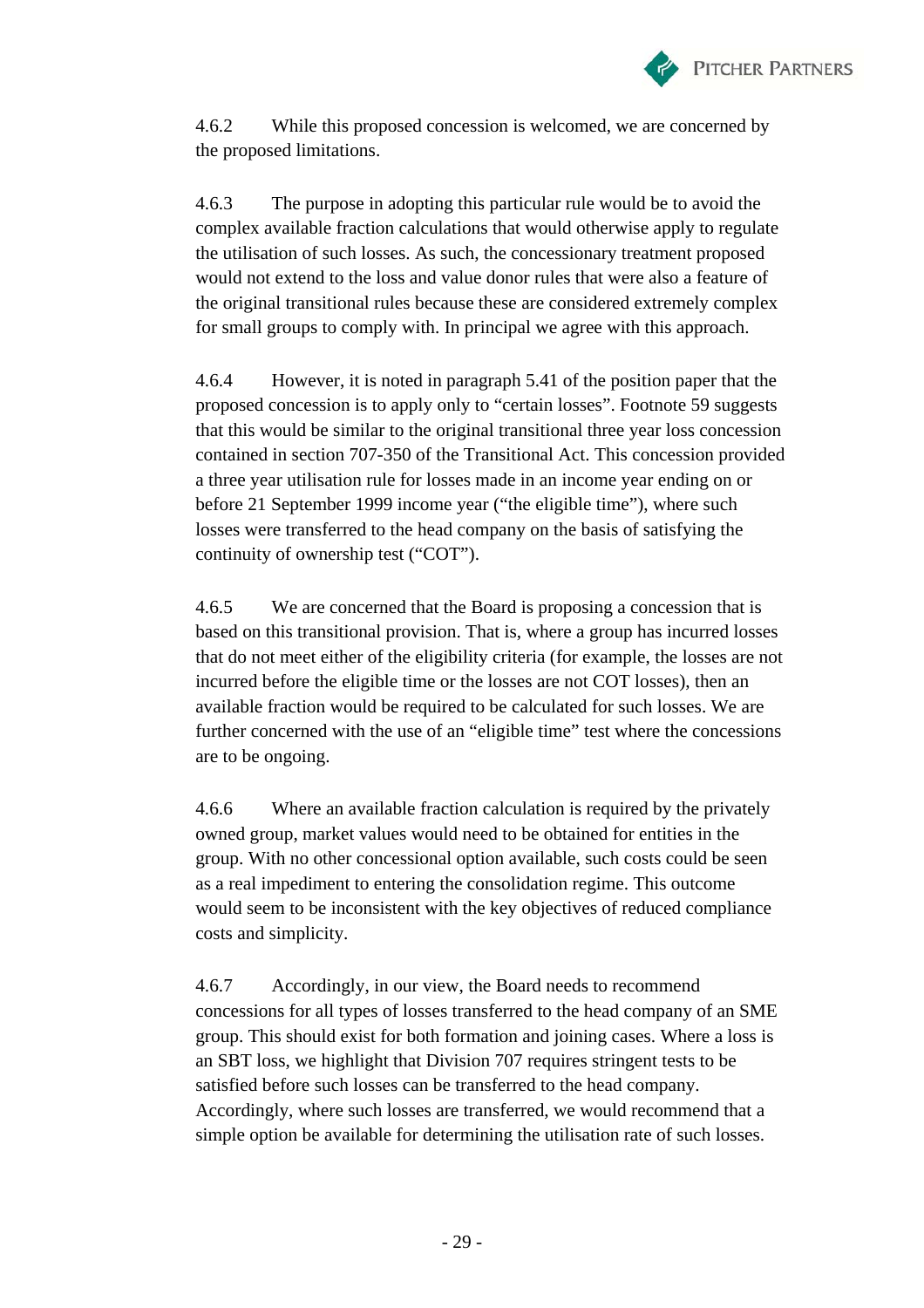

4.6.8 Applying the proposed concession to all transferred losses would meet the Board's objectives of reduced compliance. If a proposed 1/3 loss utilisation rate is considered unacceptable for SBT losses, we would recommend that the Board consider an alternative rate that it considers more appropriate (for example, a 1/5 rate for SBT losses).

# **Recommendation 12**

4.6.9 We highlight that the transitional three year loss rule required losses to be incurred before 21 September 1999 ("the eligible time). We request that the Board ensure that an eligible time period is not recommended in the proposed loss concessions in Position 5.1. Furthermore, we believe it is critical to extend some form of available fraction concession for all types of losses transferred to the head company of an SME group, as compared to a requirement to value all entities. The available fraction calculation and requirement to value each entity creates a real impediment and barrier to entry for SME groups. Accordingly, a concessional available fraction calculation should also be available for SBT losses on formation and COT and SBT losses on subsequent acquisitions.

# **4.7 Interaction with Subdivisions 165-CC, 165-CD and 170-D**

4.7.1 Providing a stick option for privately owned groups will likely result in the application of Subdivisions 715-A to 715-D. These provisions deal with the loss duplication provisions contained in Subdivisions 165-CC, 165-CD and 170-D where an entity is a stick entity.

4.7.2 In our view, when these provisions apply, they are the most complicated interaction provisions contained in the tax consolidation regime. If such provisions remain in their current form, there would likely be significant non-compliance with such provisions.

# **Recommendation 13**

4.7.3 We request that the Board consider a recommendation to re-write and simplify the interaction of the loss integrity provisions for SME groups. Furthermore, the current exception for SME groups (i.e. groups with net assets under \$6 million) is clearly not sufficient and needs to be reconsidered. It is noted that these provisions will likely apply if Position 5.1 is adopted.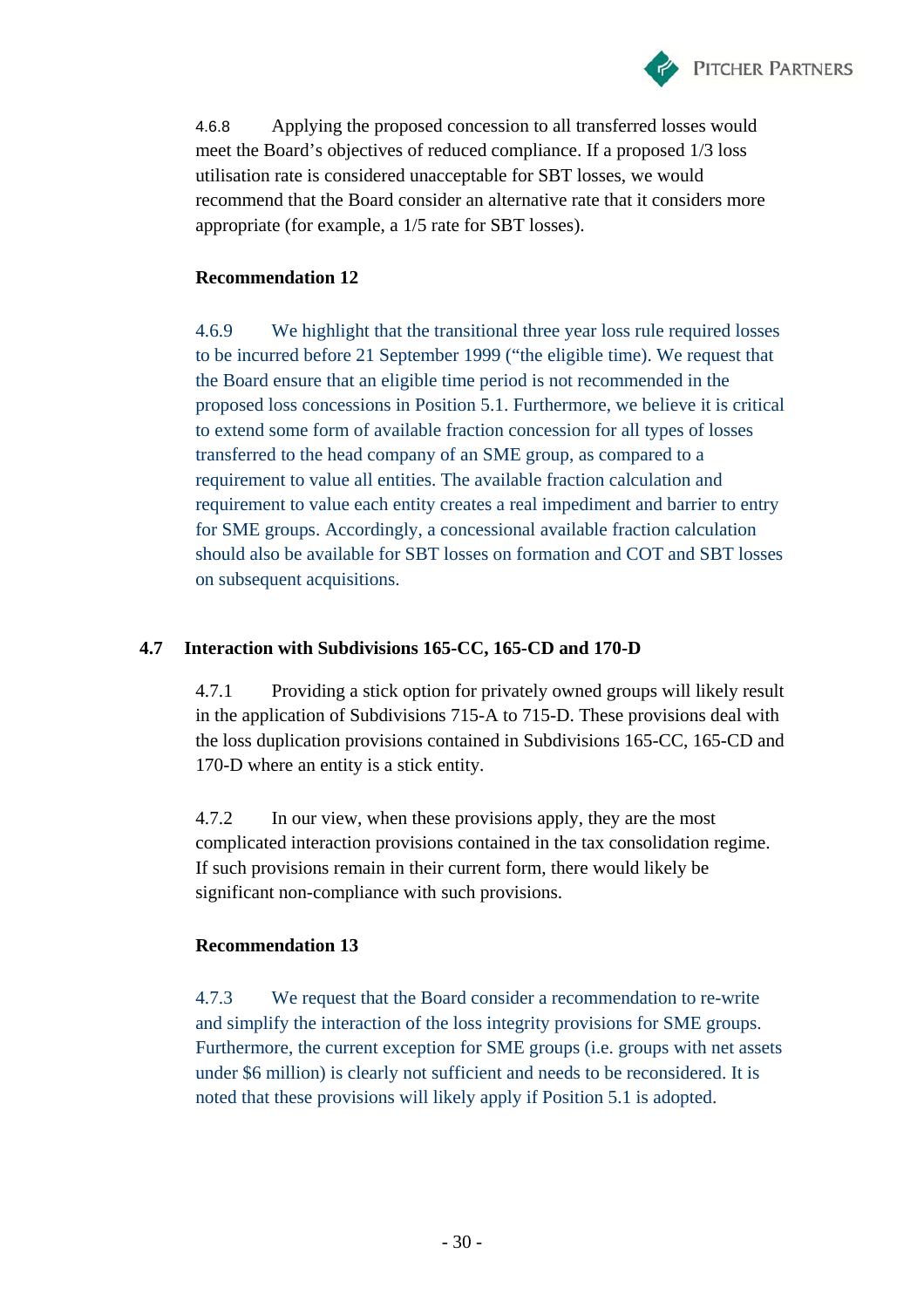

### **4.8 Offering a stick option on future acquisitions**

4.8.1 Even if a group is formed under the proposed concessions, we suspect that many small businesses and their advisors would not, unfortunately, have the resources to perform detailed ACA calculations for future acquisitions.

4.8.2 We understand the loss integrity issues involved in offering a stick model on future acquisitions. However, we note that the current regime provides an exception from the loss integrity provisions contained in Subdivisions 165-CC and 165-CD where the entity is an SME entity based on the small business concessions in Division 152.

4.8.3 We therefore submit that there is a clear policy case to provide a stick option for entities that subsequently join certain privately owned groups. We believe that such an option would likely entice smaller non-consolidated corporate groups into the regime (i.e. it would significantly eliminate both the compliance costs on formation and the continuation of the group).

4.8.4 In our view, an SME group should have the option to stick with existing tax costs. However, as outlined earlier, an exception based on the current small business concessions in Division 152 is unlikely to be sufficient. We would recommend that the Board consider a more appropriate alternative threshold test of an SME for this purpose. For example, consideration of an additional and alternative threshold as contained in Division 974 for SME groups may be seen as acceptable.

4.8.5 If the Board is truly seeking methods to entice corporate groups into the tax consolidation regime, we believe it is only appropriate to ensure that ongoing compliance costs can be minimised for those small groups, where it is warranted.

# **Recommendation 14**

4.8.6 We request that the Board consider a stick option for future acquisitions made by appropriate sized SME groups. We believe that this would significantly reduce ongoing compliance costs and would not result in integrity issues (given the current exceptions in Subdivision 165-CC and CD for SME groups).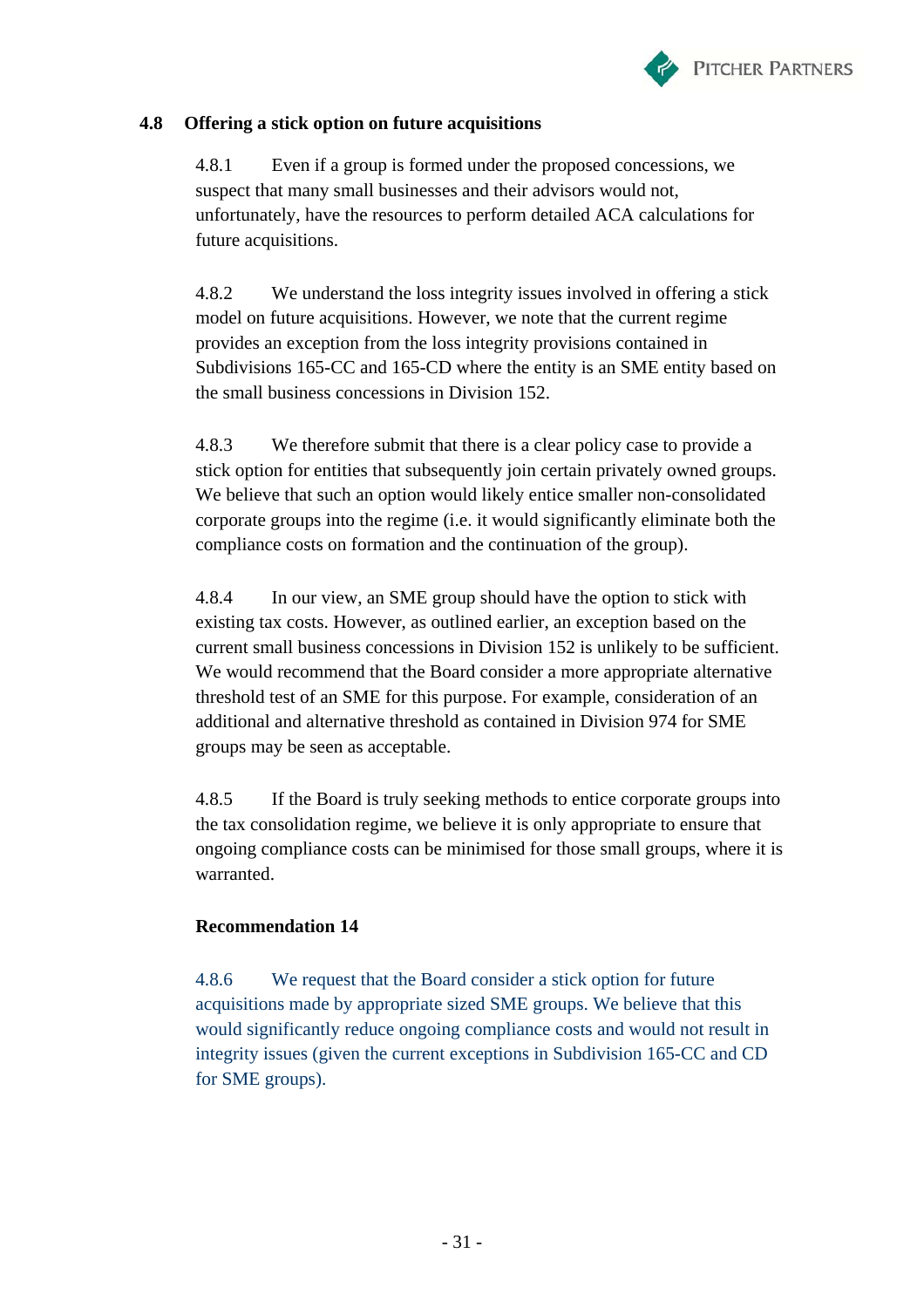

### **4.9 Dealing with problems on rollover**

4.9.1 We highlight that one of the most significant issues with the current consolidation regime for privately owned groups is that it does not deal appropriately with rollovers for such groups. As outlined in Figure 1 above, privately owned groups in the middle market are typically structured differently to publicly owned groups. Accordingly, restructuring is generally required to ensure that the corporate entities in the group can form a wholly owned corporate group.

4.9.2 While rollovers for large public groups are available with stick options, we highlight that a stick option is not available for privately owned group rollovers. Given that loss integrity issues and revenue considerations should be greater in relation to widely held public groups, we are unsure why these concessions do not apply to privately owned groups. We highlight this issue in detail in Section 7of this submission.

4.9.3 However, consistent with Recommendation 15.6(b) of the RBT report, we request the Board to seriously consider a recommendation to address these rollover interaction issues, so that a privately owned group is placed on par with a widely held group, where the rollover involves a commonly owned entity.

# **Recommendation 15**

4.9.4 While large public groups are provided various stick options on entity rollovers into a tax consolidated group (i.e. where the entity is commonly owned), no such options are provided for closely held groups. As identified by Recommendation 15.6(b) of the RBT report, fixing this issue is critical to ensuring that SME groups enter the tax consolidation regime. Please refer to Recommendation 24, Recommendation 25, and Recommendation 26 of this submission for our specific recommendations.

### **4.10 12 month rule for large entities**

4.10.1 Position 5.2 proposes an extension of the concessions contained in Position 5.1 to all entities for 12 months. As an election to consolidate is irrevocable, and must be considered properly, we do not believe that 12 months is sufficient time to appropriately consider all issues associated with forming a tax consolidated group. Accordingly, we suggest that the 12 month period be extended to 24 months.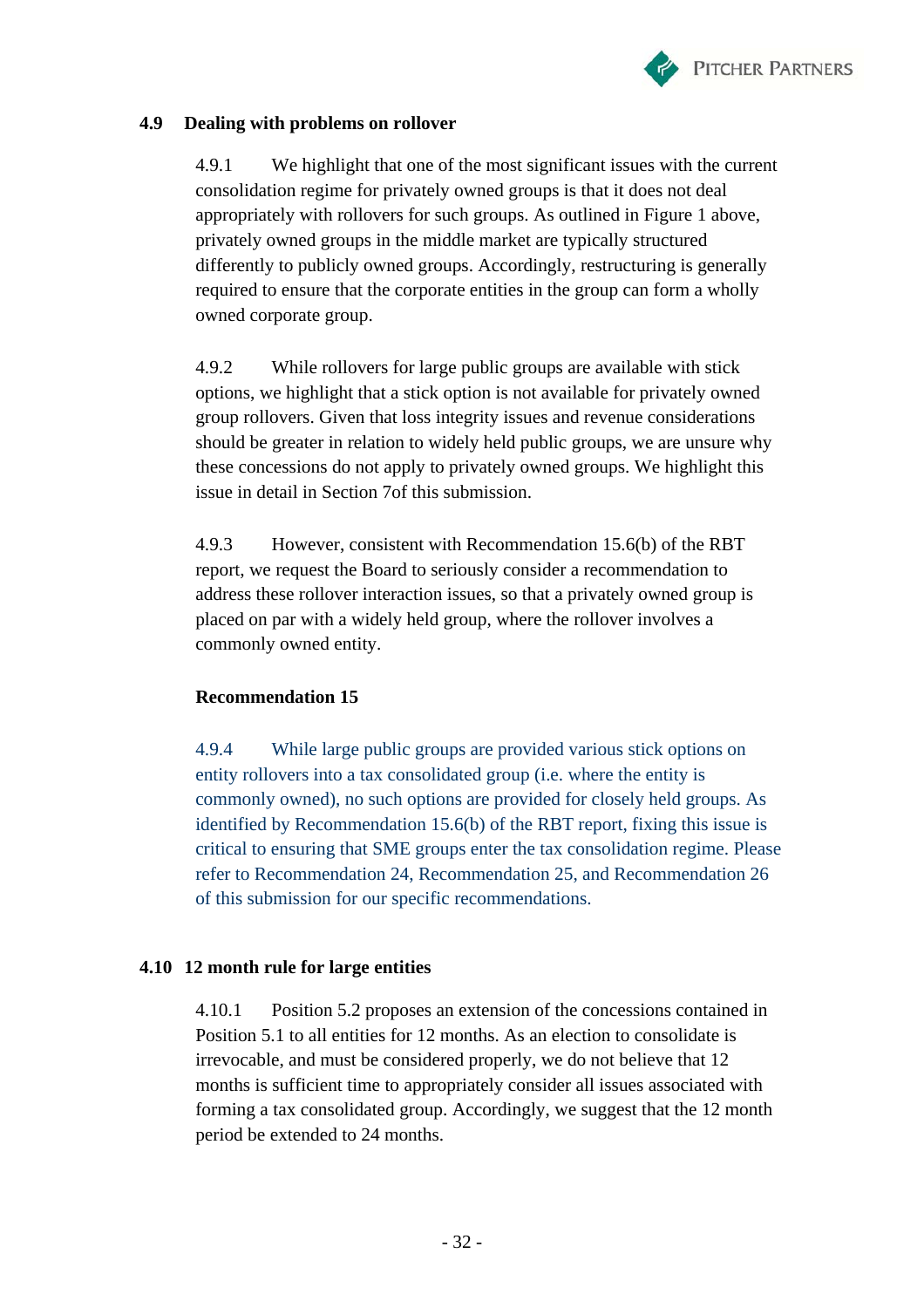

4.10.2 We recommend that the 12 month period in Position 5.2 be extended to 24 months, to allow appropriate time to consider all of the ramifications of entering into the tax consolidation regime.

### **4.11 Why are foreign owned groups or MEC groups excluded?**

4.11.1 We are unsure why foreign owned groups or MEC groups are to be excluded from the concessions proposed. There seems to be, in our view, no policy reason for this decision. Where such groups are small, the compliance issues are the same as for Australian owned groups. We do not believe that it is acceptable to simply carve out these groups without proper explanation.

# **Recommendation 17**

4.11.2 We do not support the exclusion from Position 5.1 and 5.2 for foreign owned or MEC groups. There is no clear policy reason stated for this exception, especially where the group meets the relevant SME thresholds.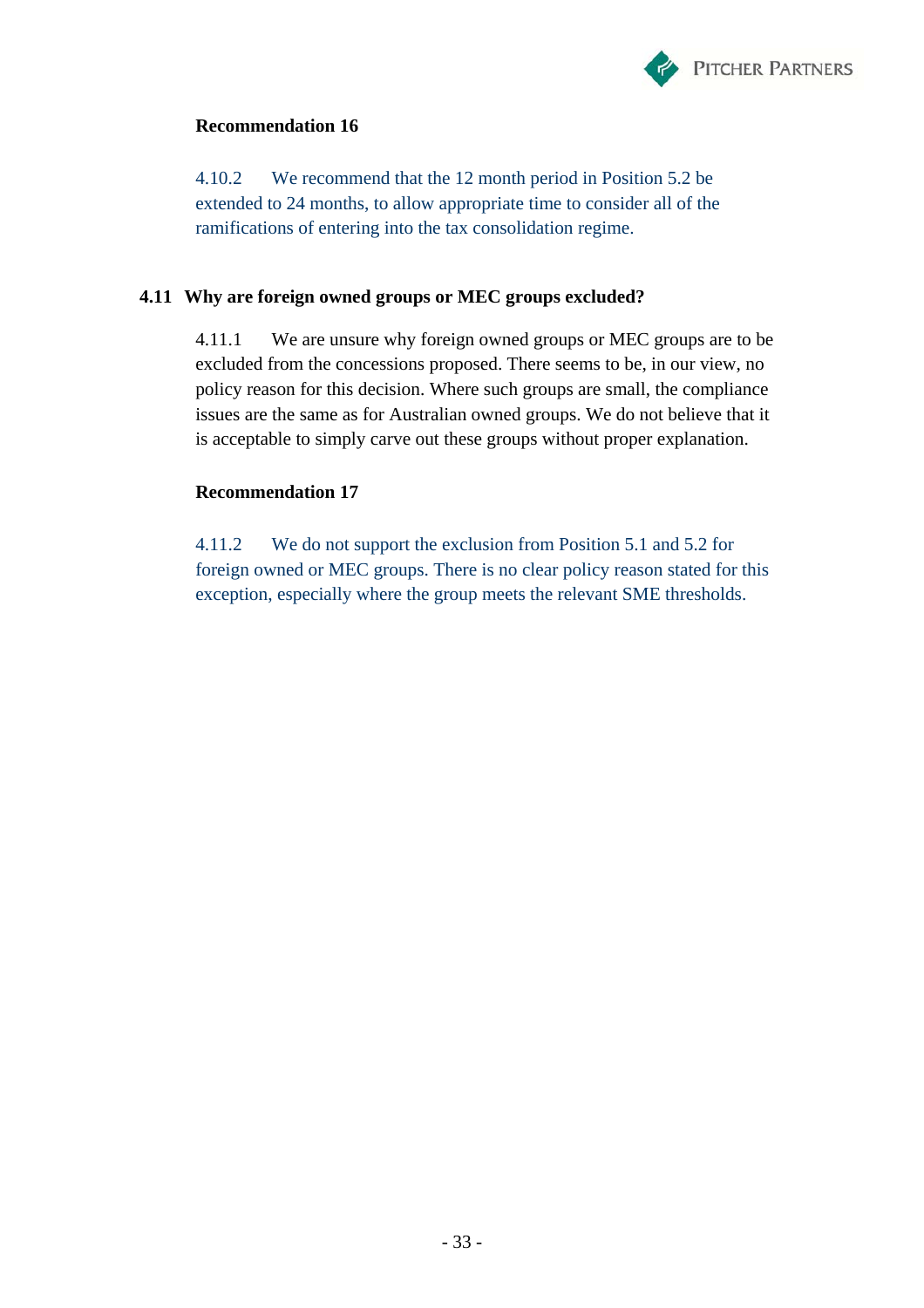

# **5 THE ASSET ACQUISITION MODEL (CHAPTER 2)**

### **5.1 The proposed acquisition model**

5.1.1 In principal, the proposed asset acquisition model, as contained in Position 2.1, has the potential to greatly simplify the operation of the consolidation tax cost setting provisions and provide clarity to the policy of the provisions.

5.1.2 However, we would be concerned where such an approach results in instances of double taxation for certain assets. These assets would, generally, be those where the acquisition price includes a component for future profits on existing arrangements (over and above the principal component of the arrangement).

5.1.3 Examples of these arrangements would be construction contracts, accrued income, service contracts, trailing commission contracts, etc. The current regime attempts to deal with these customer type contracts by providing a deduction for the TCSA allocated to the contracts, through section 716-405. While this provision is complicated, in our view it attempts to ensure that double taxation does not occur in relation to the acquisition of these underlying arrangements.

5.1.4 Under a proposed acquisition model, there would be a clearer distinction between capital and revenue. Furthermore, the acquisition of contracts in a "whole of business" acquisition would likely result in an argument by the ATO that the acquisition of such contracts were capital in nature<sup>1</sup>. Alternatively, while the acquisition of such contracts may be considered capital, the subsequent realisation of the contracts (and thus the costs incurred to acquire the contracts) may be taken into account under a net profit approach<sup>2</sup>. It is highlighted that a net profit approach in relation to such contracts would provide an appropriate result as compared to a capital approach (whereby the latter would likely result in double taxation  $-$  i.e. no recognition of the cost of the contracts).

 $\overline{a}$ 

<sup>1</sup> See for example the decision in *John Smith & Son v Moore* (1921) 2 AC 13

<sup>2</sup> See for example the High Court decision in *Xco Pty. Ltd. v. Federal Commissioner of Taxation* 71 ATC 4152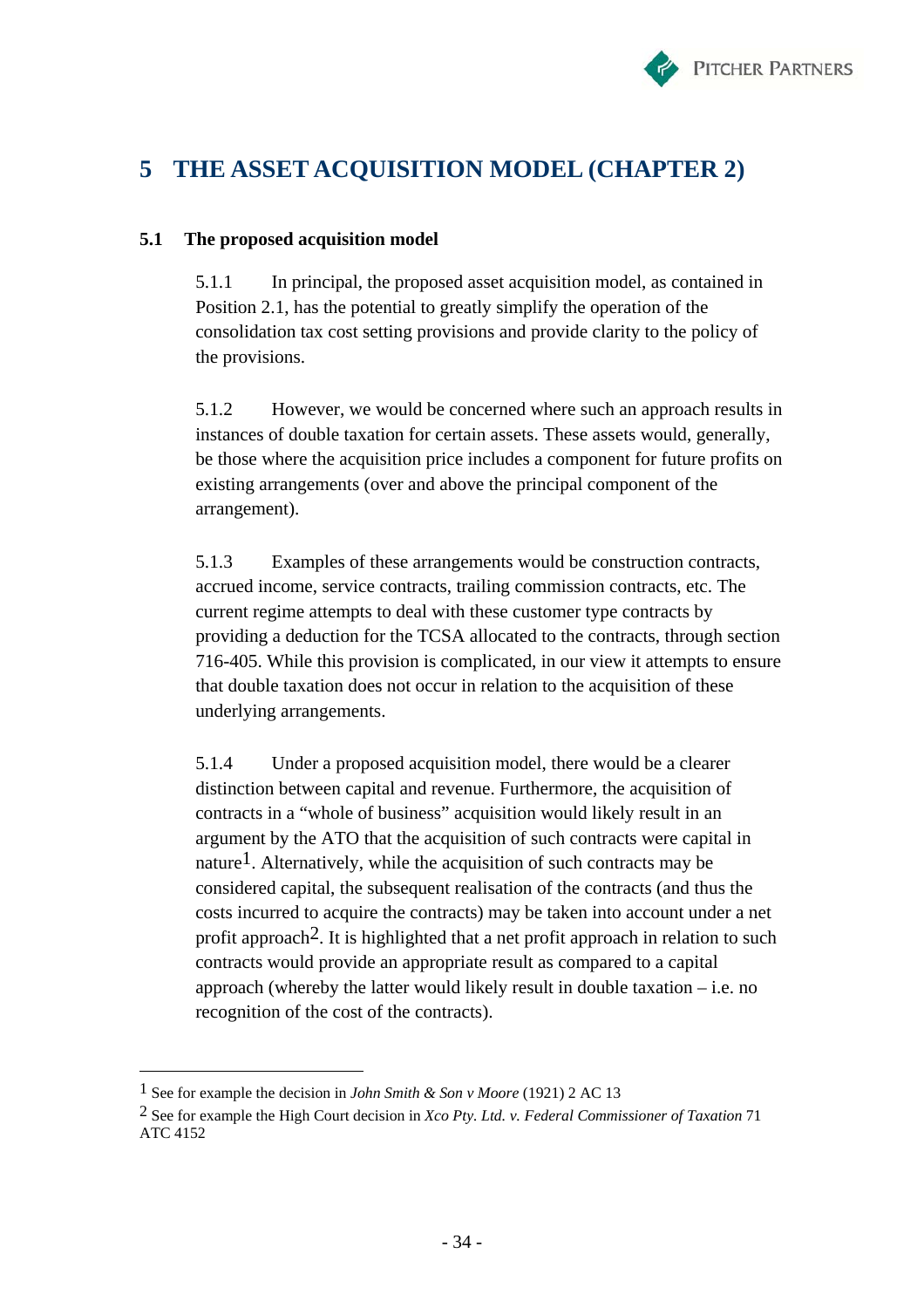

5.1.5 As the current law has a mechanism for dealing with this uncertainty (i.e. section 716-405), we are hesitant in providing our support for an acquisition model unless the Board recommends a clear approach for appropriately dealing with acquired profits that are not related to goodwill. Provided that this issue can be dealt with, we believe that a move to an acquisition model would help to remove uncertainty and provide a policy framework for the tax consolidation tax cost setting provisions as a whole.

5.1.6 We highlight, that the Board could alternatively achieve a similar outcome if subsection 701-55(6) were amended (and simplified) to remove the retention of the entry history rule (whilst retaining the existing composition of section 701-55).

# **Recommendation 18**

5.1.7 Subject to Recommendation 19 and Recommendation 20, we (in principal) support the proposition to move to an asset acquisition model. This is on the proviso that the Board recommends that certainty be provided by the Government on the treatment of "acquired profits" that are not part of the goodwill of the business acquired. This proviso would retain the status quo in respect of the certainty currently offered by section 716-405. Accordingly, certainty should be provided by ensuring that a supporting provision allows an appropriate "net profit" realisation basis for such assets (to remove any doubt).

# **5.2 Exceptions to the acquisition model**

5.2.1 Paragraph 2.75 of the Board's position paper states that "the Board notes that the application of the asset acquisition approach may need to be modified in some cases to ensure that the income tax law applies consistently to consolidated groups and other taxpayers having regard to the policy underlying other parts of the law."

5.2.2 We agree with this position and believe that there is a clear case for exceptions to be made where majority owned entities (that have been owned for a period of time) subsequently join a tax consolidated group. That is, we are significantly concerned with the possible application of an acquisition model to a majority owned entity that subsequently joins a tax consolidated group (where that entity has been owned for a long period of time).

5.2.3 Reference is made to the earlier example contained in Figure 1, whereby Cco, Dco and Eco were majority owned by the beneficiaries of Trust A and B (being the same family group). It would seem completely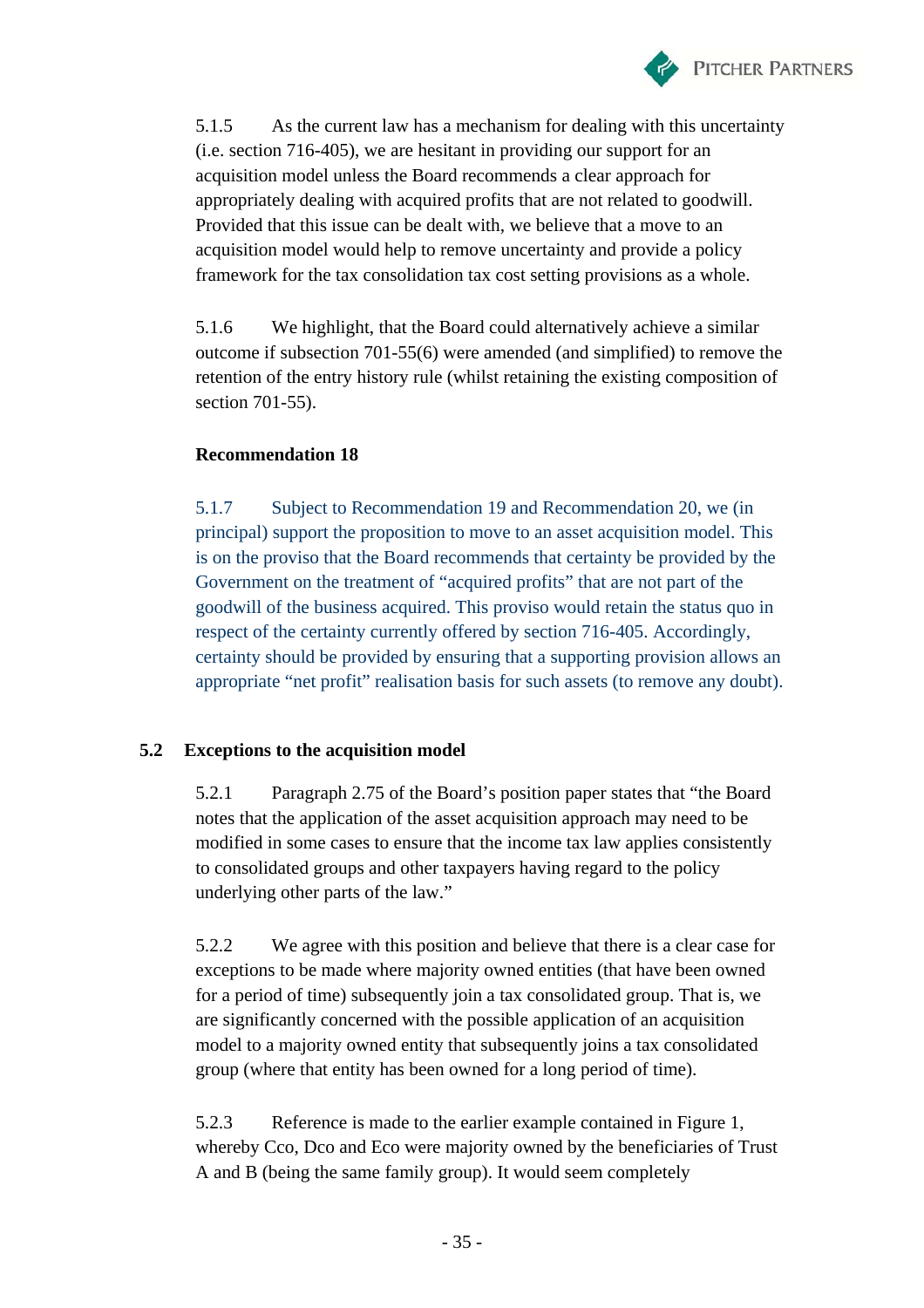

inappropriate if such entities were to lose pre-CGT states, the 15 year Division 152 status, and bad debt deductions on a subsequent acquisition by Aco or Bco. This is because there is no change in majority underlying ownership and thus the pre-CGT status of assets (under Division 149), no change in the ability to claim the 15 year exemption from a private group basis, and bad debts would not otherwise be lost to the group outside of tax consolidation (as COT would otherwise be satisfied in any case).

5.2.4 In our view, if history was not retained and "owned" characteristics were lost, entities would be reluctant to form a consolidated group, or subsequently have entities within the private group join a tax consolidated group. This would appear to create a real barrier to entering the tax consolidation regime.

5.2.5 In our view, there is a clear policy case to provide an exception to the acquisition model where the entity joining the group has been majority owned by the underlying group for a period of time (e.g. five years).

5.2.6 The consolidation regime has previously acknowledged these types of majority owned entities in the formulation of other interaction provisions. For example, in the transitional consolidation regime, a majority owned entity was defined under subsection 701A-1(2) of the Transitional Act as follows.

A person or persons are the majority owners of an entity if they beneficially own, directly or indirectly through one or more interposed entities, membership interests in the entity whose market value is more than 50% of the market value of all of the membership interests in the entity.

5.2.7 Such a test looked to the underlying ownership of the entity to determine whether it was majority owned. In Figure 1 above, Cco, Dco and Eco would be majority owned by the same family group. This is consistent with the Commissioner's view in IT 2340.

5.2.8 Accordingly, if Aco were to acquire the interests in those entities after forming a tax consolidated group, such entities should not be required to apply the acquisition model. Or alternatively, there should be exceptions to the acquisition model for certain types of assets (e.g. pre-CGT assets, Division 152 assets, pre-13 May 1997 (Division 43) CGT assets, bad debts, etc). This rule could also be used for other integrity provisions being considered by the Board (e.g. the 200% diminishing value rate etc).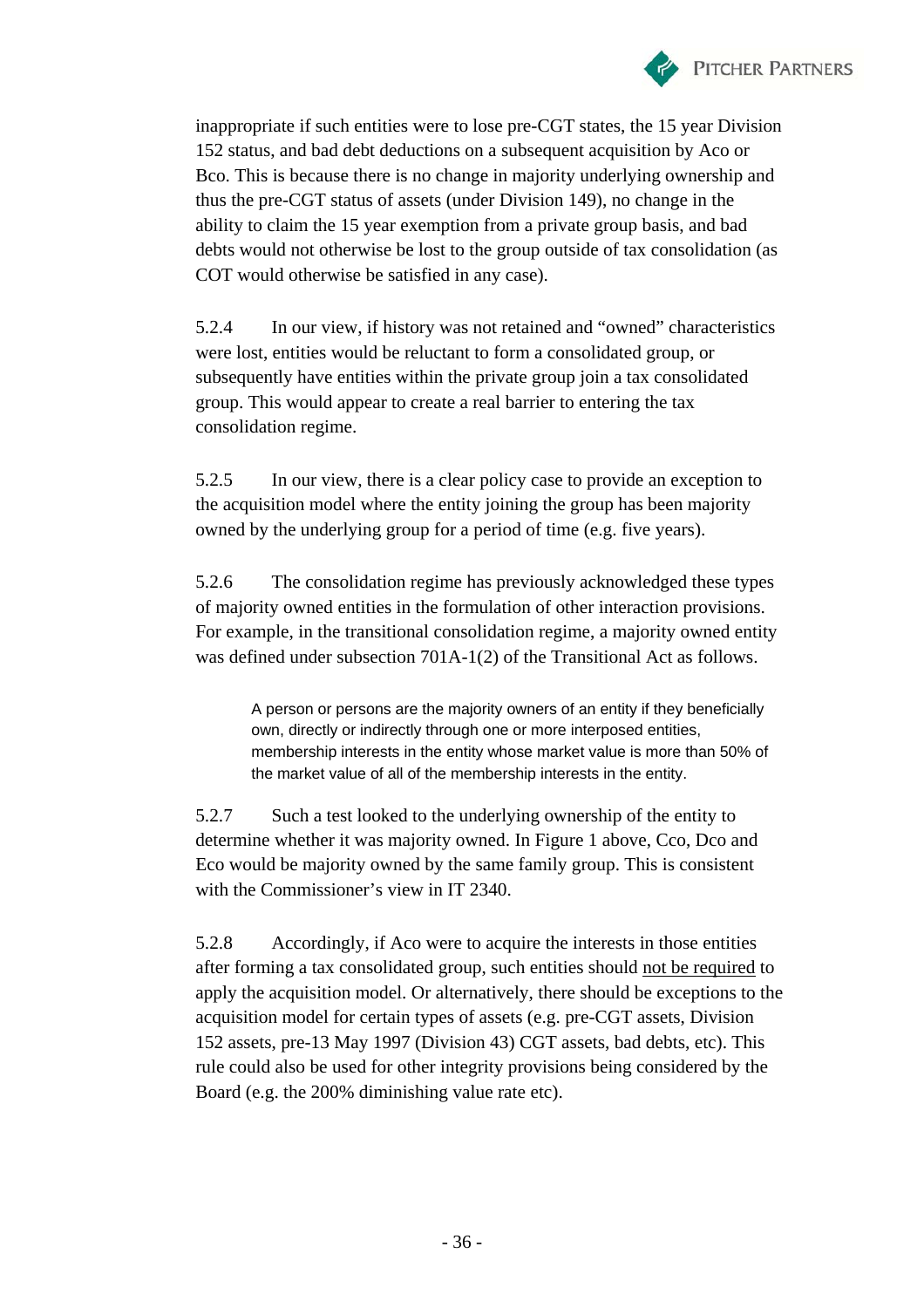

5.2.9 Unless such an exception is acknowledged and recommended by the Board, we do support a move to an acquisition model for the reasons outlined above.

#### **Recommendation 19**

5.2.10 There must be exceptions to the asset acquisition model for certain assets held by a majority owned entity, where that entity subsequently joins a tax consolidated group. Due to the implications this modification has for pre-CGT assets, pre-13 May 1997 (Division 43) assets, Division 152 assets, bad debts, etc, that are otherwise "owned" assets of the group, we would not otherwise support a shift to the asset acquisition model without such an exception for these types of entities.

### **5.3 Dealing with skewing issues for majority owned entities**

#### **Overview**

5.3.1 Where a majority owned entity subsequently joins a tax consolidated group, the current ACA process results in an inappropriate skewing of ACA to goodwill. For example, if a group owns 90% of an entity at the formation time (whereby the entity has been owned for twenty years), the subsequent acquisition of 10% of the entity can result in a significant reduction in the tax cost of revenue assets held by the entity and an inappropriate skewing of ACA to goodwill. Such a consequence is a real impediment to forming a consolidated group for SMEs, where typically (as demonstrated in Figure 1) majority owned entities are held by the private group outside of the wholly owned corporate group structure.

5.3.2 It is believed that an alternative push down model should be provided to SME taxpayers where a majority owned entity subsequently joins the tax consolidated group. This alternative option (which is detailed below) would help to eliminate inappropriate skewing of ACA to goodwill and would help to eliminate the need for expensive valuations where the entity has not been acquired.

5.3.3 The advantage of this alternative option over a stick method is that this alternative would deal with the full allocable cost amount, thus being more consistent with the objects contained in Part 3-90 (i.e. the removal of duplicated gains and losses), without having a requirement to value assets.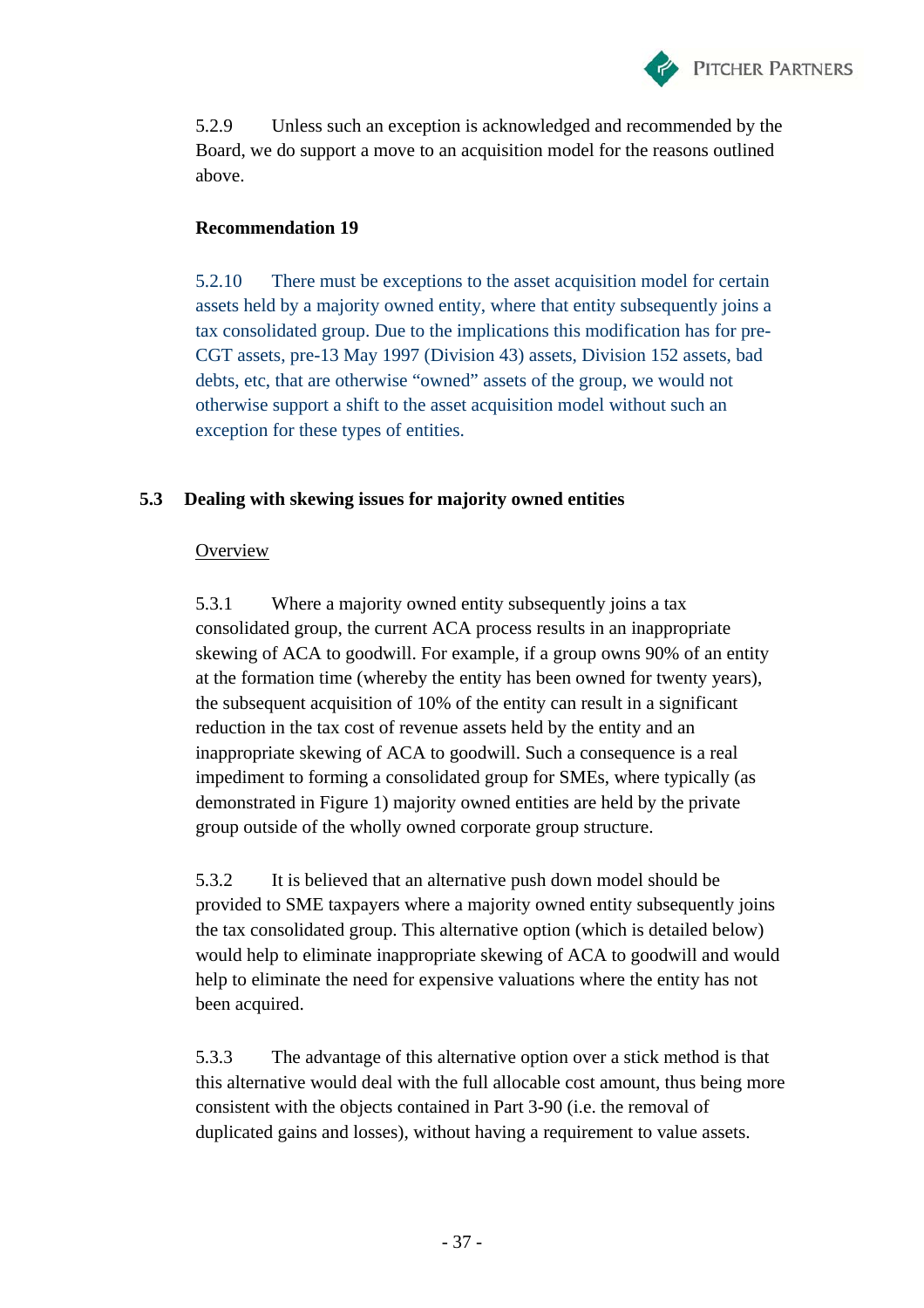

#### Outline of alternative option for majority owned entities

5.3.4 In summary, this alternative model would still require a taxpayer to calculate the cost of an entity (i.e. the allocable cost amount) under section 705-60 by applying the eight steps. However, instead of allocating this amount to the underlying assets based on the market values, the entity would choose to retain the existing tax costs of the relevant tax assets. Any excess or shortfall of the allocable cost amount (as compared to the total of existing tax costs) would be provided a special tax treatment.

5.3.5 That is, the special tax treatment could either be to allocate the amount to capital assets other than membership interests in other group members (by selection of the taxpayer), to provide the taxpayer with a capital gain or loss at the time of joining, or to provide a deferred gain or loss on the entity (e.g. to be deferred until the time when the entity is sold, similar to the treatment under subsection 711-70(3), or to be written off over 10 years straight line).

5.3.6 It is noted that this alternative spread option for majority owned entities would only be provided as an alternative to a full reset of tax costs. Therefore, the net outcome of tax costs under this method would be the same as a proper reset calculation (i.e. a full allocation of tax cost is required).

5.3.7 However, the advantage of this alternative is that it can deal with the issues outlined earlier, which occur when a majority owned entity joins a tax consolidated group. Accordingly, this alternative would appeal to an SME group where such an entity joins the group.

5.3.8 It is noted that this alternative model provides (effectively) the same outcome that would occur if the group instead delayed formation and waited to acquire 100% of the shares of the majority owned entity (i.e. by utilising the formation concessions). As this alternative would exist to allow a stick option for all entities in the group, we believe that it is only appropriate to offer this alternative concession to groups that subsequently acquire such entities for commercial reasons (i.e. where there are commercial reasons for not being able to restructure a group for a period of time).

5.3.9 An example demonstrating this model has been provided in Appendix B to this submission<sup>3</sup>.

 $\overline{a}$ 

 $3$ . We highlight that this example is the same as the one provided in our TIA presentation on this issue at the 5th Consolidation Symposium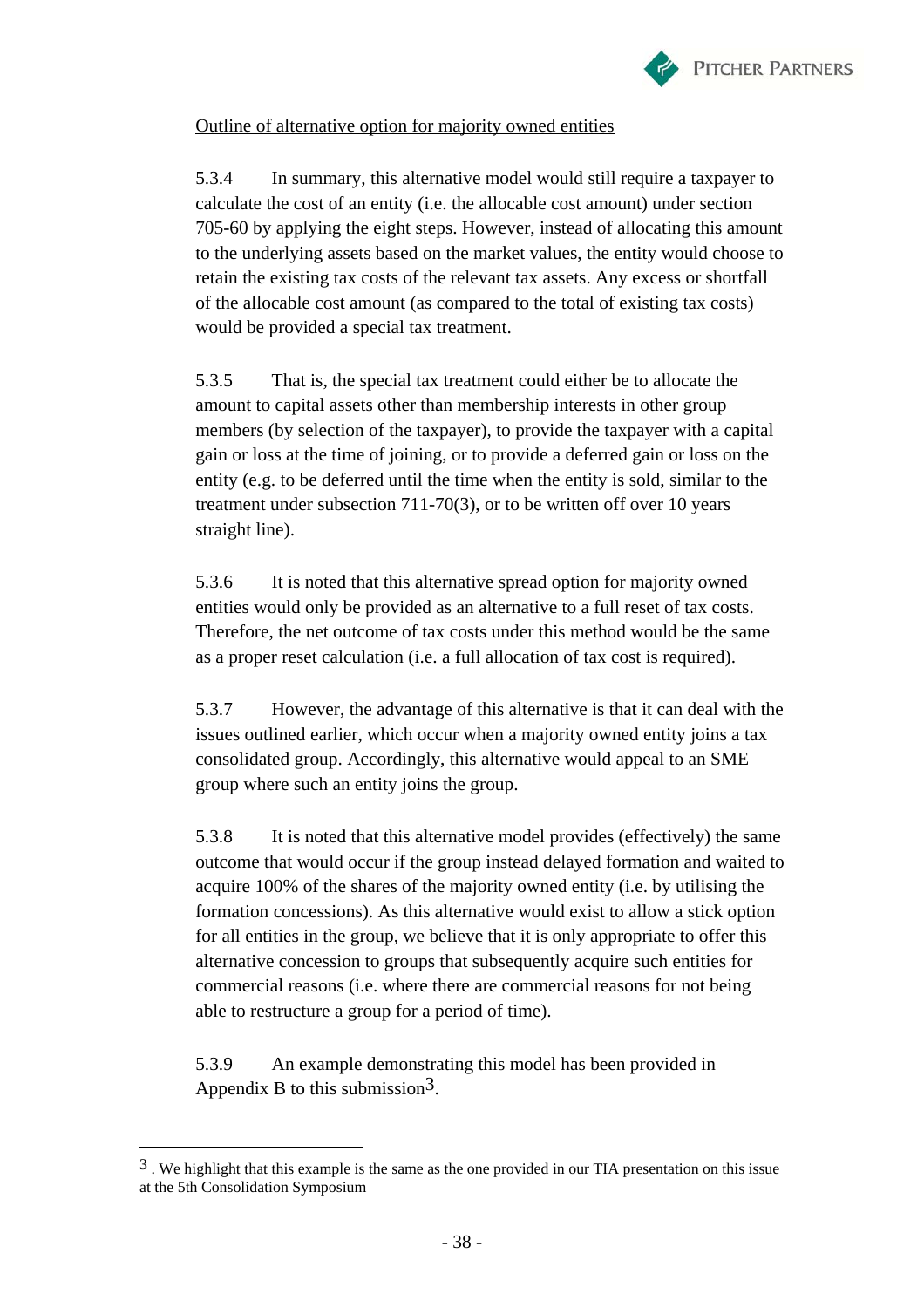

#### **Recommendation 20**

5.3.10 In addition to Recommendation 19, an alternative reset method should be provided for majority owned entities that subsequently join a tax consolidated group. We have provided details of this alternative method, which we believe addresses inappropriate skewing of ACA to goodwill that would otherwise occur for such entities, and the compliance costs in resetting the tax costs of majority owned entities (while being consistent with the objects of Part 3-90).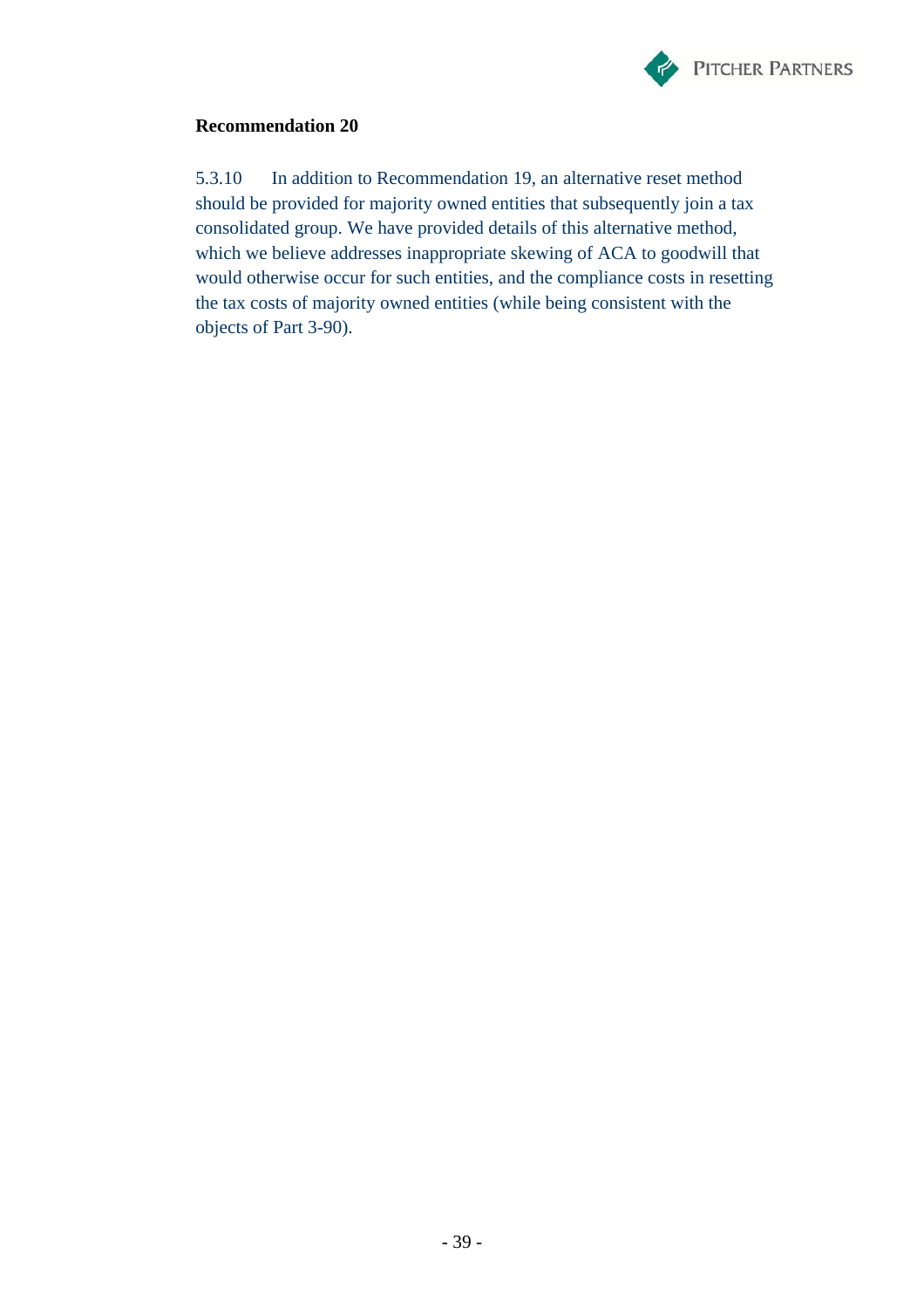

# **6 SINGLE ENTITY RULE (CHAPTER 3)**

#### **6.1 Integrity issues resulting from intra-group transactions**

#### Appropriately targeting concerns

6.1.1 We have no objection in principle to the introduction of specific integrity provisions to address inappropriate outcomes that may arise from the use of intra-group transactions to create value shifts. However, we would be gravely concerned if these provisions were drafted in such a broad manner that they imposed compliance burdens on taxpayers in the middle market in relation to 'vanilla' transactions that do no more than 'tidy up' an entity prior to it leaving a consolidated group.

6.1.2 In particular, we understand that the Board is concerned by specific arrangements that may circumvent Division 723 of the 1997 Act. We draw this conclusion by reference to "encumbered assets" in the position paper. However, paragraph 3.52 of the position paper is drafted in a broad manner, where the reference to "encumbered assets" is provided as an example of a bigger problem, rather than the problem itself.

6.1.3 We have a significant concern if the proposed integrity provisions are to be drafted more broadly, such that they will have implications outside of Division 723. If the Board considers this issue to be broader than Division 723, we would request that appropriate consultation occurs before making a final recommendation to Government.

6.1.4 We have included an example in Appendix C of this document, to demonstrate that the current provisions adequately deal with value shifts that may occur under vanilla debt forgiveness transactions.

6.1.5 Accordingly, we recommend that the Board more appropriately frame Position 3.3 in relation to the integrity concern in question or alternatively consult on the issue further where it believes there is a more significant value shifting issue to address.

#### **Recommendation 21**

6.1.6 The proposed integrity provision contained in Position 3.3 is drafted quite broadly. As demonstrated by this submission, we are concerned that this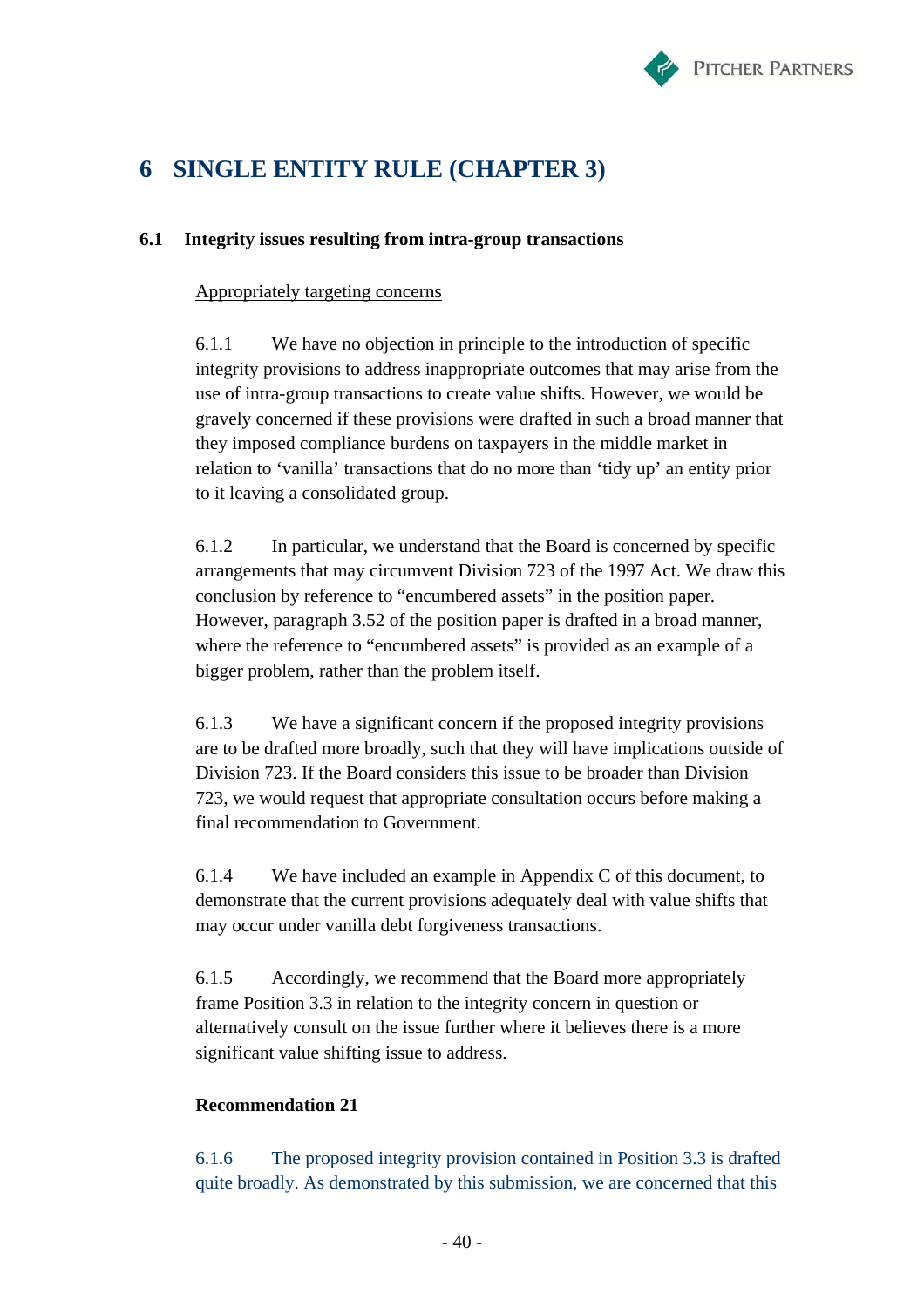

may inappropriately require consideration of the provisions in unwarranted circumstances (e.g. a simple debt forgiveness of intra-group debts). If the Board or ATO have specific integrity issues in relation to specific provisions outside of Division 723, we recommend that the integrity provisions be more appropriately framed and targeted (rather than through a broad value shifting statement). We further recommend that the Board consult on the proposed integrity provision where it is considered that a wide provision is required.

#### Liabilities on exit

6.1.7 As outlined earlier, we understand that the Board is concerned that Division 723 may not appropriately interact with the tax consolidation provisions in relation to encumbered assets.

6.1.8 However, this position is predicated on the assumption contained in footnote 41 of the position paper. That is, a liability is not taken into account in relation to the encumbered asset. We highlight that this is a critical assumption and that the integrity provisions are unlikely to be required if a liability were taken into account by the leaving entity.

6.1.9 Accordingly, we recommend that the Board consider qualifying Position 3.3 where such a liability is so taken into account, as we believe the integrity issue would not occur.

#### **Recommendation 22**

6.1.10 Position 3.3 should be qualified so that it would only have application if the relevant liability of the encumbered asset is not otherwise taken into account in the exit calculation of the relevant subsidiary entity.

#### **6.2 Extension of the single entity rule and other core rule**

#### Principal based extension

 $\overline{a}$ 

6.2.1 We agree with Position 3.4, that the single entity rule and other core rules should be extended to third parties who are either shareholders<sup>4</sup> of the head entity in a tax consolidated group, or liquidators appointed to the head entity in a tax consolidated group. We believe that this recommendation will overcome many issues identified to date in relation to Division 115 and

<sup>4</sup> Where the head entity is a Division 6C trust, we take a reference to shareholder to include a unit holder that is deemed to be a shareholder for the purpose of applying the income tax provisions.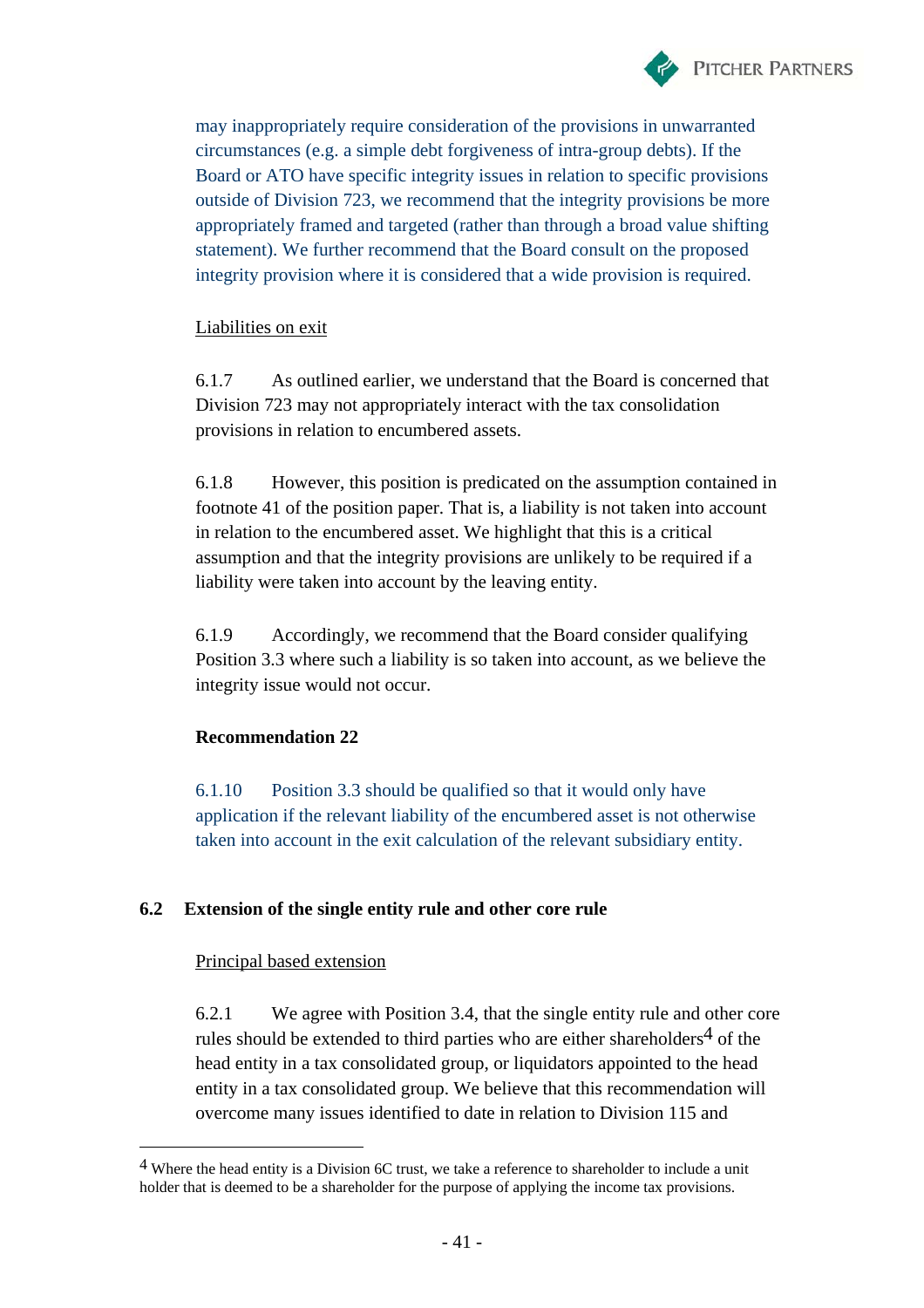

section 47. Furthermore, we believe that this recommendation provides a principle based approach to addressing the issue and future issues that may occur.

6.2.2 However, while we have not identified any exceptions to the above principle, it is not inconceivable that an exception may occur (or be identified) in relation to certain provisions in the future. Accordingly, we believe that the Board should allow scope for certain provisions to be carved out of the extension, as and when they are identified.

6.2.3 Furthermore, we highlight that there will also be cases where the core rules would need to be extended to other parties for certain provisions to operate. For example, we have identified two provisions that should be within the proposal, being Division 152 of the 1997 Act and Division 6 (and other related provisions) of the 1936 Act. These are discussed in detail below.

#### Extension to Division 152 concession stakeholders

6.2.4 Division 152 of the 1997 Act applies to CGT concession stakeholders, which can either be direct shareholders of the consolidated group or indirect owners of the consolidated group. It would seem anomalous if the core rules applied to direct shareholders (in determining whether the small business concessions apply) but would not apply to an indirect owner. In our view, a differential application would significantly increase the compliance costs of those applying the provisions and would also create anomalous results.

6.2.5 We believe that the small business concessions in Division 152 should apply in the same manner to an entity that is the head entity, a direct shareholder in the head entity or an individual who holds an indirect small business participation percentage in the head entity (i.e. an indirect CGT concession stakeholder). Accordingly, the core rules should be applied to all parties in determining whether they can, in fact, avail themselves of the concessions in Division 152. Therefore, we believe that the core rules in Division 701 should either extend to Division 152, or alternatively extend to CGT concession stakeholders for the purpose of applying Division 152.

#### Extension to Division 6 of the 1936 Act

6.2.6 Positions 4.1 and 4.2, of the Board's position paper, seek to address the issue of allocating net income during a non-membership period to beneficiaries. However, the positions do not address the interaction issue with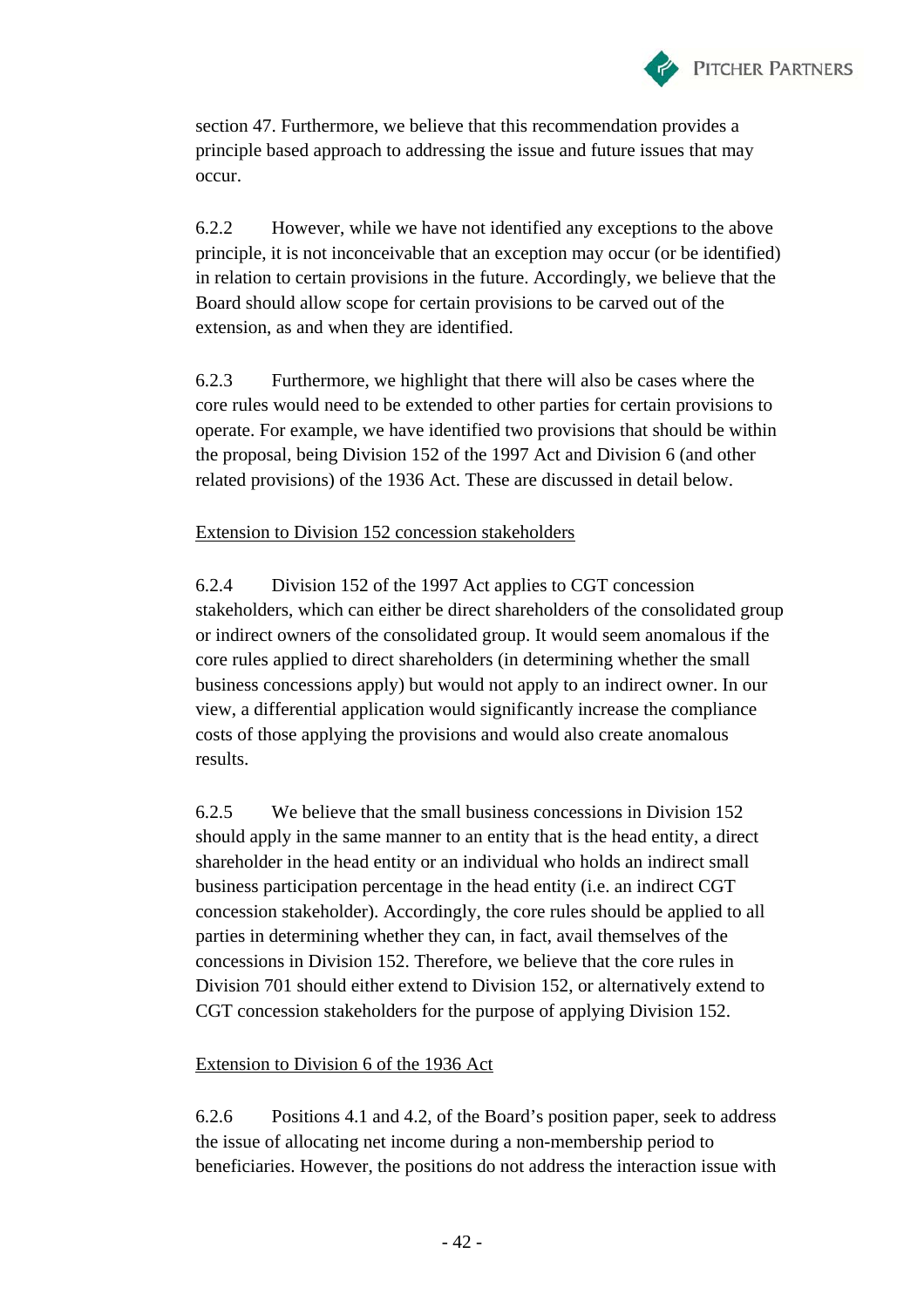

the single entity rule when determining the "net income" of the trust for the whole income year under section 95 (from the perspective of the beneficiaries that have sold the relevant trust to the consolidated group). This is because the single entity rule does not apply for their taxation purposes.

6.2.7 This may create anomalies, being that the net income derived during the membership period may influence the total attributable income for the year that those beneficiaries could otherwise be allocated (i.e. if there is a deed that defines trust law income as section 95 income, the beneficiaries actual entitlement may change if the single entity rule is not applied for their purpose). We highlight that this is not a new issue and may not be addressed by changes proposed by Position 4.1 and 4.2.

6.2.8 We also highlight that the proposed core rule extensions in Position 3.4 will not address this issue, as it would need to be applied by previous beneficiaries (in an entry case) or new beneficiaries (in an exit case). Such parties are neither shareholders nor liquidators of the relevant member or head company of the group.

6.2.9 Accordingly, we recommend that the core rules in Division 701 be extended for the purpose of applying Division 6 of the 1936 Act (and any other similar or related provisions). Alternatively, the core rules in Division 701 should be extended to the beneficiaries of the entering or leaving trust for the whole of the relevant income year.

#### Other extensions

 $\overline{a}$ 

6.2.10 We note that there are a number of extensions contained in Division 715 that would need to be reviewed. A review would either result in either those extension provisions being repealed (i.e. if they are covered by the Position 3.4), or replaced within the new extension provision<sup>5</sup>.

#### Related third party entities

6.2.11 Finally, we highlight that we would be opposed to a general extension of the core rules to third parties who are (merely) regarded as 'associates' of the head entity under the definition of that term in section 318 of the 1936 Act. This definition is not only extremely broad but it is notoriously difficult to interpret and apply.

<sup>5</sup> Section 715-70 (Subdivision 165-CC extension), Section 715-215 (Subdivision 165-CD extension), section 715-410 (value shifting extension), 715-875 (conduit foreign income extension).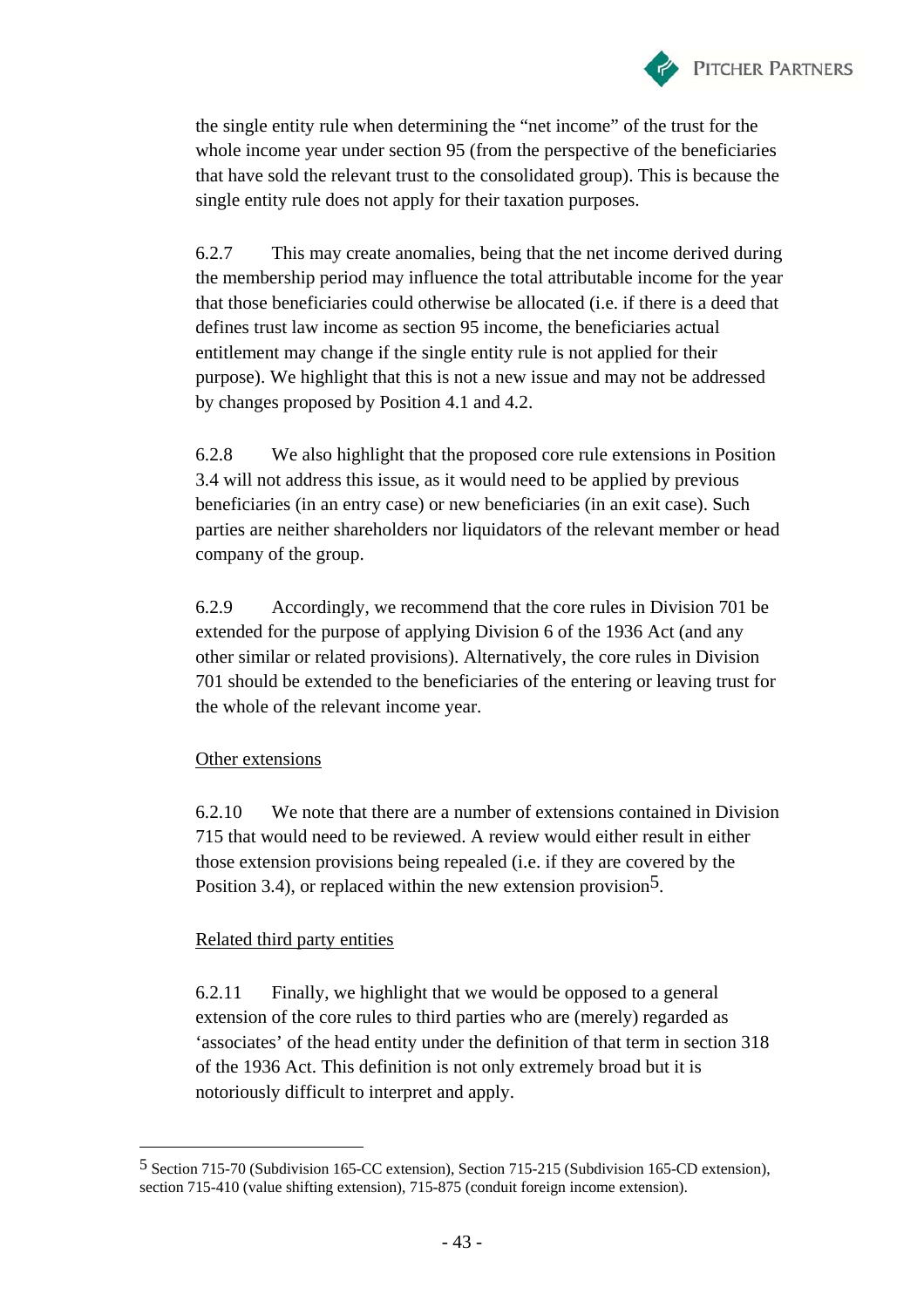

6.2.12 We believe that this would create significant uncertainty in applying the consolidation provisions, whereby a mere associate would be required to consider all of its tax positions and dealings with an entity in the group as if the entity were the whole tax consolidated group. This would be even more difficult where, for example, the tax consolidated group were an MEC group.

#### **Recommendation 23**

6.2.13 In principle, we support Position 3.4 of the Board's position paper. However, we believe that the position should allow for exceptions to be made for certain provisions as and when they are identified as being appropriate. Furthermore, the Board should consider an extension to the core rules for Division 152 and Division 6 purposes, which we believe would be unintentionally excluded from proposed Position 3.4 in some circumstances. We also believe that the Board should recommend that the extensions currently contained in Division 715 be reviewed in light of proposed Position 3.4. Finally, we do not support an extension of the core rules to related third parties that are mere "associates", as the ability for these entities to apply the core rules to transactions (let alone be certain that they are associates in relevant cases) would constitute a significant compliance burden.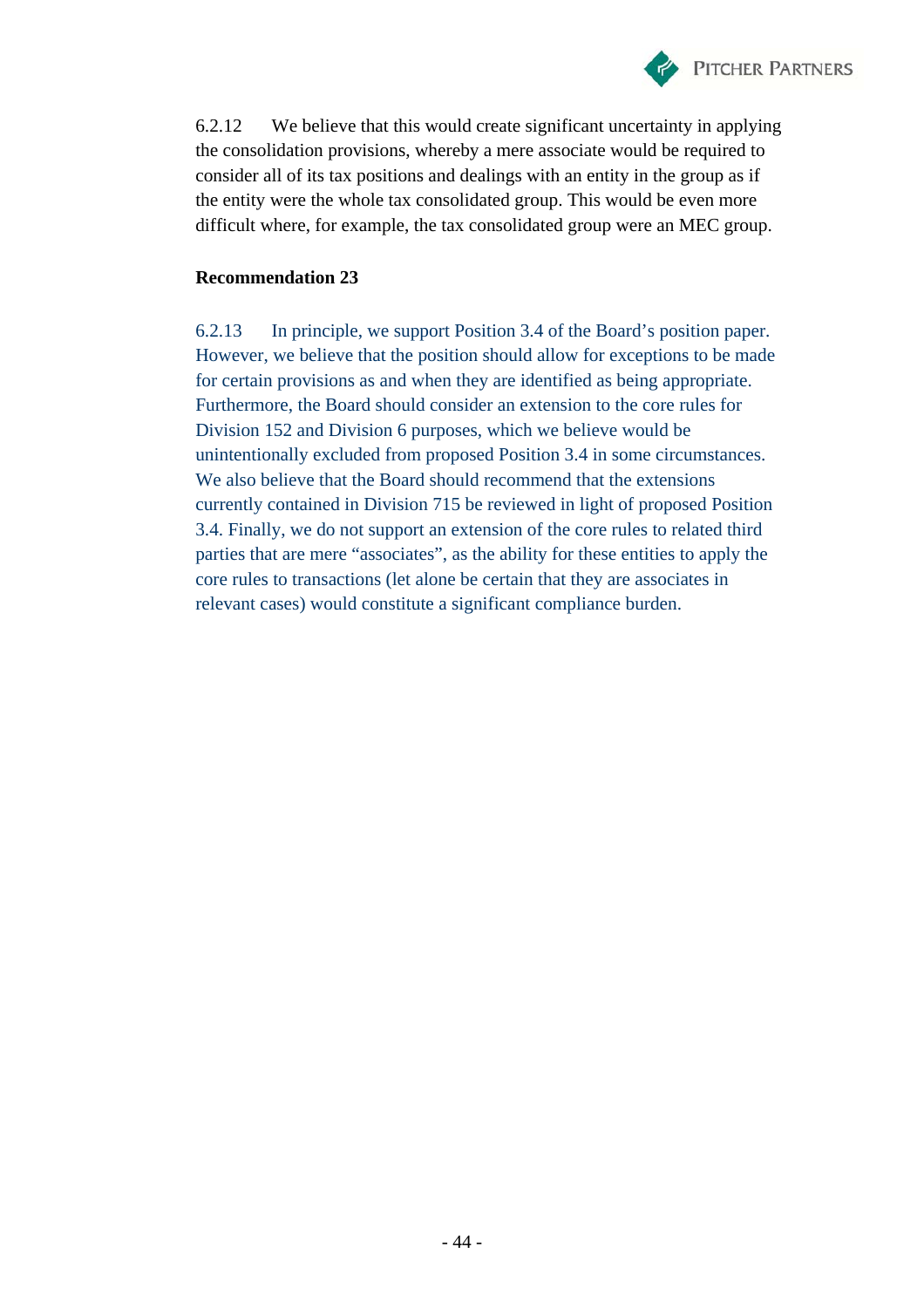

# **7 INTERACTIONS (CHAPTER 4)**

### **7.1 Overview of interaction issues with rollover provisions**

7.1.1 As demonstrated by Figure 1 (outlined earlier in this submission), privately owned groups in the middle market are typically structured in a way that will require corporate entities to be subsequently rolled into the wholly owned corporate group (in order for the corporate group to be a wholly owned group for the purpose of the tax consolidation regime).

7.1.2 As outlined by Recommendation 15.6(b) of the RBT report, it is critical that rollover and re-structuring provisions are provided to facilitate the appropriate creation of wholly owned corporate groups for privately owned groups, simply due to the way in which such groups are generally structured.

7.1.3 Currently there are two rollover provisions that are typically utilised by privately owned groups. The first is a Subdivision 122-A rollover, which allows the interposition of a new head company of a tax consolidated group by a trust or individual. The second is a Subdivision 124-M rollover, which allows an entity to be rolled into the consolidated group from either the privately owned group or by way of an acquisition for an external group.

7.1.4 However, as outlined in detail below, these rollover provisions do not interact with the tax consolidation provisions properly. Where the group is a privately owned group, there are significant adverse tax consequences that occur on the rollover, due to the lack of appropriate interaction provisions. We highlight that this is generally not the case for widely held groups, whereby special interaction provisions have been inserted into the Act for such groups (also outlined below).

7.1.5 We submit that, if the Board is serious in its desire to make the tax consolidation rules more attractive for small businesses and privately owned groups, then it is crucial that these adverse interaction issues are addressed as soon as possible.

#### **7.2 Use of Subdivision 124-M rollover**

7.2.1 The Subdivision 124-M rollover provisions enable an entity to be rolled into a tax consolidated group. Where there are common or significant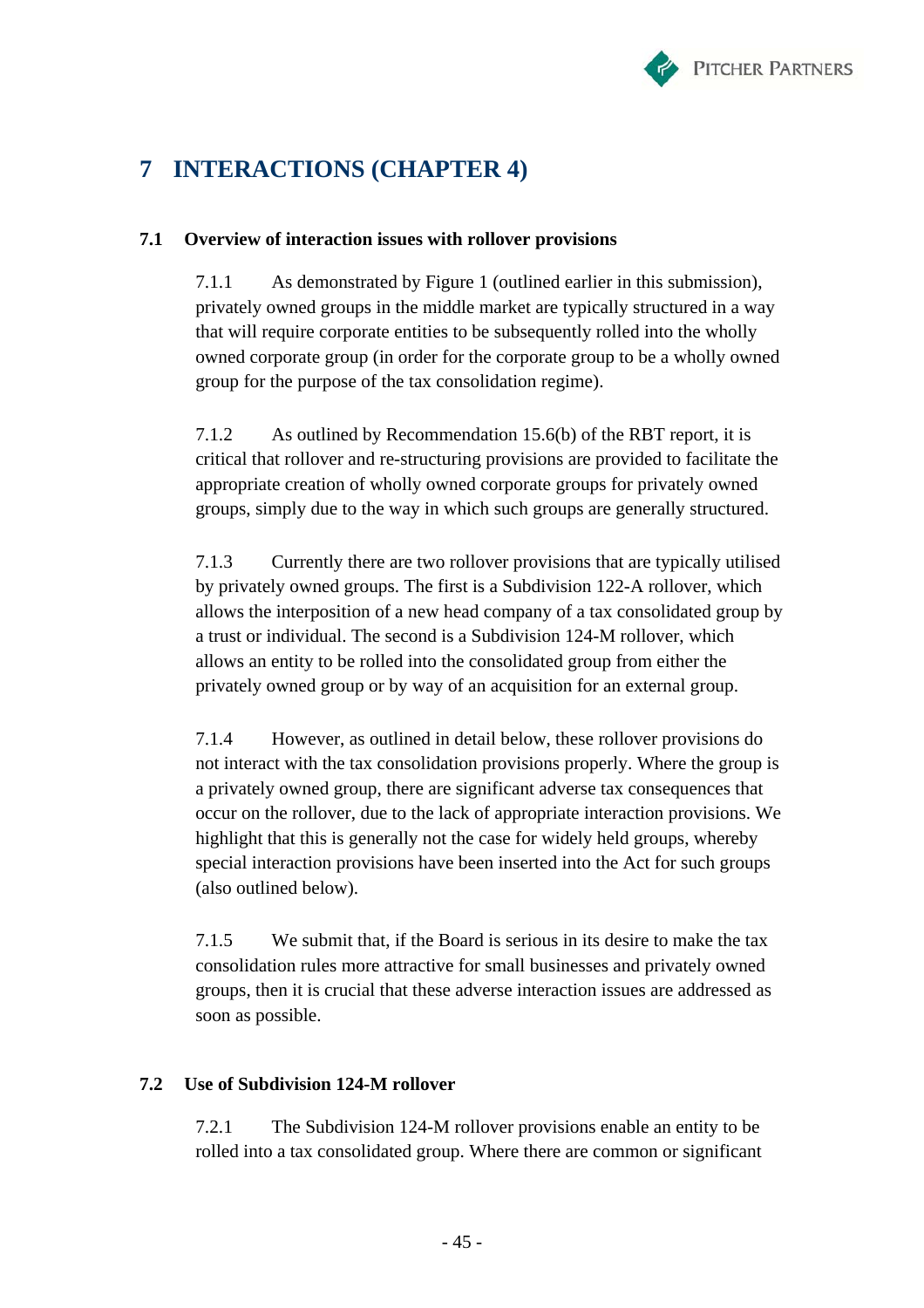

stakeholders in the group conducting the rollover, special rules apply to ensure that there is no uplift in the cost base of the shares in the rolled over entity.

7.2.2 As there are no interaction provisions for privately owned groups, the provisions produce an ACA for the rolled over entity that generally results in a reduction of tax costs below their economic cost to the group. This is because the group retains the original cost base of shares under section 124- 782 (i.e. its Step 1 amount) and loses all of the owned profits of the relevant entity as the profits are not technically "owned" under section 705-90 (i.e. its Step 3 amount). The result is clearly anomalous and inappropriate as it provides for a downgrade in tax costs due to these interaction issues. We have provided a calculation in Appendix D to demonstrate this issue further.

7.2.3 However, this consolidation interaction issue does not occur for widely held groups. That is, a new section 124-784B was introduced specifically (and only) for widely held groups to ensure that the Step 1 amount was equated to the underlying tax cost of assets (rather than the original cost base of shares). This amendment ensured that there was no reduction in the total tax cost of assets if the entity were subsequently consolidated. Furthermore, this provision provided a market value tax cost for pre-CGT assets, which dealt with assets that continued to satisfy Division 149 after the rollover.

7.2.4 In addition to the amendment in section 124-784B, Subdivision 715- W was also introduced to provide a tax consolidation stick option if the rolled over entity joined a tax consolidated group. The stick option further extended to a consolidated group being rolled into another consolidated group. Again, these options were only provided to widely held groups<sup>6</sup>.

7.2.5 We are unsure why these provisions are not extended to privately owned groups that also satisfy the common stakeholder or significant stakeholder provisions. The issues addressed by the recent amendments above are exactly the same for privately owned (closely held) groups.

7.2.6 We see this interaction issue being one that could easily be addressed by the Board. As highlighted by the RBT report, it is critical for appropriate rollovers to be provided to privately owned groups to cater for their particular structures as well as to ensure inappropriate outcomes are removed. We therefore request the Board to seriously consider this proposed amendment.

 $\overline{a}$ 

 $6$  Due to the requirement in subsection 124-784A(1)(a)(ii).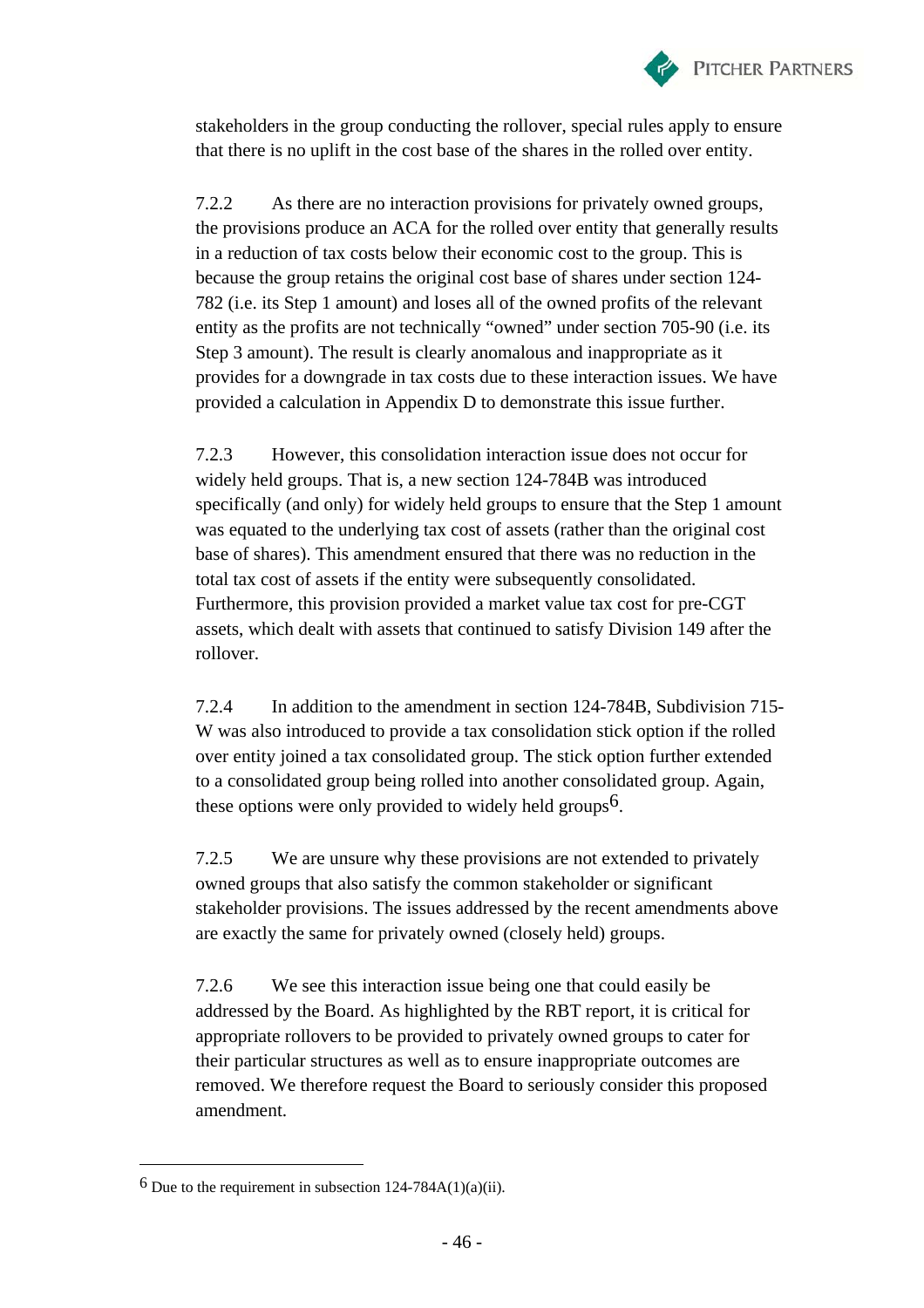

#### **Recommendation 24**

7.2.7 A rollover under Subdivision 124-M will generally result in significantly adverse tax cost setting consequences for SME groups. We request that the Board recommend placing SME groups on par with publicly owned groups. This can be done by (a) where the common stakeholder or significant stakeholder test is satisfied, a privately owned group should be allowed to access the special cost base rules in section 124-784B instead of being required to apply the cost base rules in section 124-782, and (b) such rollovers be provided with the stick option and tax consolidation concessions contained in Subdivision 715-W that are currently only provided to widely held groups.

#### **7.3 Use of Subdivision 122-A rollover**

7.3.1 It is common in the middle market for a trust (generally a discretionary trust) to directly own all of the shares in one or more operating / investment companies.

7.3.2 If the trust wishes these companies to form a tax consolidated group then as the trust itself is not eligible to be the head entity of such a group it can utilise Subdivision 122-A to obtain rollover relief on the interposition of a wholly owned company ("new head company") between itself and the operating/investment companies. Utilising this rollover, the new head company can then subsequently form a tax consolidated group comprising itself, as the head entity, with the operating/investment companies as the subsidiary members. Furthermore, a consolidated group could also be rolled over to a new head company utilising Subdivision 122-A rollover relief.

7.3.3 However, where Subdivision 122-A rollover is utilised, inappropriate adverse tax consequences can also occur. This is due to the lack of interaction provisions between Subdivision 122-A and the tax consolidation provisions7. This issue is discussed in detail in the following sections.

#### Group breakup

 $\overline{a}$ 

7.3.4 Both Subdivision 122-A and 124-G rollover can be used to interpose a new head company over a tax consolidated group. Subdivision

<sup>7</sup> We also note that there are interaction issues with Subdivision 122-A and Division 152, whereby the history of the relevant asset (for the purpose of the 15 year rule) is lost on its rollover under Subdivision 122-A.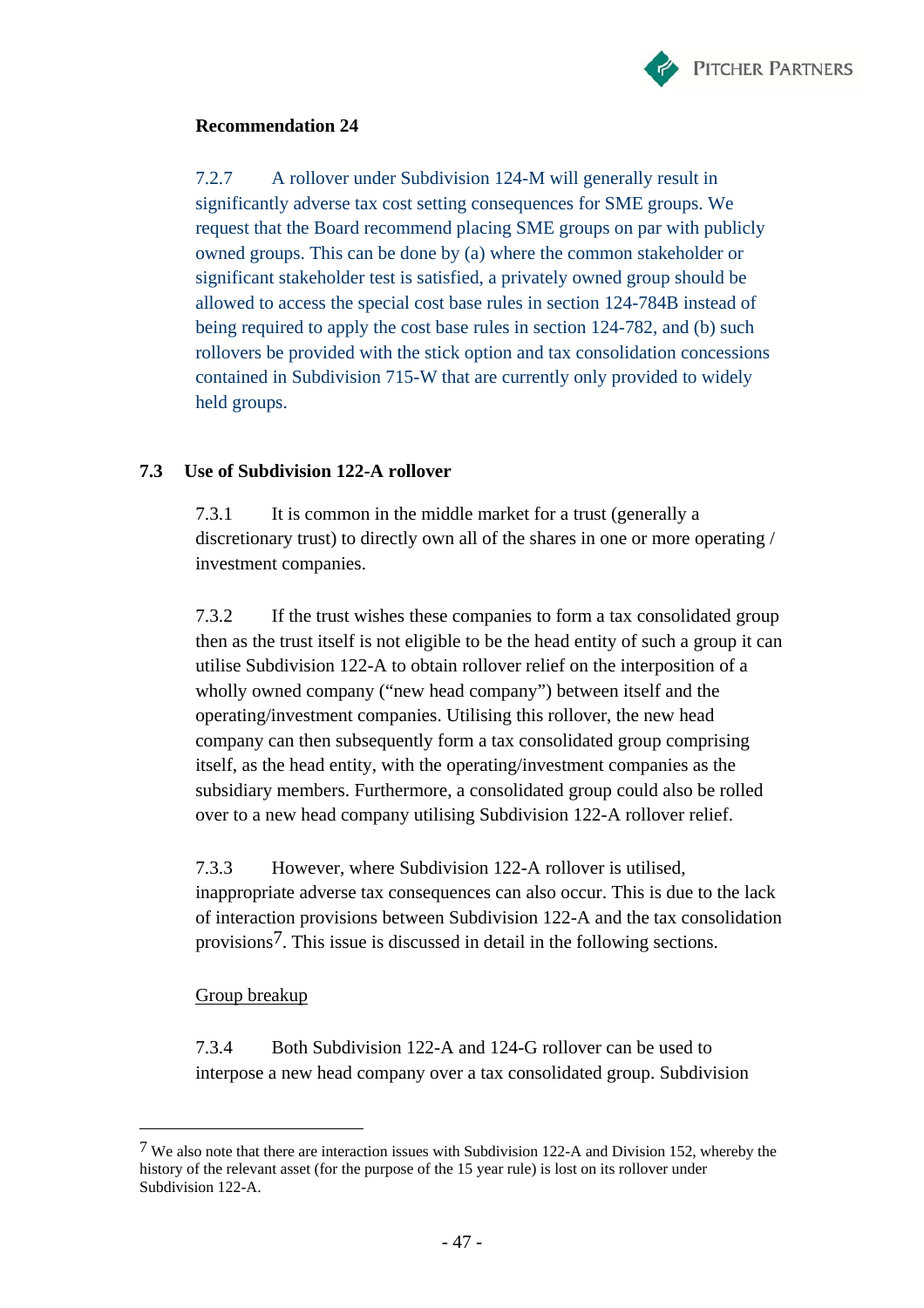

122-A rollover is used where there is a single owner of an existing group. Where there are multiple owners, Subdivision 124-G rollover must be used.

7.3.5 Where Subdivision 124-G rollover is used, section 703-70 of the tax consolidation provisions allows the original consolidated group to continue to exist with the new head company. There are no compliance costs in achieving this outcome. The new head company is simply substituted for the old head company.

7.3.6 However, if a shelf company is used under a Subdivision 122-A rollover, no such interaction provisions exist. Instead, the original consolidated group is discontinued, requiring Division 711 exit calculations to be performed for all entities. This also requires a determination as to whether any capital gains would accrue under CGT event L5. Furthermore, if the new group wished to form a tax consolidated group, this would require complex tax consolidation calculations and available fractions for losses (or alternatively the application of the stick concessions proposed, in the future).

7.3.7 While the Board's Position 5.1 will allow a new group the option to stick with existing cost bases (which is similar to the effect of section 703-70), the benefit of section 703-70 is that complex exit calculations, CGT event L5 and available fraction calculations are avoided.

7.3.8 Accordingly, we see no reason why (from a policy perspective and consistent with Position 5.1) the Board would not support an amendment to section 703-70 to cater for Subdivision 122-A rollovers where the interposed entity is effectively a shelf company.

7.3.9 Consistent with the RBT recommendation 15.6(b), we highlight that it is critical to ensure that rollover provisions interact with the consolidation provisions appropriately to ensure that there is maximum take-up by SME groups.

#### **Recommendation 25**

7.3.10 Consistent with Position 5.1, section 703-70 must be amended to allow for the interposition of a new head company under Subdivision 122-A rollover, without the need for complex exit and entry calculations.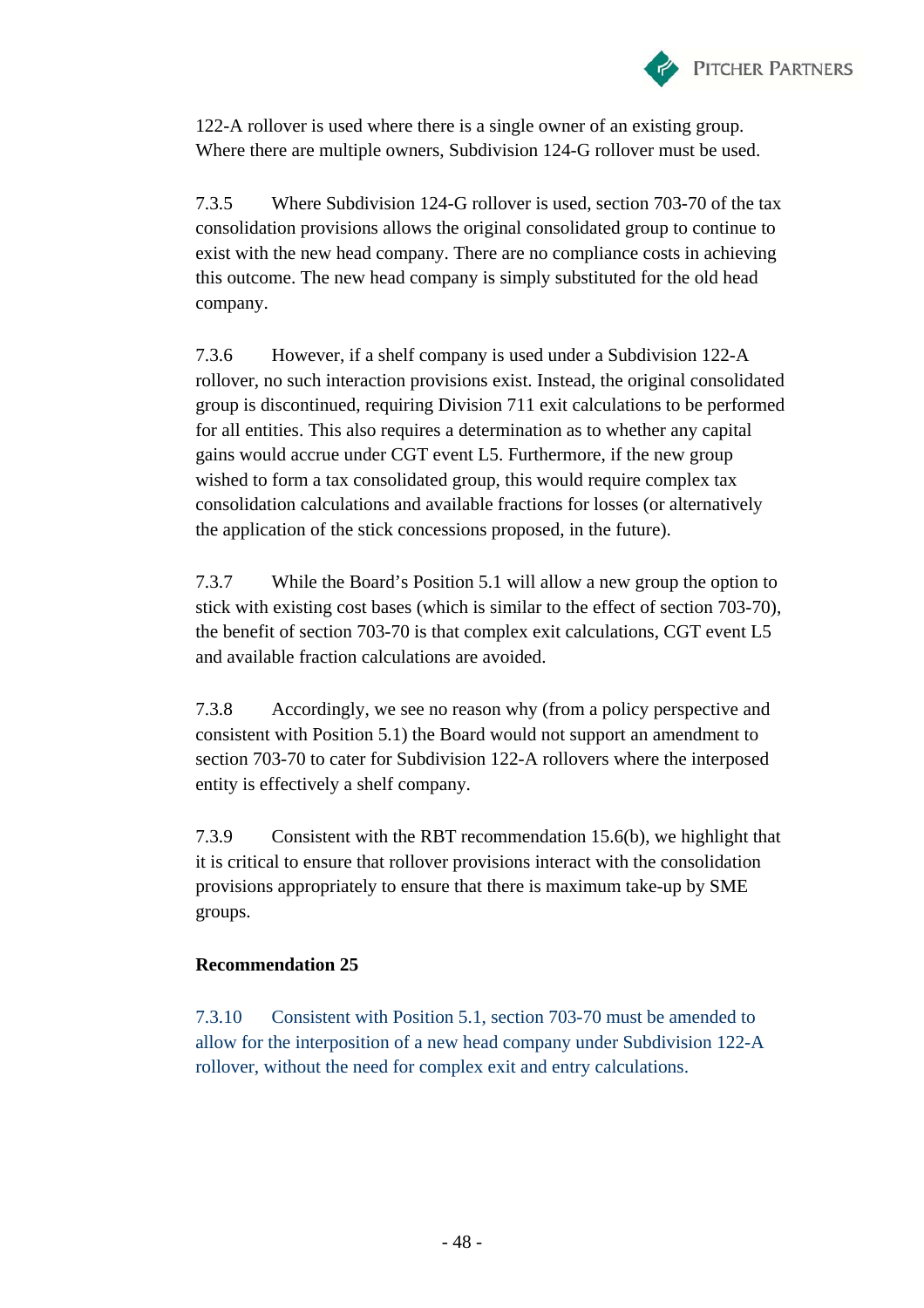

Correcting the Step 3 interaction problem

7.3.11 Where Subdivision 122-A rollover is used, the new head company will 'inherit' the same CGT cost bases that the trust had for the shares in the operating/investment companies. However, due to a problem with the operation of section 705-90, all profits in the underlying entities are treated as "acquired" rather than "owned" profits.

7.3.12 The failure of Step 3 to reflect the retained taxed profits of the relevant underlying companies can lead to the group having an insufficient amount of ACA to 'push down' into the assets of the group. In fact, the available ACA can often be far less than the existing values of those assets for (inter alia) capital allowance purposes. It is clear that this does not reflect an appropriate outcome.

7.3.13 This interaction issue has long been known to the middle market and has been previously flagged as an issue with Treasury. It is believed that this key interaction issue that needs to be addressed by the Board. Consistent with the RBT recommendation 15.6(b), we highlight that it is critical to ensure that rollover provisions interaction with the consolidation provisions appropriately to ensure that there is maximum take-up by SME groups.

#### **Recommendation 26**

7.3.14 If the Board does not accept our Recommendation 25, we request the Board to propose a recommendation that corrects the operation of section 705-90 (i.e. Step 3 profits) where Subdivision 122-A rollover is utilised. Alternatively, a cost base rule similar to section 124-784B should be introduced for Subdivision 122-A rollovers.

#### **7.4 Interaction with Division 6**

7.4.1 Position 4.1 and 4.2 propose new principles that are aimed at dealing with the tax consolidation interaction issues with Division 6 (i.e. the allocation of net income during a non-membership period). Our review of these two positions indicates that they may not provide an appropriate outcome when applied to a number of cases.

7.4.2 We have provided three examples in Appendix E to demonstrate our findings for the Board's consideration. While we support a reasonable allocation of net income to old and new members of the trust joining the tax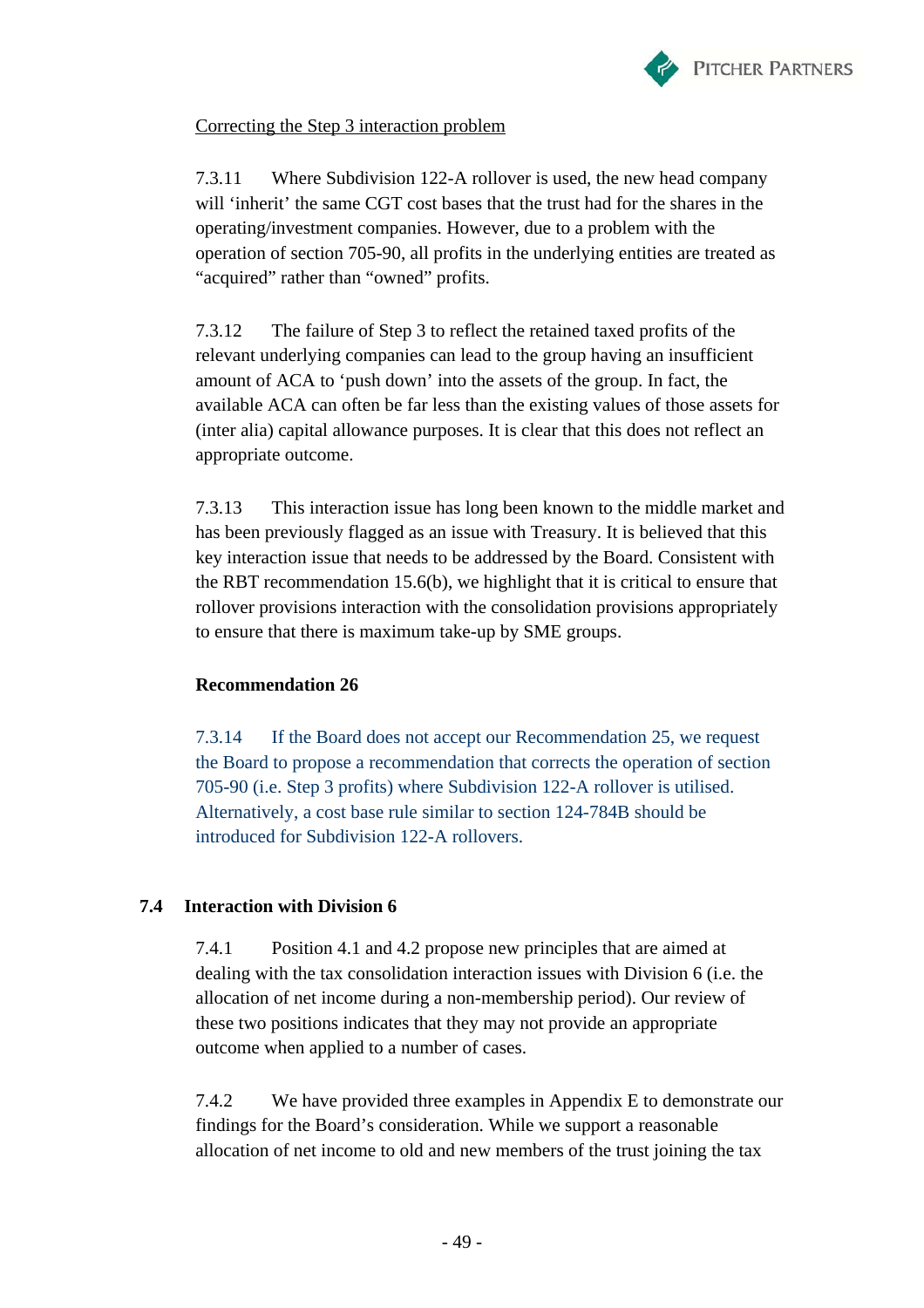

consolidated group, we do not believe that the positions proposed by the Board achieve this.

7.4.3 We therefore recommend that the Board more appropriately test its positions before making final recommendations to the Government. Outside of this submission, we have developed numerous examples and would be happy to consult directly with the Board on these examples. It is our view that targeted consultation is required to workshop these proposals.

#### **Recommendation 27**

7.4.4 Our testing of the Board's Positions 4.1 and 4.2 indicate that they do not provide an appropriate outcome in many circumstances. While we in principle support an allocation of net income on a reasonable basis, we believe the Board must conduct further testing of its positions before making a final recommendation to Government. We recommend that targeted consultation must occur on this issue. We have provided some worked examples that demonstrate the issue. However, we would also be happy to share our detailed testing of these two positions in the interest of trying to resolve this issue.

#### **7.5 Trusts tax liability**

7.5.1 Position 4.3 is clearly dependant on the operation of Position 4.1 and 4.2. That is, if the pre-joining time tax liability is allocated to the old owners, then a new tax consolidated group will not inherit a current tax liability related to the trusts net income.

7.5.2 However, where the head company inherits a pre-joining time tax liability of the joining trust, it is only appropriate that Step 2 be modified to incorporate this current tax liability amount.

7.5.3 We note that this should not be limited to a current tax liability and should also include certain deferred tax liabilities ["DTLs"]. For example, this would include a DTL that is inherited by the head company where it relates to a liability of the trust that is not reset (e.g. a DTL relating an unearned income liability).

7.5.4 We believe that the above two issues could possibly be dealt under a provision similar to subsection 705-70(1A). That provision currently deals with DTLs that are inherited by the head company where the amount differs to the amount recorded in the joining entity's accounts before the joining time. The same principle could be applied where the entity is a trust and the head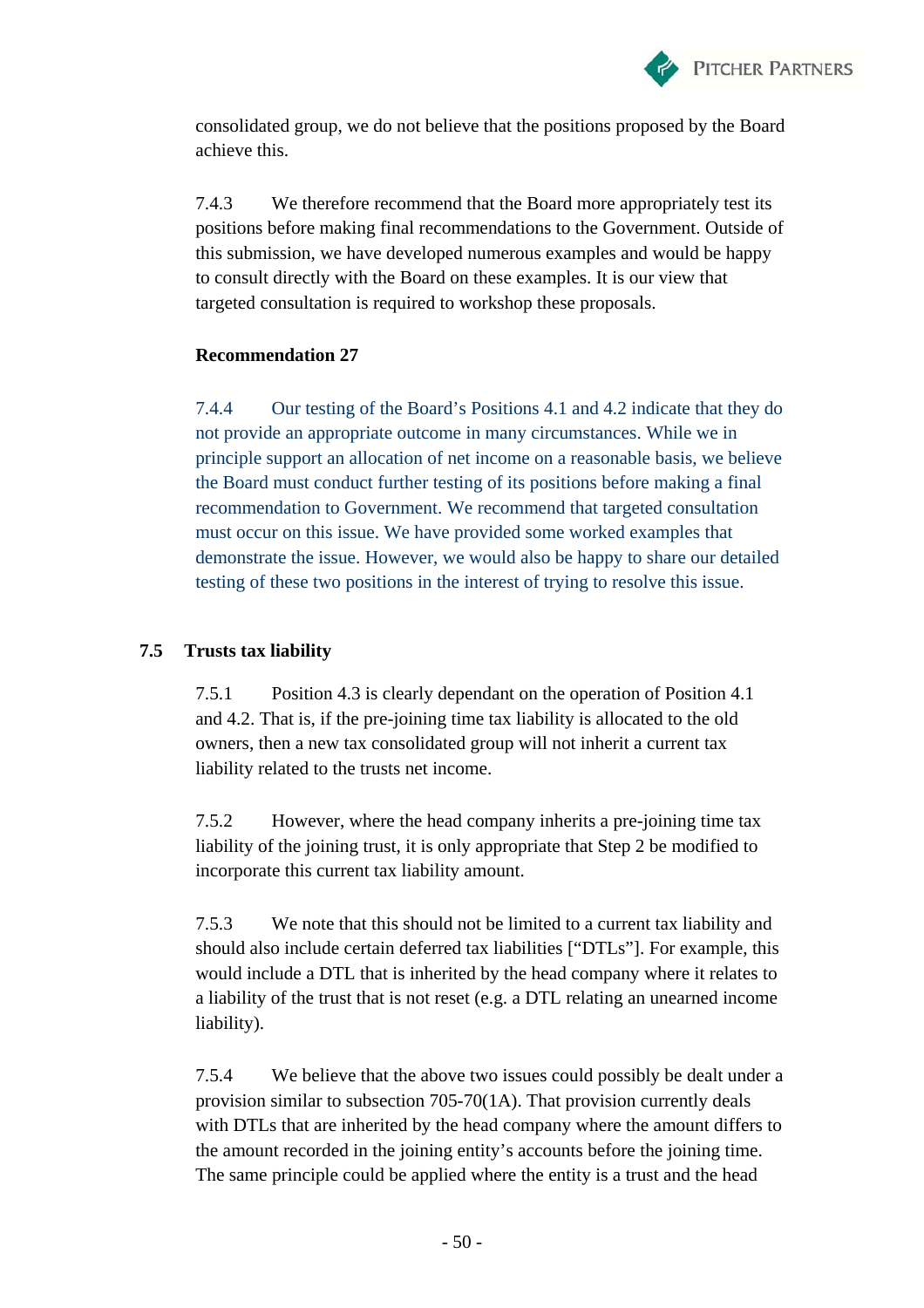

company inherits a current tax liability and / or DTL post joining time. However, in order for the provision to work, subsection 705-70(1A) would need to operate in respect of a liability that is a "nil" amount to the trust at the joining time. This modification could be made in Subdivision 713-A.

### **Recommendation 28**

7.5.5 We provide our support for Position 4.3. However, we note that it is also appropriate to deal with certain DTLs in the same manner as current tax liabilities. We believe that one possible way of dealing with this issue would be to modify the operation of subsection 705-70(1A) in Subdivision 713-A, so that the head entity can recalculate these tax obligations where there is otherwise a nil amount in the accounts of the trust before the joining time. Alternatively, a specific Step 2 amount could be included for these liabilities (however, as these liabilities may change in the head company, the Board may still need to consider the subsection 705-70(1A) interaction issues).

## **7.6 Trustee membership requirements**

7.6.1 The Board's Position 4.4 states that a trustee, in its capacity as trustee, will be deemed to be a member of the same tax consolidated group as the trust. It is believed that this position will provide clarity to a number of interrelated issues.

7.6.2 We highlight, however, that it is our view that this already occurs under the current law. That is, we are unsure how the words used in Position 4.4 are any different to the words used in subsections 960-100(3) and (4). A comparison of Position 4.4 and those subsections are provided in the following table.

| <b>Position 4.4</b>                                                                                                                                                                                  | Subsection 960-100(3) $\&$ (4)                                                                                                                                                   |
|------------------------------------------------------------------------------------------------------------------------------------------------------------------------------------------------------|----------------------------------------------------------------------------------------------------------------------------------------------------------------------------------|
| The Board considers that a trustee, in<br>its capacity of trustee for a trust that<br>is a member of a consolidated group,<br>be treated as a member of the same<br>consolidated group as the trust. | A legal person can have a number of<br>different capacities in which the<br>person does things. In each of those<br>capacities, the person is taken to be a<br>different entity. |
|                                                                                                                                                                                                      | If a provision refers to an entity of a<br>particular kind [e.g. a trust], it refers<br>to the entity in its capacity as that                                                    |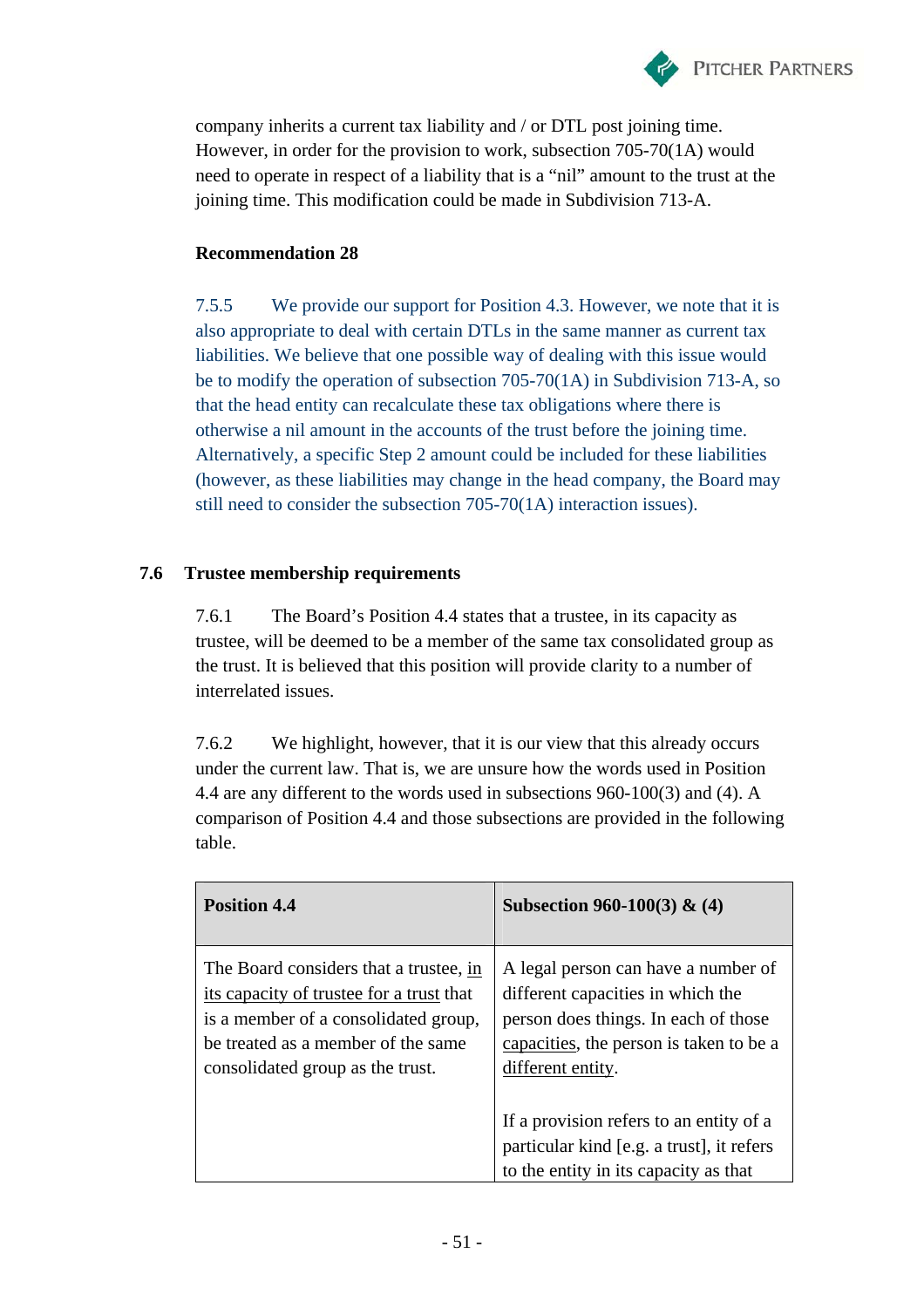

| kind of entity, not to that entity in |
|---------------------------------------|
| another capacity.                     |
|                                       |

7.6.3 Our detailed analysis of the operation of section 960-100 is contained in Appendix F. Based on section 960-100 already being in operation, adding a replica provision for the purpose of the tax consolidation provisions only, will (in our view) create a significant level of confusion for the operation of the whole Act that relies on section 960-100. The consequences could also stretch as far as the GST regime, which also uses the same concept of entity as the 1997 Act.

7.6.4 We are of the strong view that the Board should reconsider its proposed Position 4.4, such that it is drafted as a "clarification" position only and not as an "amendment" position.

### **Recommendation 29**

7.6.5 In our view, Position 4.4 is a restatement of section 960-100. Accordingly, we support the position, in principle, however, we highlight that this position must only be framed as an "avoidance of doubt" provision. We believe the Board will create significant uncertainty as to the application of the term "entity" for all other purposes of the Act if this recommendation is ignored.

#### **7.7 Treatment of debt beneficiaries**

7.7.1 In relation to Position 4.5, we agree that significant interaction issues occur for "debt beneficiaries", as they are still considered beneficiaries for the purpose of certain provisions (e.g. section 97 of the 1936 Act and other parts of the Tax Act). Accordingly, we believe that the Board's Position 4.5 will help to achieve certainty where this interaction issue still exists.

7.7.2 However, should debt beneficiaries be excluded from the operation of Division 6 and other provisions dealing with trusts under the Tax Act, we note that the interaction issues to be addressed by Position 4.5 will no longer exist. Accordingly, Position 4.5 would no longer be required. In our view, we would request that this interaction issue be acknowledged by the Board and that Position 4.5 should be contingent on a correction of the treatment of debt interest beneficiaries under the Tax Act.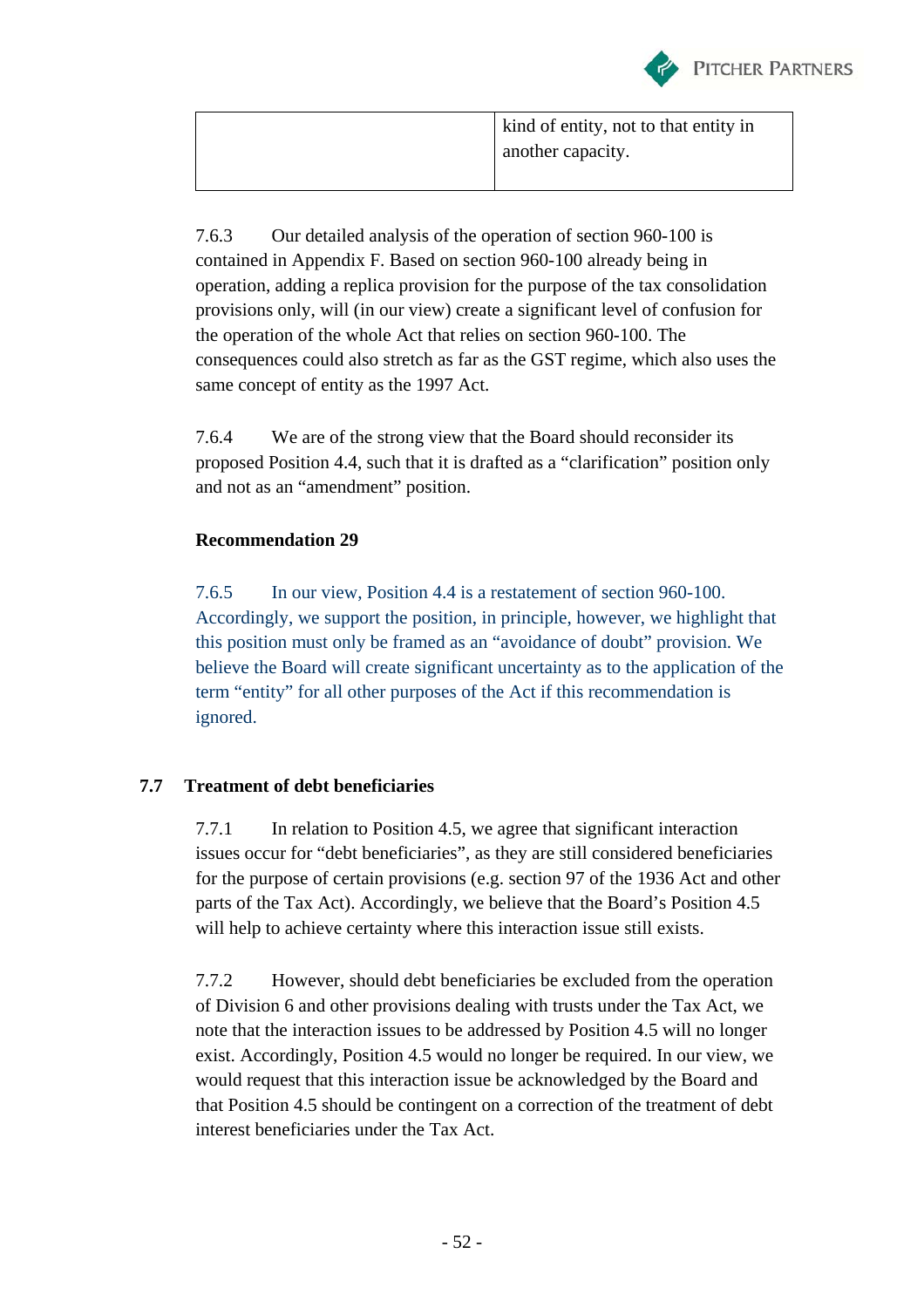

7.7.3 Finally, the Board must consider transitional issues in relation to this proposed position, where the relevant trust is already a member of a tax consolidated group by a certain date. It would seem harsh to require exit calculations and possible CGT event L5 gains to accrue due to an amendment provision.

### **Recommendation 30**

7.7.4 While we support Position 4.5, we highlight that the position will no longer be relevant if debt beneficiaries are not treated as a beneficiary of the trust for Division 6 purposes or for the purposes of other trust provisions of the Act. We recommend that the Board acknowledge this interaction issue (as it will be important if the Division 6 interaction issue is later dealt with). We also recommend the Board consider transitional issues for such trusts that are already part of a tax consolidated group.

### **7.8 Deferred tax assets and liabilities**

 $\overline{a}$ 

7.8.1 In response to question 4.14, we believe that the inclusion of DTAs and DTLs in the tax cost setting process results in unnecessary complexity for the (vast) majority of SMEs that neither comply nor are required to comply with Australian accounting standards.

7.8.2 From the viewpoint of the middle market therefore, our initial response is that the removal of DTAs and DTLs would definitely simplify ACA calculations.

7.8.3 However, our more considered response is that there are interaction provisions in consolidation which need to be appropriately worked through. In some cases, it may not be a simple matter of having a 'blanket removal' of DTAs and DTL. For example, if DTLs were removed from Step 2, consideration would be required as to the flow on effect for the expense that has already been taken into account at Step 3 (owned profits). Logically, this would mean that the Step 2 amount would be replaced by a Step 3 amount, which would not resolve the complexity the proposal is trying to achieve.

7.8.4 We refer to the recent article "SMEs and tax consolidation  $8$ ", which highlighted numerous interaction issues that would need to be considered. We submit, therefore, that there is a need for a comprehensive workshop to

<sup>8</sup> Kokkinos, A., "5th Consolidation Symposium: Session 5B: SMEs and tax consolidation", National Division, 14 October 2010, Sofitel Melbourne, Section 8.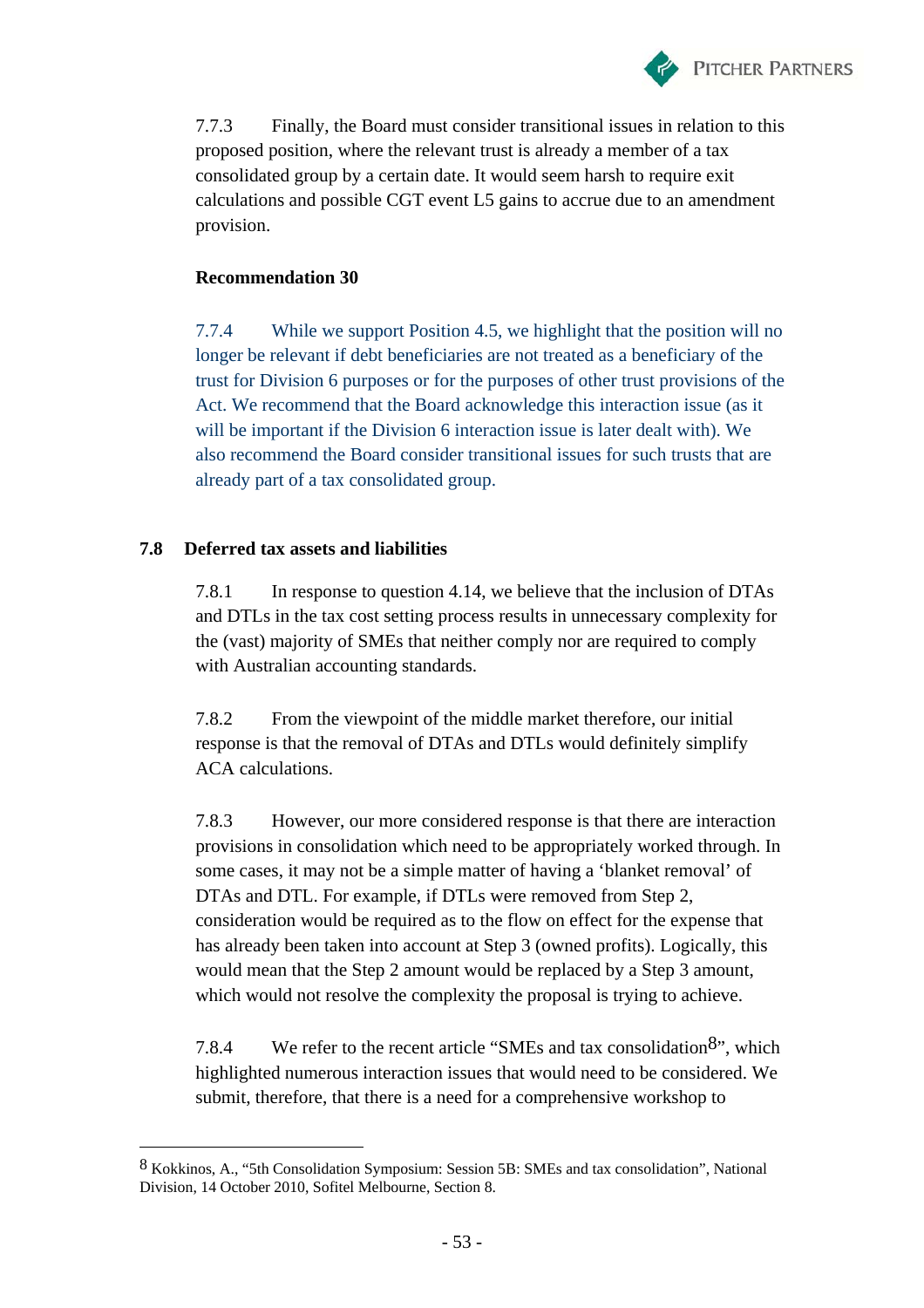

properly consider all the interaction effects that would flow from the removal of DTA and DTLs.

### **Recommendation 31**

7.8.5 While the removal of DTAs and DTLs may simplify the tax cost setting process, we are not sure that this will always provide for appropriate outcomes or simplification. We recommend that the Board consult and workshop this issue with ATO, industry and professional experts on this matter, before makings its final recommendation to Government.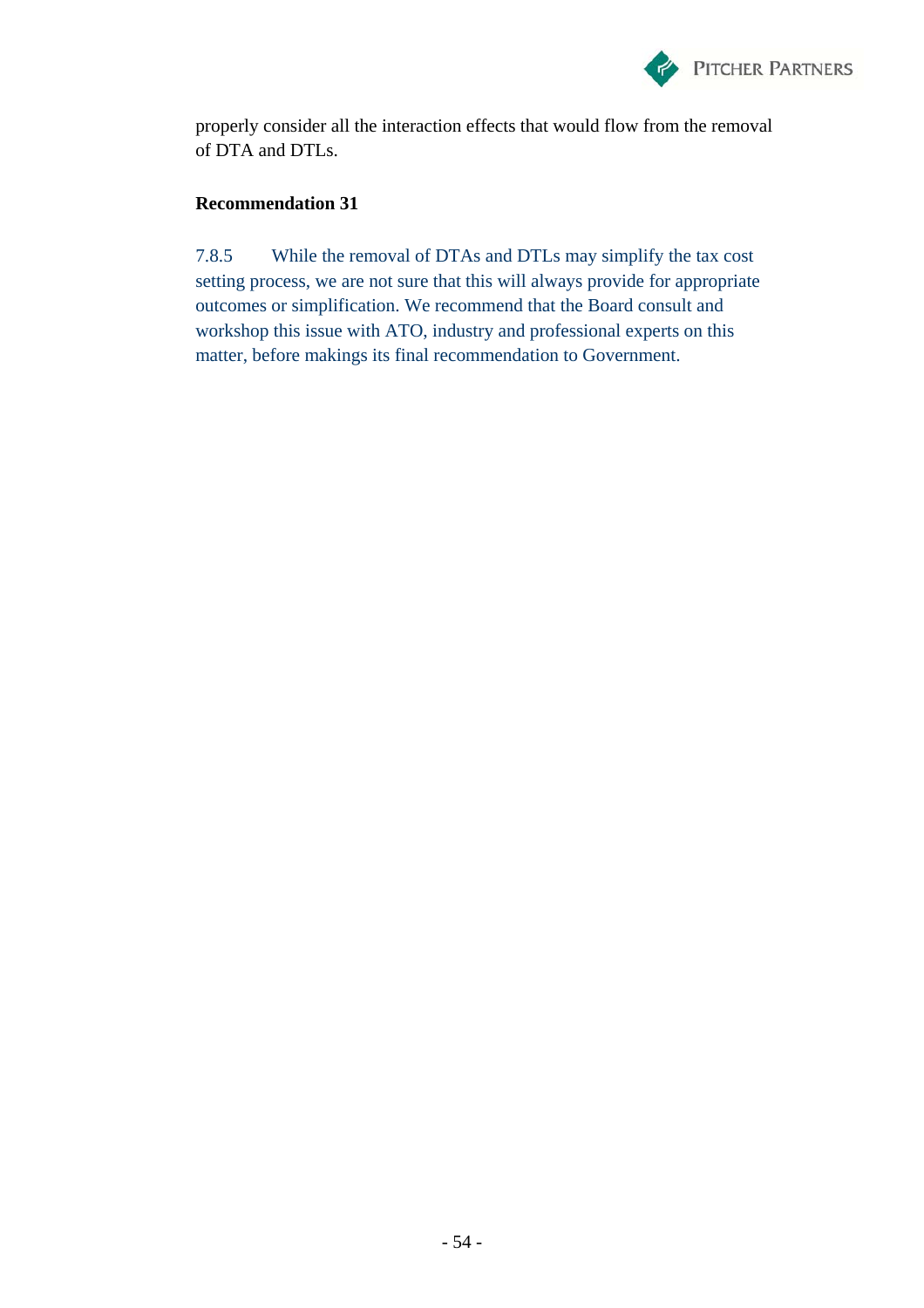

# **Appendix A**

## **A Platform for Consultation Chapter 26 – Extract**

## **How should family trusts and companies be consolidated?**

26.22 The general consolidation regime outlined allows groups of companies and trusts to choose to consolidate their taxation position, where certain conditions are satisfied. It follows that groups of trusts and companies 'owned' by members of the one family could also choose to consolidate their taxation position under the regime, so long as the general requirements of the regime are met. This would be one option for including groups of family trusts and companies in the consolidation regime.

26.23 A second option could be to design a special optional consolidation regime for family groups, drawing on certain features of the existing trust loss measures. The key differences with this option are the availability of transitional rollovers and the greater flexibility with trust distributions. The option is outlined below.

### *Defining the group*

26.24 When including groups of family trusts and companies in a special consolidation regime, the general consolidation principles would be adhered to. Further, a requirement that there be an ultimate head entity of the group, as in the case of company groups, would be important to ensure that provisions dealing with loss duplication and value shifting were not required to operate within the consolidated group.

26.25 The entities which could be included in a family group which chooses to consolidate could be determined by reference to a particular individual and the family members of that individual. The individual and family members could make an irrevocable election for the group to consolidate. Each family member would be able to elect whether or not to consolidate their taxation affairs in the group.

26.26 The family members who could be included in the election could be based on the existing trust loss measures. For example, family members could include defined relatives of either the individual or the individual's spouse. Defined relatives could include, among others, a child, parent, brother or sister. In addition, registered charities could be included in the election.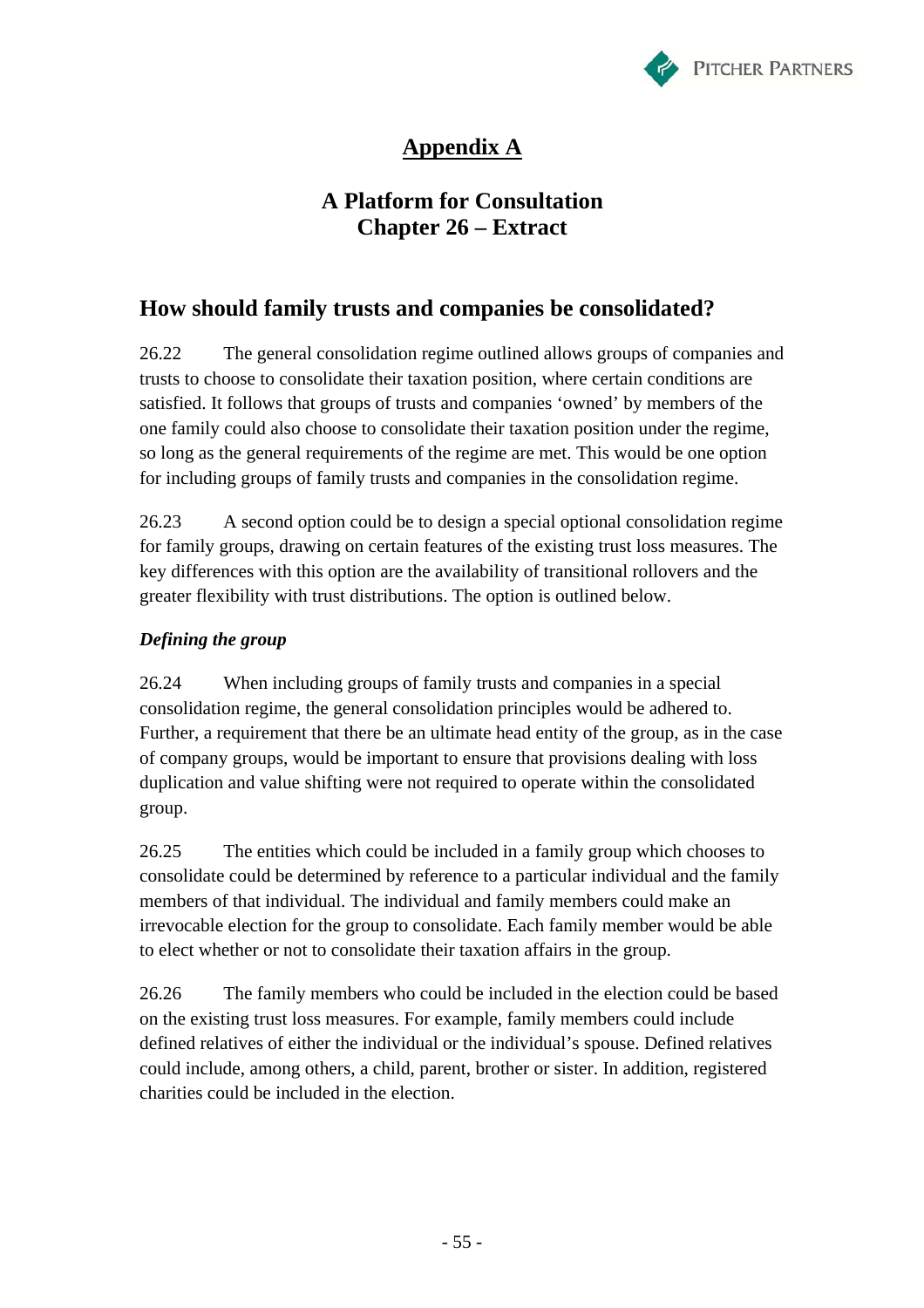

26.27 The consolidated family group would then include all companies and fixed trusts wholly owned by the family members who elected to consolidate (and the entities that those entities wholly own).

26.28 The group could also include discretionary and hybrid trusts on a similar basis to that outlined above. In this case, where the only objects of a discretionary trust were members of the consolidated group and/or family members who elected to consolidate, the trust would be included in the consolidated group. Similarly, where all of the fixed and discretionary objects of a hybrid trust were members of the consolidated group and/or family members who elected to consolidate, the trust would be included in the consolidated group.

26.29 In other cases, a discretionary trust could be included in a consolidated group if a member of the group was an object of that trust. Similarly, a hybrid trust would be included in a consolidated group if all the fixed interests in the trust were held by group entities and at least one group entity is a discretionary object of the trust. However, a trust would not be included in a consolidated group if it could be shown that the control of the trust and the consolidated group was exercised by different taxpayers.

26.30 Only one entity could be the head entity for the group. The selection of the head entity of the group would determine the ultimate structure of the group. This is because once an entity was selected as the head entity, all fixed interests in other entities included in the group would need to be wholly owned directly or indirectly by that head entity. For example, where a discretionary trust was chosen to be the head entity of the group, the shares in companies previously wholly owned by family members who elected to consolidate (and thus included in the consolidated group) would have to be transferred to the head entity or an entity wholly owned by the head entity.

#### *Facilitating restructure through rollover*

26.31 In many cases, family trusts and companies that are to be consolidated would already have a head entity that would own, directly or indirectly, all of the interests in the trusts and companies. The family members would be beneficiaries or shareholders of that head entity.

26.32 As a transitional measure for groups of entities which are not in this position, limited rollover relief could be considered for restructuring necessary to set up a head entity that would hold the interests in the entities to be grouped. For example, rollover relief could be considered for existing family groups (as defined in the existing trust loss measures) which consolidate within, say, two years of the consolidation regime being introduced.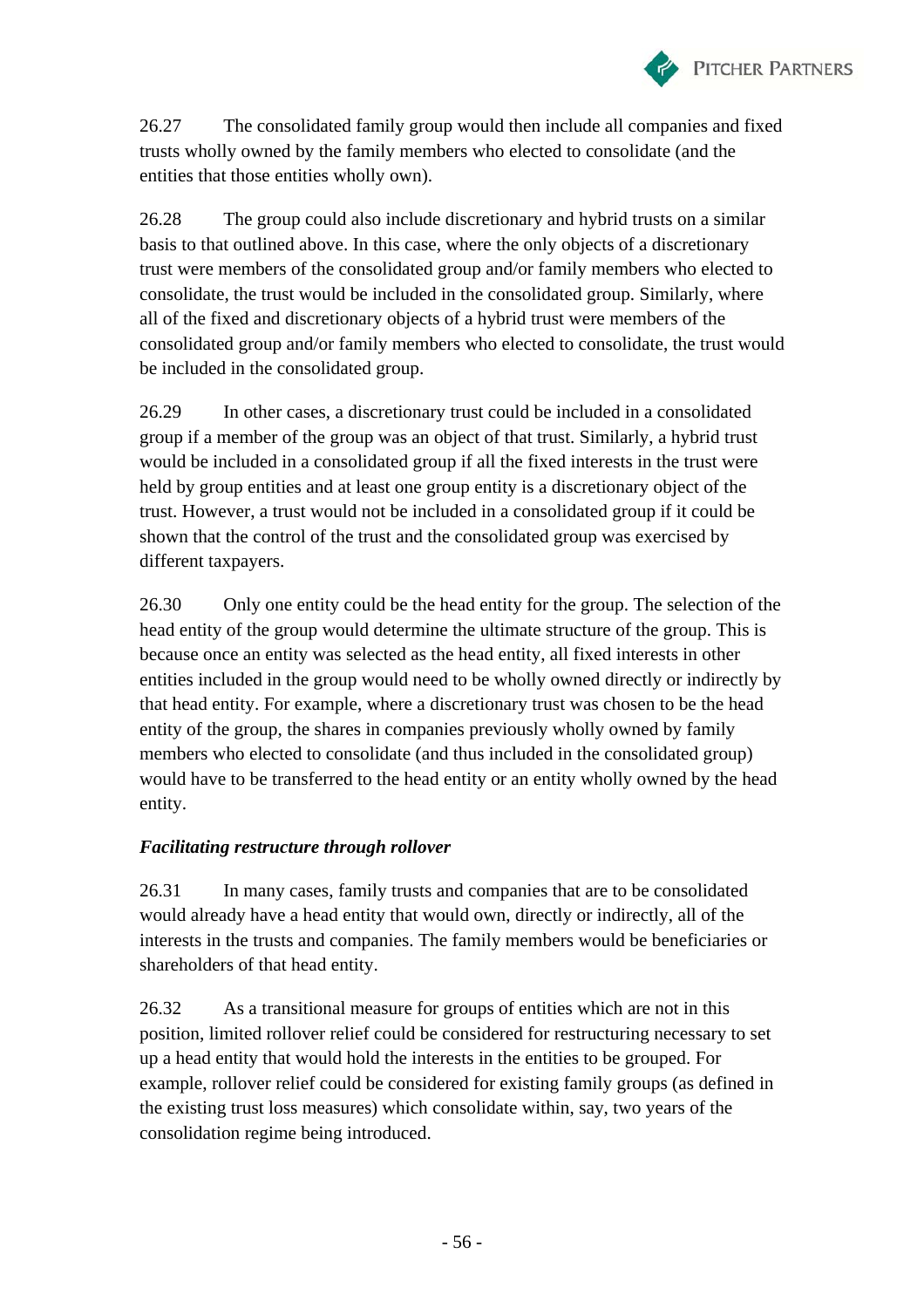

26.33 Under existing State and Territory taxation legislation, stamp duty may be imposed on transactions undertaken by a family group in arranging a head entity that would hold the interests in the entities to be grouped. The proposal to remove stamp duties levied by States and Territories on marketable securities from 1 July 2001, as part of the reform of Commonwealth State financial relations, should reduce the impact of this.

26.34 It would be open to State and Territory Governments to provide stamp duty rollover relief or other transitional measures to assist family groups to consolidate.

#### *Making distributions from the group*

26.35 Under family group consolidation, where a discretionary or hybrid trust is a member of a consolidated group, the trust could make distributions directly to family members who elected to consolidate, rather than indirectly through the head entity. The trust should not be able to distribute to anyone else because this would potentially allow the benefits derived by the consolidated group to be distributed outside of the family members who elected to consolidate.

26.36 Again, one option for dealing with this situation would be to apply a final penalty tax regime to all distributions made by a trust to an object other than a family member who elected to consolidate. As discussed above, the regime could be based on the family trust distributions tax in the existing trust loss measures.

#### *Transitional issues*

26.37 As outlined in A New Tax System and in Principle 3 below, a consequence of the introduction of a consolidation regime will be the repealing of existing grouping concessions. For the existing trust loss measures, this would mean that the family group concessions in relation to the income injection test and the deducting of certain losses and debt deductions would be removed.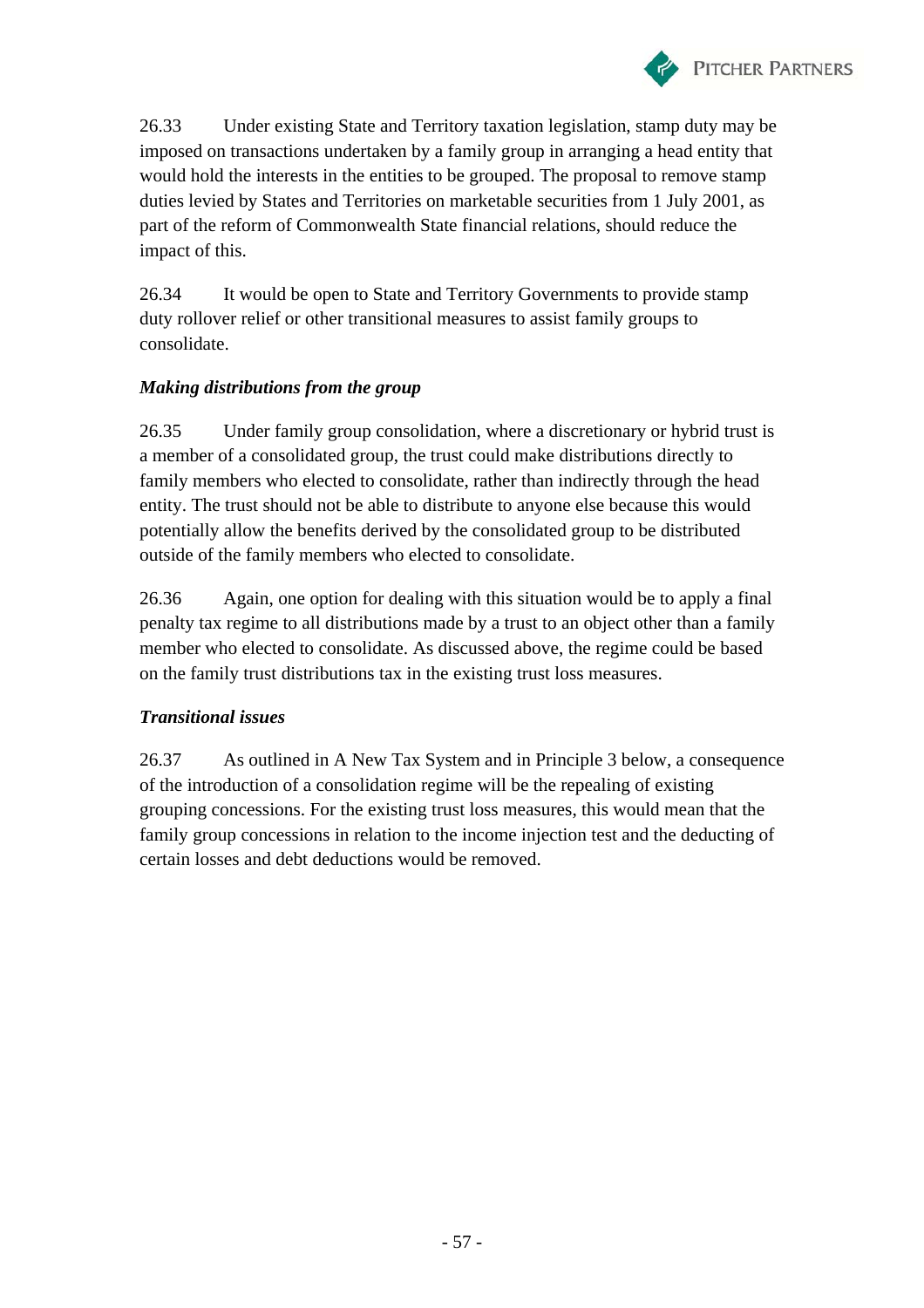

## **Appendix B**

## **Alternative Reset Method for majority owned entities**

#### **Example to demonstrate the model**

7.8.6 The following simple example is used to demonstrate how the alternative reset model would work where the entity has been predominantly owned for a long period of time. Assume that the joining entity (Aco) has the following balance sheet.

| <b>Balance sheet</b>       | <b>Accounting</b> | <b>Tax</b>  | <b>Market value</b> |
|----------------------------|-------------------|-------------|---------------------|
| Cash at bank               | 300,000           | 300,000     | 300,000             |
| Trade debtors              | 3,000,000         | 3,000,000   | 3,000,000           |
| Depreciable assets         | 2,000,000         | 2,400,000   | 2,650,000           |
| Trading stock              | 1,000,000         | 1,000,000   | 1,000,000           |
| Consumables                | 200,000           |             | 200,000             |
| Goodwill                   |                   |             | 14,000,000          |
| Land and buildings         | 7,000,000         | 5,000,000   | 7,000,000           |
| <b>DTA</b>                 | 210,000           |             | 210,000             |
| <b>DTL</b>                 | (60,000)          |             | (60,000)            |
| Loan payable               | (8,000,000)       | (8,000,000) | (8,000,000)         |
| <b>Employee provisions</b> | (300,000)         |             | (300,000)           |
| Net assets                 | 5,350,000         | 3,700,000   | 20,000,000          |
| Equity                     | 1,000,000         |             |                     |
| Retained profits           | 2,350,000         |             |                     |
| Reserves                   | 2,000,000         |             |                     |
| Net equity                 | 5,350,000         |             |                     |

7.8.7 Assume that Aco has been 90% majority owned for more than 30 years and that the remaining 10% of shares were acquired just after the group had formed a tax consolidated group. Assume that the goodwill of the business and the land are pre-CGT assets prior to joining the group. Assume that \$2 million was paid to acquire the remaining 10% interest (i.e. 10% x \$20 million).

7.8.8 In this example, a majority owned rule would be used to (a) ensure there is a retention of history so that the goodwill and land maintain their pre-CGT status (refer to Recommendation 19), (b) allow an alternative reset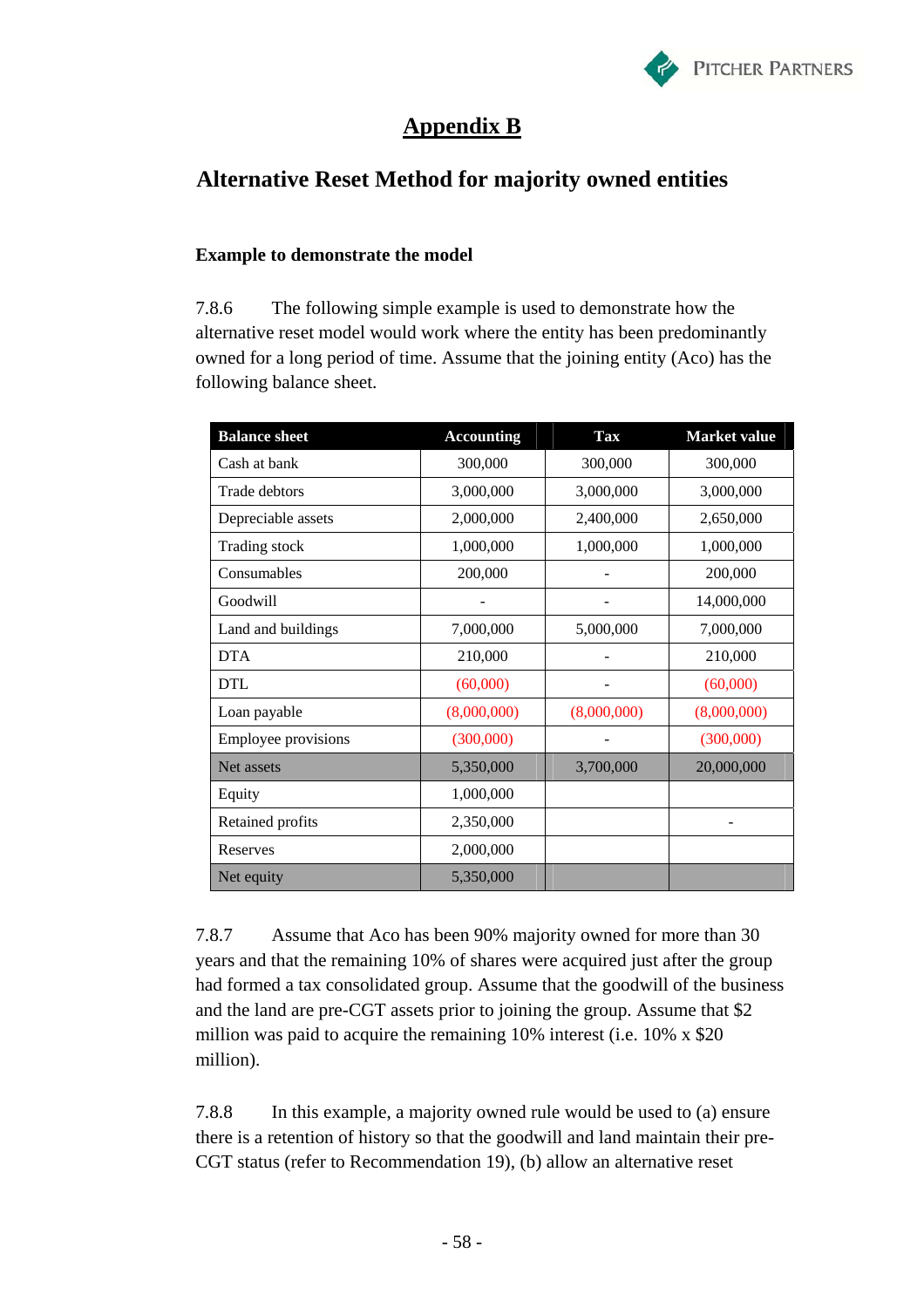

method to be utilised so that ACA is not inadvertently skewed to the goodwill asset (refer to Recommendation 20), and (c) to avoid costly valuations where the entity has not been acquired outright.

#### **Outcome of alternative reset method**

7.8.9 Based on the above balance sheet, the following allocable cost amount would normally be calculated for Aco.

| <b>Steps</b> | <b>Item</b>                                           | <b>Section</b> | <b>Amount</b> |
|--------------|-------------------------------------------------------|----------------|---------------|
| Step 1       | Cost base of membership interests                     | 705-65         | 3,000,000     |
| Step 2       | Accounting liabilities                                | 705-70         | 8,360,000     |
| Step 2       | Future deductible amounts                             | 705-75         | $(90,000)^9$  |
| Step 3       | Undistributed taxed profits $(90\% \times 2,350,000)$ | 705-90         | 2,115,000     |
| Step 8       | <b>Total allocable cost amount</b>                    |                | 13,385,000    |

7.8.10 Furthermore, the total allocable cost amount of \$13,385,000 would be allocated to the assets of Aco based on the market values of the relevant assets, as follows.

| Asset              | <b>Type</b> | TV         | <b>MV</b>    | Reset % | <b>TCSA</b> |
|--------------------|-------------|------------|--------------|---------|-------------|
| Cash at bank       | Retained    | 300,000    | 300,000      | N/A     | 300,000     |
| Trade debtors      | Retained    | 3,000,000  | 3,000,000    | N/A     | 3,000,000   |
| Depreciable assets | Reset       | 2,400,000  | 2,650,000    | 10.61%  | 1,070,294   |
| Trading stock      | Reset       | 1,000,000  | 1,000,000    | 4.00%   | 403,885     |
| Consumables        | Reset       |            | 200,000      | 0.80%   | 80.777      |
| Goodwill           | Reset       |            | 14,000,000   | 56.07%  | 5,654,385   |
| Land and buildings | Reset       | 5,000,000  | 7,000,000    | 28.03%  | 2,827,193   |
| <b>DTA</b>         | Reset       | -          | $120,000$ ** | 0.48%   | 48,466      |
| Total              |             | 11,700,000 | 28,270,000   |         | 13,385,000  |

*\*\* Note \$90,000 is treated as an excluded asset due to the section 705-70 adjustment* 

7.8.11

 $\overline{a}$ 

<sup>9</sup> For simplicity, section 705-80 has been ignored. This provision would likely operate to create Step 5 or 6 losses, depending on whether they are owned losses or acquired losses. This may have an immaterial impact on the total ACA calculation.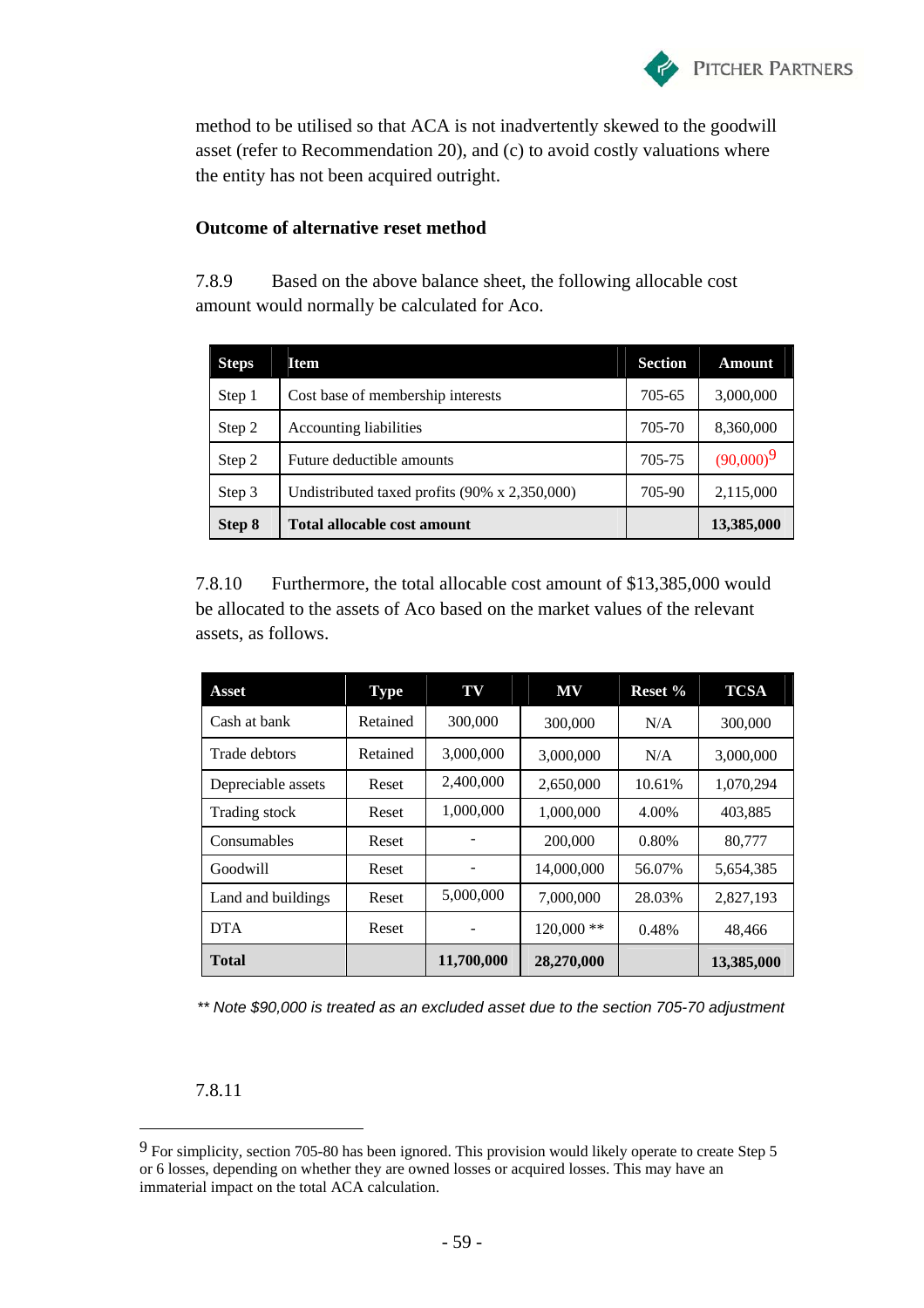

7.8.12 In this example, the allocable cost amount under section 705-60 is calculated to be \$13,385,000. As the existing assets have a tax cost of \$11,700,000, this represents an uplift in total assets of \$1,685,000 (predominantly attributable to the price paid to acquire the 10% interest).

7.8.13 The following table provides a comparison of the alternative reset method proposal contained in this submission and the spread of the allocable cost amount as required currently by section 705-35.

| Asset               | <b>Type</b> | <b>Current</b> | <b>Alternative</b> | <b>Skewing</b> |
|---------------------|-------------|----------------|--------------------|----------------|
| Cash at bank        | Retained    | 300,000        | 300,000            | 0              |
| Trade debtors       | Retained    | 3,000,000      | 3,000,000          | 0              |
| Depreciable assets  | Reset       | 1,070,294      | 2,400,000          | (1,329,706)    |
| Trading stock       | Reset       | 403,885        | 1,000,000          | (596, 115)     |
| Consumables         | Reset       | 80,777         |                    | 80,777         |
| Goodwill            | Reset       | 5,654,385      |                    | 5,654,385      |
| Land and buildings  | Reset       | 2,827,193      | 5,000,000          | (2,172,807)    |
| <b>DTA</b>          | Reset       | 48,466         |                    | 48,466         |
| <b>Total</b>        |             | 13,385,000     | 11,700,000         | 1,685,000      |
| <b>Excess ACA</b>   |             |                | 1,685,000          | (1,685,000)    |
| <b>Total amount</b> |             | 13,385,000     | 13,385,000         |                |

7.8.14 As demonstrated by the above table, the alternative reset method retains the existing tax values, and provides an excess ACA amount of \$1,685,000. This excess amount could be deemed to be a capital loss, could be deemed to be added to the cost base of CGT assets at the choice of the taxpayer (other than to membership interests of entities in the group), or alternatively could be deferred until a disposal of Aco by the group.

7.8.15 We highlight that no valuations are required in this example. The entity would simply complete the eight steps in calculating an ACA (i.e. \$13,385,000) and compare that amount to existing tax costs (\$11,700,000).

7.8.16 The above alternative could therefore help to address issues such as valuations, as well as the skewing problem identified by stakeholders. Furthermore, history is used to retain the pre-CGT status of the underlying land and goodwill. Accordingly, we believe there is significant merit in adopting this alternative model for "majority owned" entities that join SME groups post formation.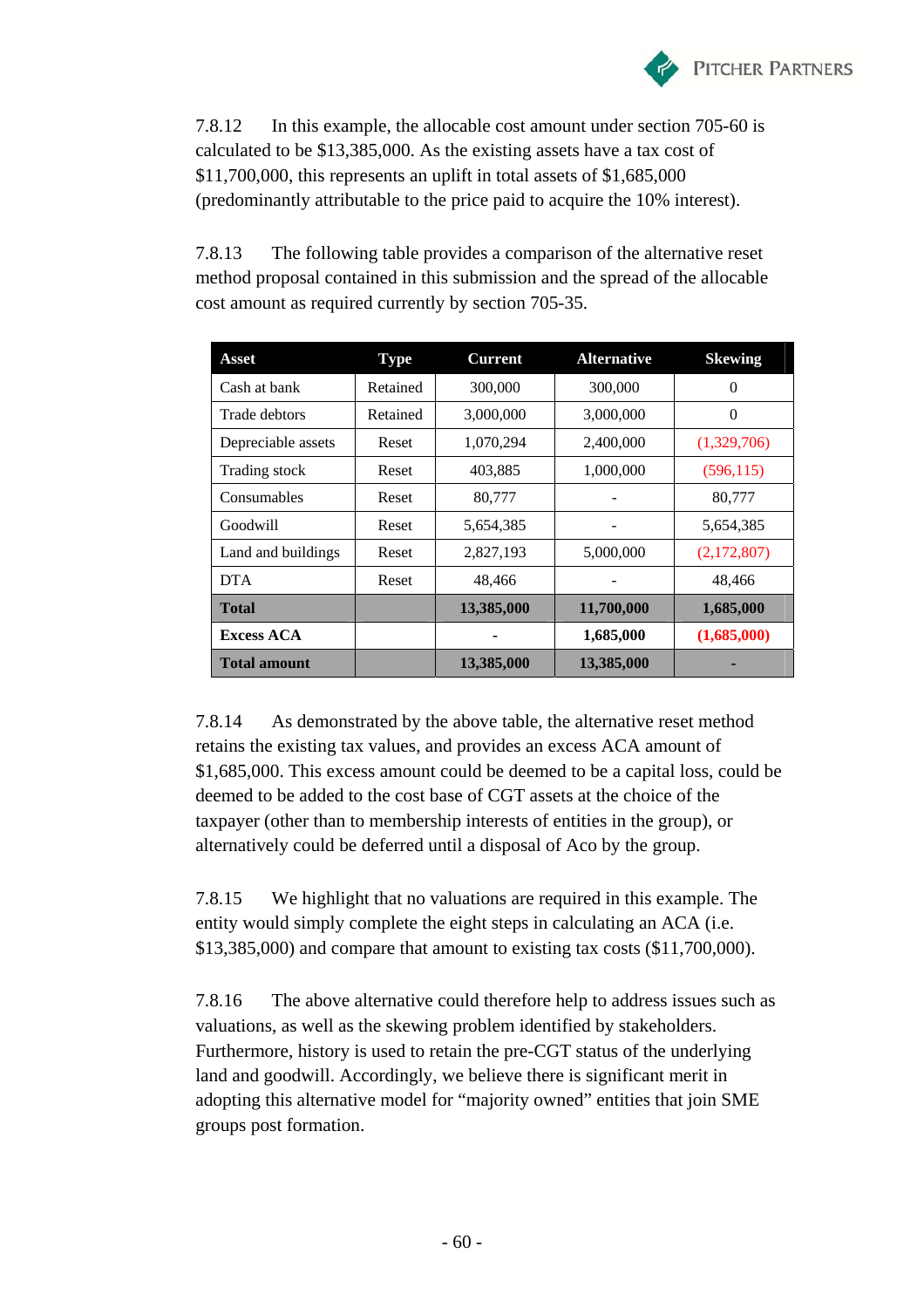

# **Appendix C**

# **Value shifting and debt forgiveness**

### **Example**

7.8.17 The following example (outlined in Figure 3 below) is provided to demonstrate that simple intra-group debt forgiveness transactions are appropriately dealt with under the existing cost setting mechanics.



7.8.18 Assume the head company ("HCo") of the tax consolidated group wished to sell its subsidiary S2. As part of the 'tidying up' of S2 for sale, assume that the intra-group debts or loans involving that company are forgiven. In our view, the operation of Division 711 in this case would provide an appropriate outcome.

7.8.19 That is, if the loan from HCo to S2 is forgiven, value will actually be shifted into S2. This will give rise to the same capital gain that would have otherwise occurred under Division 711 (i.e. due to the operation of section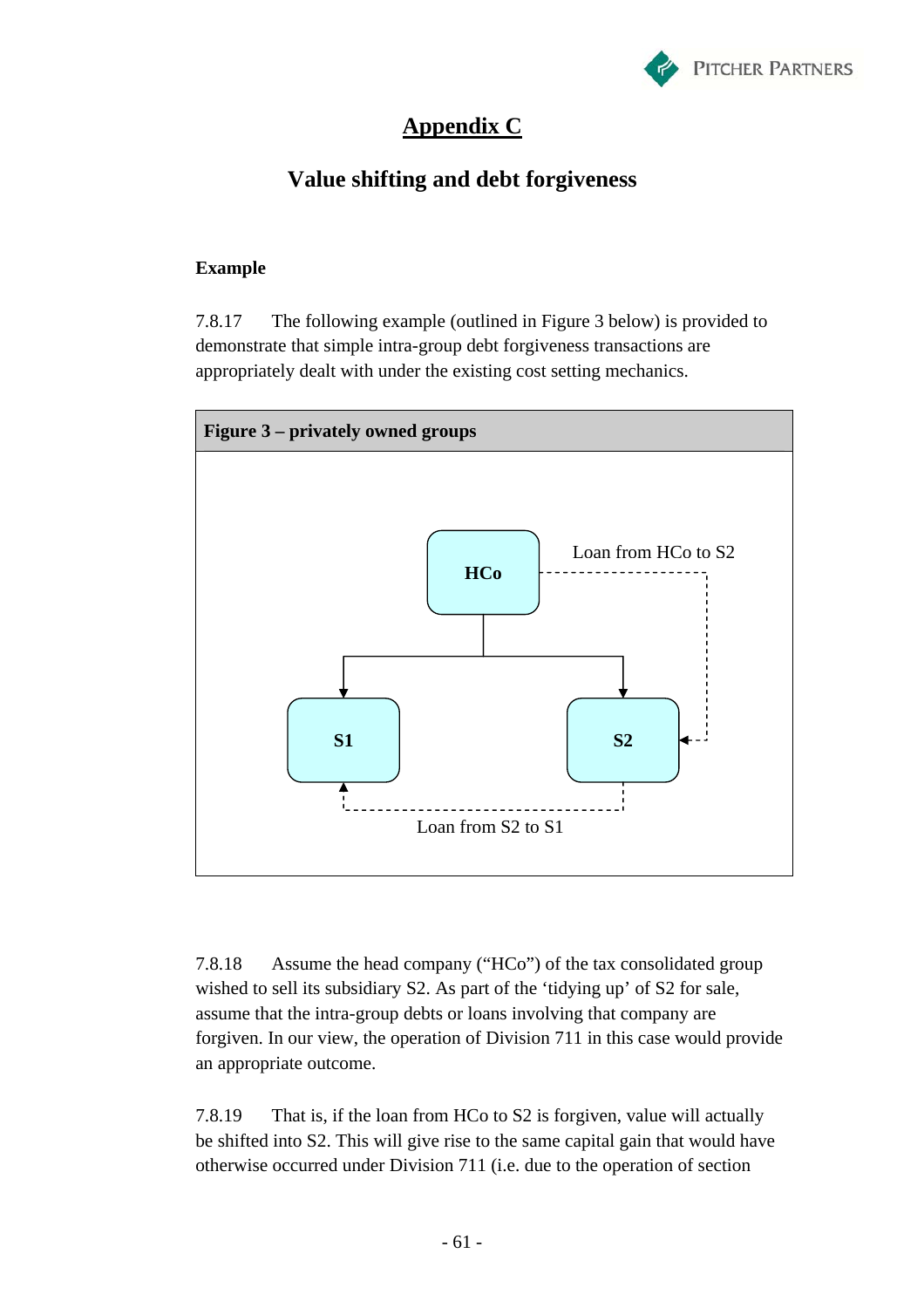

711-45(4), which picks up the same "market value" of liabilities of the leaving entity to group members). We would be concerned if the proposed value shifting integrity rules would need to be considered in this case, as this would result in unnecessary additional compliance costs.

7.8.20 Furthermore if the loan from S2 to S1 were also forgiven, this would shift value away from S2. However, there would also be a reduction in the tax cost setting amount under section 711-40 equal to the same value. This is because intra-group debts are only counted in the exit process based on their "market value" under Step 3. Again, we would concerned if the proposed value shifting integrity rules would need to be considered in this case, which would result in unnecessary additional compliance costs.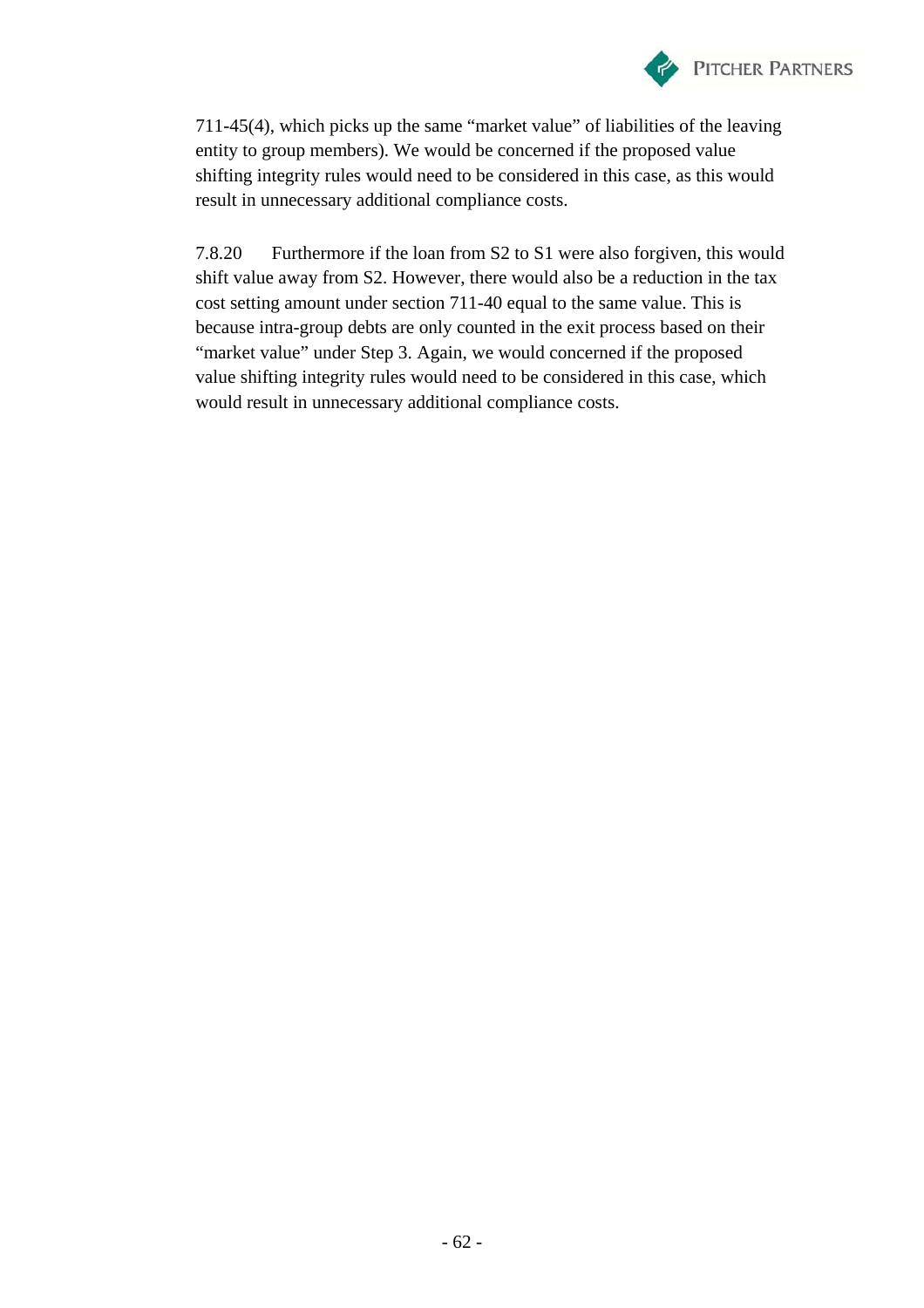

# **Appendix D**

## **Example demonstrating a Subdivision 124-M rollover and its implications for privately owned groups**

### **Example**

7.8.21 Individuals A and B both individually own 100% of the shares in two small companies (Company A and Company B respectively) that operate in different geographical segments of the same industry in Australia.

7.8.22 Companies A and B have the same amount of retained earnings (\$100,000), plant and equipment (\$50,000 tax and accounting written down values), and cash/receivables (\$50,002)10.

7.8.23 Individuals A and B both have the same cost bases for their shareholdings in their respective companies - i.e. \$2.00 in each case.

7.8.24 As a part of a commercial transaction, A and B agree to form a new company ("New Co") which they each own as to 50%. New Co then acquires 100% of Company A from individual A and 100% of Company B from individual B using the scrip for scrip rollover rules in Subdivision 124-M of the 1997 Tax Act. New Co then chooses for the group to enter tax consolidation.

7.8.25 As individuals A and B wholly owned their respective companies and will jointly own New Co, they will be "significant stakeholders" as defined in section 124-783 of the 1997 Tax Act. Because individuals A and B are "significant stakeholders", New Co will 'inherit' the CGT cost bases that they had (i.e. \$4.00 in total) for the shares it now owns in Companies A and B<sup>11</sup> - it will thus, only have a nominal amount for the purposes of Step 1 of the ACA process.

7.8.26 In addition, as the profits were derived prior to New Co's period of ownership, no part of the retained earnings in either Company A or Company B can be taken into account at Step 3 of the ACA process (as they will not satisfy the "owned" profits test in section 705-90(6).

 $\overline{a}$ 

<sup>10</sup> All of these amounts are in \$A.

<sup>11</sup> See section 124-782 of the 1997 Tax Act.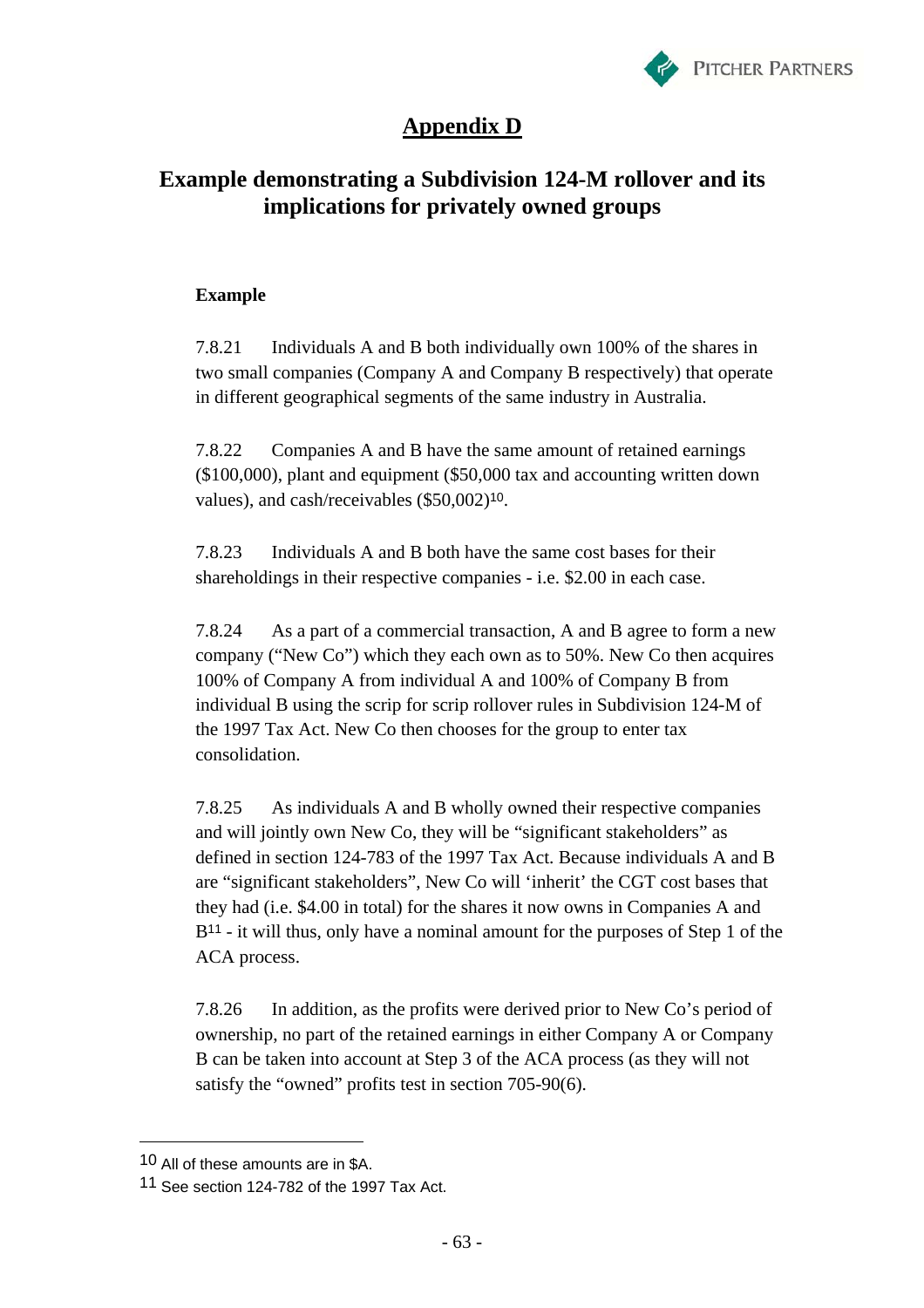

7.8.27 In short, the sum of Steps 1 and 3 of the ACA process will be \$4.00. This amount will need to be 'pushed down' into the underlying assets of the subsidiary entities (that have an existing tax cost prior to tax consolidation of \$200,004).

7.8.28 The tax cost setting provisions require the cash and receivables (the retained cost base assets) to retain their tax cost amount. Accordingly, the tax cost setting amount for the retained cost base assets that New Co is deemed to hold under tax consolidation will be \$100,004 - being the sum of the cash/receivables in Companies A and B.

7.8.29 Because the sum of the tax cost setting amounts for the retained cost base assets that New Co holds under tax consolidation (i.e. \$100,004) exceeds the ACA for the reset cost base assets it owns (i.e. \$4.00), New Co will incur an immediate capital gain of \$100,000 under CGT event L3 of the 1997 Tax Act.<sup>12</sup>

7.8.30 Furthermore, there is no ACA remaining to allocate a tax cost to the depreciable assets. Accordingly, as no amount has been recognised for Step 3 profits of \$200,000, and given that section 124-784B does not apply to a closely held group, New Co effectively is required to incur a tax cost on \$200,000 (being the CGT event L3 gain of \$100,000 and the reduction of tax costs in depreciable assets of \$100,000).

7.8.31 As outlined in this submission, this issue is avoided for certain widely held entities. That is, such groups are provided with an alternative calculation, under section 124-784B, to calculate the cost base of shares more appropriately. Furthermore, Subdivision 715-W allows an ability to stick with existing tax cost bases in certain cases. It is submitted that such an ability to stick in these cases is warranted and should be extended to SME groups.

7.8.32 As provided by our Recommendation 24 to Recommendation 26, the Board must provide recommendations to Government to correct these anomalous outcomes that occur under the tax consolidation provisions.

 $\overline{a}$ 

<sup>12</sup> See section 104-510 of the 1997 Tax Act.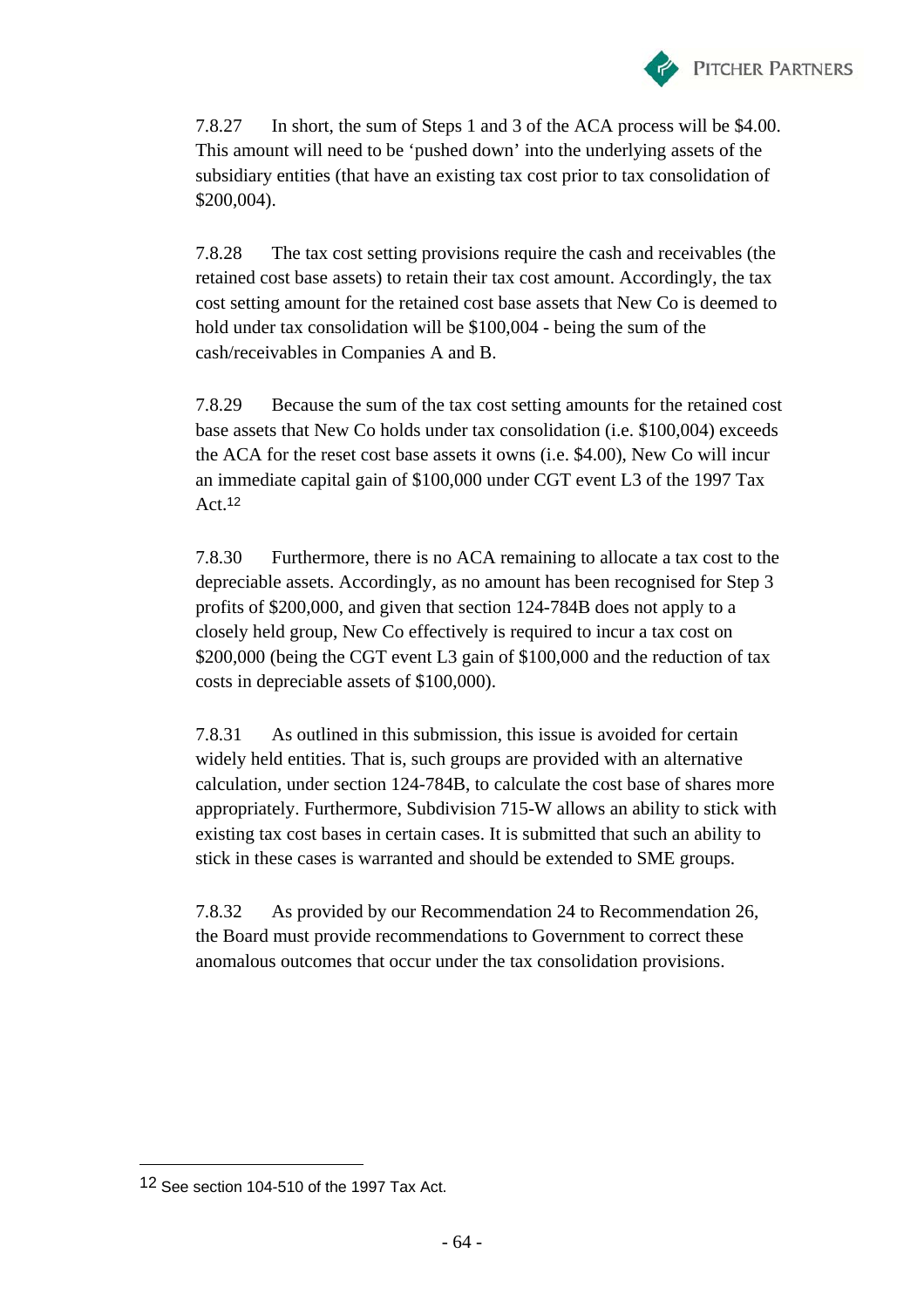

# **Appendix E**

## **Allocation of net income under Position 4.1 and 4.2**

#### **Overview**

7.8.1 As outlined in our submission, we have completed detailed testing of Positions 4.1 and 4.2 and found there to be many instances where the positions do not (in our view) provide appropriate outcomes. Following are three examples to demonstrate this.

#### **Example 1 – trust loss incurred in membership period**

7.8.2 Using the example contained in paragraphs 4.16 and 4.17 of the Board's position paper, assume that the income of the trust under the deed is based on ordinary concepts. Furthermore, assume that the trust makes a trust gain of \$4,000 in the non-membership period (as per paragraph 4.16), but instead incurs a trust loss of \$2,000 in the non-membership period.

7.8.3 While the old beneficiaries may have been entitled to \$4,000 at the joining time, the trust will only have \$2,000 of income at the end of the year to distribute under ordinary principles. Accordingly, the trustee will only be able to make beneficiaries presently entitled to \$2,000 (in total) at that time.

7.8.4 In this altered example, there is a risk that a section 99A assessment may occur, as beneficiaries can only taken to be entitled to \$2,000 of income of the trust for the non-membership period (i.e. if there were a distribution of \$4,000, the remaining amount would be capital of the trust). This may result in the trustee being assessed on 50% of the net income of the trust for the nonmembership period under section 99A.

## **Example 2 – sale of units in the trust**

7.8.5 Furthermore, compare the example in the Board's report to an example where a single unit holder sells all of the units to a consolidated group. Using the facts in example 1 above, assume a pre-sale distribution of \$4,000 is made to the old unit holder. Again, in this example, it is only possible for \$2,000 of this pre-sale distribution to be treated as a distribution of income of the trust under the deed (due to the facts in example 1).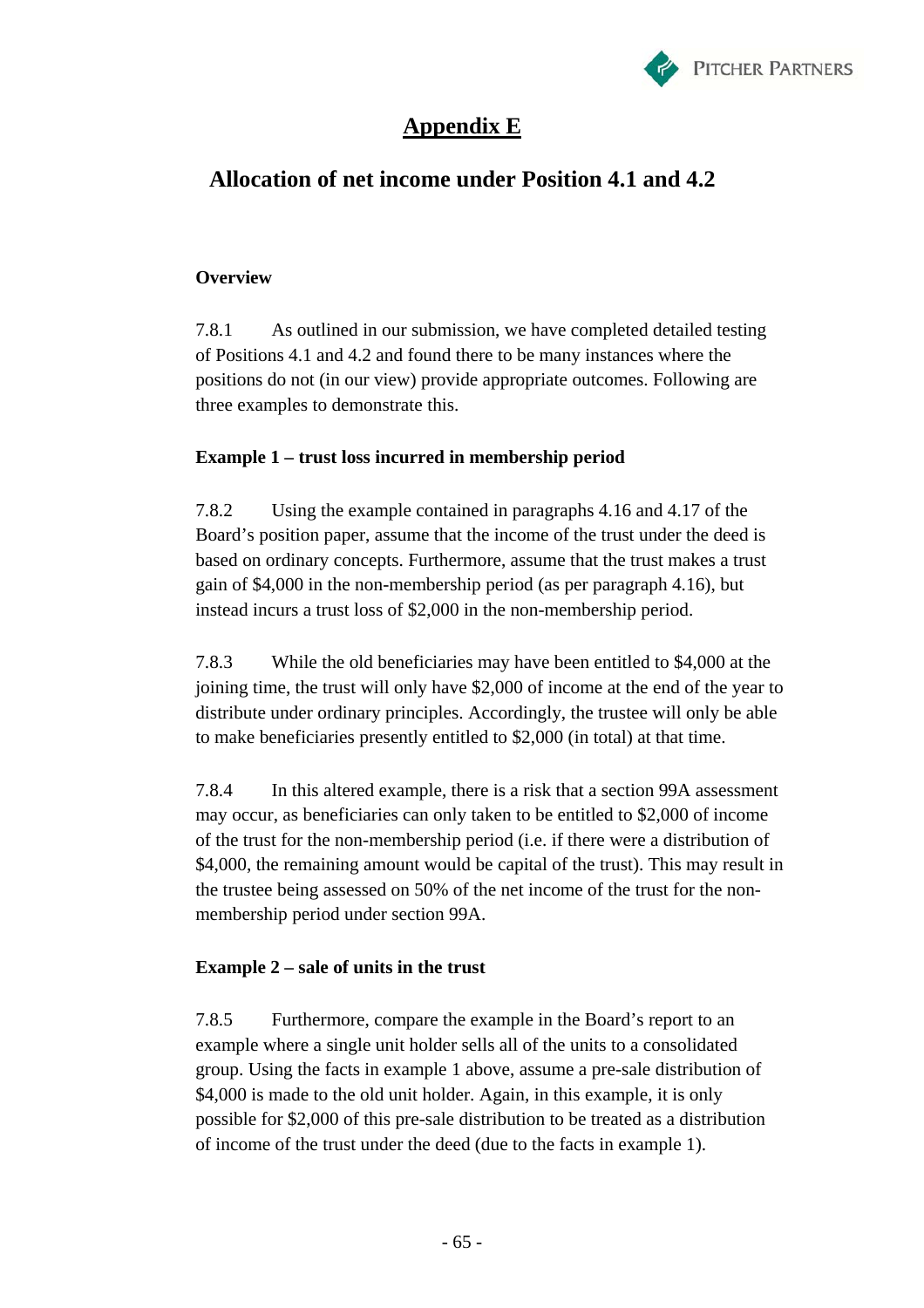

7.8.6 If position 4.1 deems the income of the trust for the nonmembership period to be \$4,000, this would mean that no-one is presently entitled to \$2,000 of the income of the trust. In our view, there is a risk that this would result in a section 99A assessment for 50% of the trusts net income for that period and a CGT event E4 capital gain for the \$2,000 of capital that has been distributed to the old beneficiaries.

#### **Example 3 – exit calculations**

7.8.7 We highlight that the same exact issue can also occur where there is an exit from the tax consolidated group and a loss is incurred either during non-membership period.

7.8.8 For example, assume that the trust deed is the same as example 1. However, trust income of \$4,000 is derived during the membership period, while a \$2,000 loss is derived during the non-membership period. Assume the new owners become presently entitled to \$2,000 of the income of the trust at the end of the year (i.e. the whole of the income of the trust).

7.8.9 Under the Board's recommendation, there is a trust loss during the non-membership period. Accordingly, there would be a risk that there would be section 99A assessment for all of the net income during the nonmembership period. This would be the case, even though the new beneficiaries are presently entitled to all of the income of the trust for the income year.

7.8.10 Furthermore, as the distribution of \$2,000 to the beneficiaries is not assessable, this will result in a CGT event E4 capital gain of \$2,000 (or a reduction in cost base of that amount).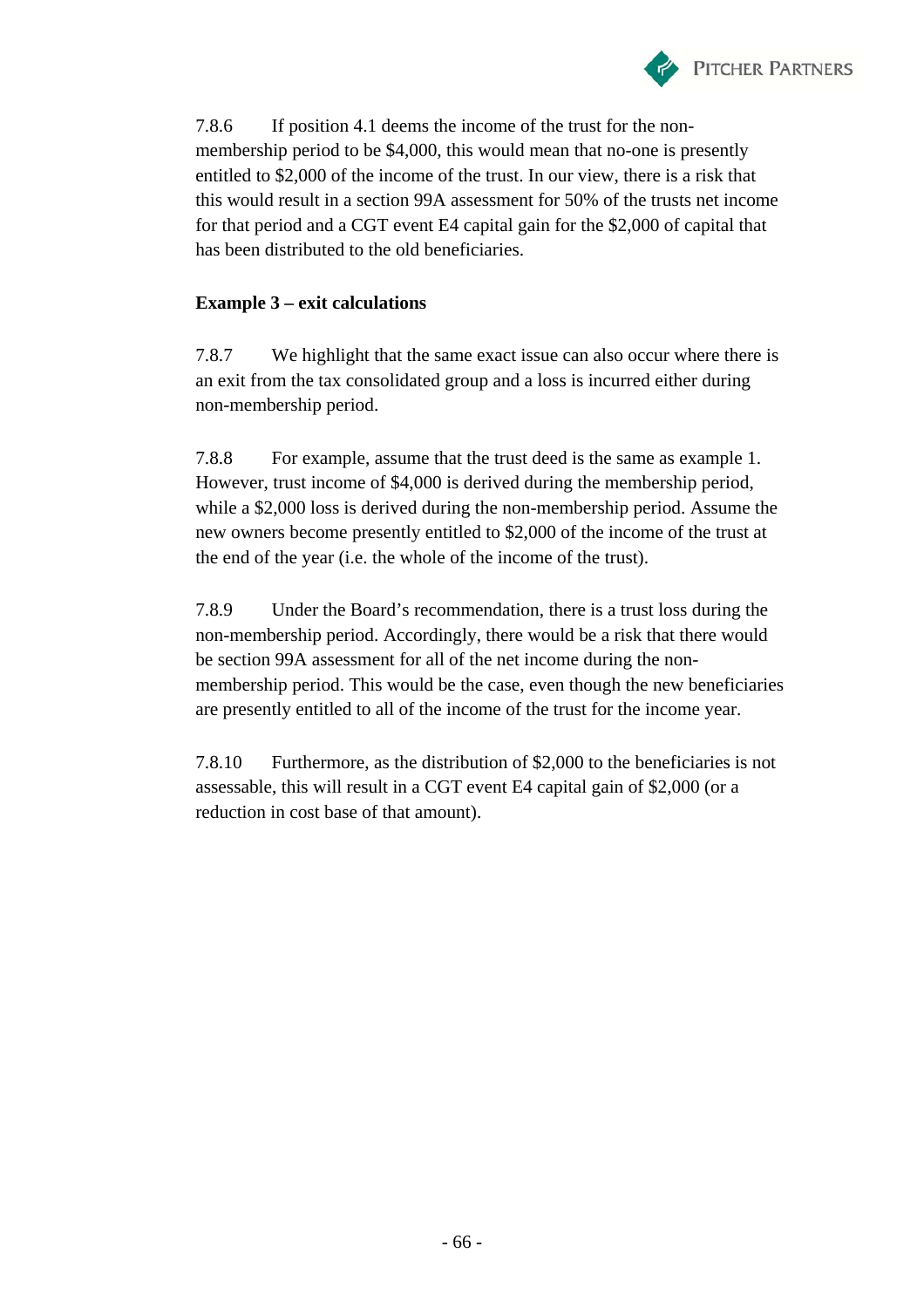

## **Appendix F**

## **Position 4.4 and section 960-100**

#### **Example**

7.8.11 The following section provides an example to outline our view of the operation of the existing law (i.e. section 960-100) where a trustee (in its legal capacity as a company) is not a member of a tax consolidated group.

#### **Figure 4 – trustee outside of group**

ABC is a corporate entity and is the trustee of the XYZ trust discretionary trust. All potential beneficiaries of the trust are members of the XYZ tax consolidated group. ABC is wholly owned by two individuals.

#### **Application of section 960-100 to the membership rules**

7.8.12 A number of commentators have stated that there is an issue of uncertainty as to whether a trust can form part of the tax consolidated group where the trustee was not wholly owned by the tax consolidated group. In our view, there is no issue with the operation of the membership rules contained in subsection 703-15(2). The following provides a view as to how we believe the existing provisions apply.

7.8.13 Subsection 703-15(2) states that an entity that is a company, a partnership or a trust can be a member of a consolidated group, subject to certain conditions. An "entity" is defined in subsection 995-1(1), which states that unless there is a contrary intention, the term has the meaning given in section 960-100. While the word entity, as used in section 703-15, does not have an asterisk, section 2-15 provides that this is not required for that term. Accordingly, unless a contrary intention can be evidenced, section 960-100 would be used to determine the boundaries of a trust as an entity.

7.8.14 Subsection 960-100(1) clearly identifies a relevant 'entity' for the purpose of applying the relevant tax laws. This provision specifically includes a trust. Subsection 960-100(2) then specifies that the trustee of the trust is the 'person' who is regarded as the 'entity'. At this point, what this means is that ABC would be identified as a legal entity. This provision would not deal with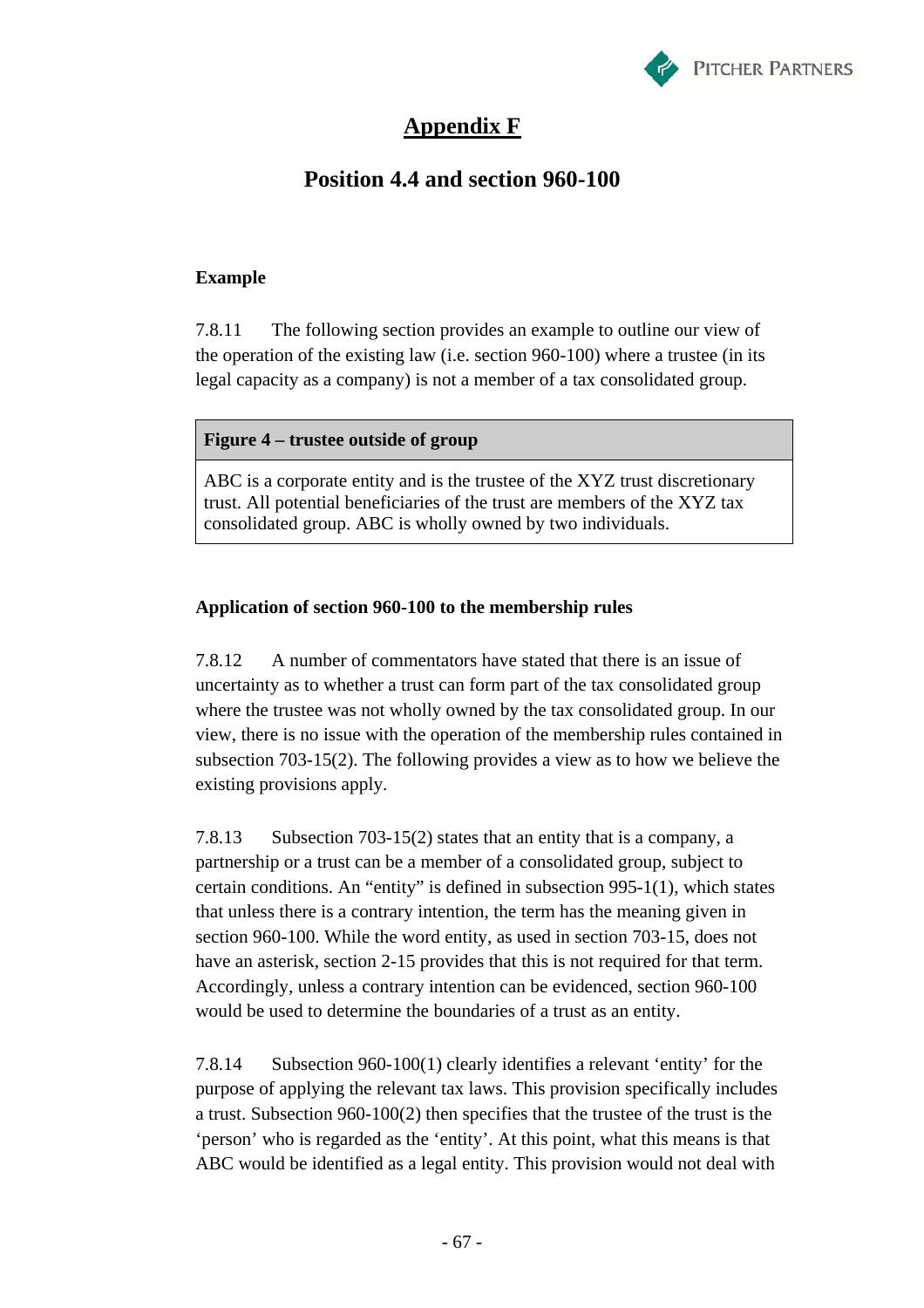

ABC in any capacity in particular, but rather would simply identify ABC as the relevant legal entity for section 960-100 purposes.

7.8.15 If the provision stopped there, this would definitely create a problem. That is, ABC would hold property in two capacities (its own capacity and as trustee of the XYZ trust). By identifying ABC as a single legal entity, these two capacities would be mixed. Accordingly, subsection 960-100(3) is aimed at resolving this issue by applying where a legal entity acts in more than one capacity. The provision states that:

A legal person can have a number of different capacities in which the person does things. In each of those capacities, the person is taken to be a different entity. [emphasis added]

7.8.16 The note to the provision specifically highlights that a trustee will be considered to be more than one entity, being an entity in its own capacity (the legal entity) and an entity as trustee of a trust in that capacity (the trust entity). In this example, this means that ABC will be taken to be two entities under section 960-100, being both a company in its own right and a trust (where it acts as trustee of the trust). Furthermore, subsection 960-100(4) states that the provisions will apply to that entity in its capacity as that entity.

7.8.17 At this point, it is highlighted that the words in subsection 960- 100(3) and (4) are the same as that proposed by Position 4.4.

7.8.18 Turning back to subsection 703-15, a 'trust' entity will be considered to be a member of a consolidated group where the entity is a wholly owned subsidiary of the head company. This term is defined in section 703-30, which effectively requires the group to beneficially own all of the membership interests in the trust. A member of an entity is defined in section 960-130. The meaning of the term is dependent on the relevant entity in question. While ABC is a company, subsection 960-100(3) specifically requires ABC to be considered to be a different entity, being the XYZ trust, unless there is a contrary intention.

7.8.19 For a trust, a member is defined as a beneficiary, unitholder or object of the trust [subsections 960-130(1), item 2]. Membership interest is defined in section 960-135, and includes all interests and rights by virtue of which you are a member. Accordingly, the provision requires one to solely look at the membership interests of the XYZ trust and not the legal entity ABC. The legal ownership of ABC is ignored for the purpose of applying these sections, as ABC is not examined in its own capacity. As stated in the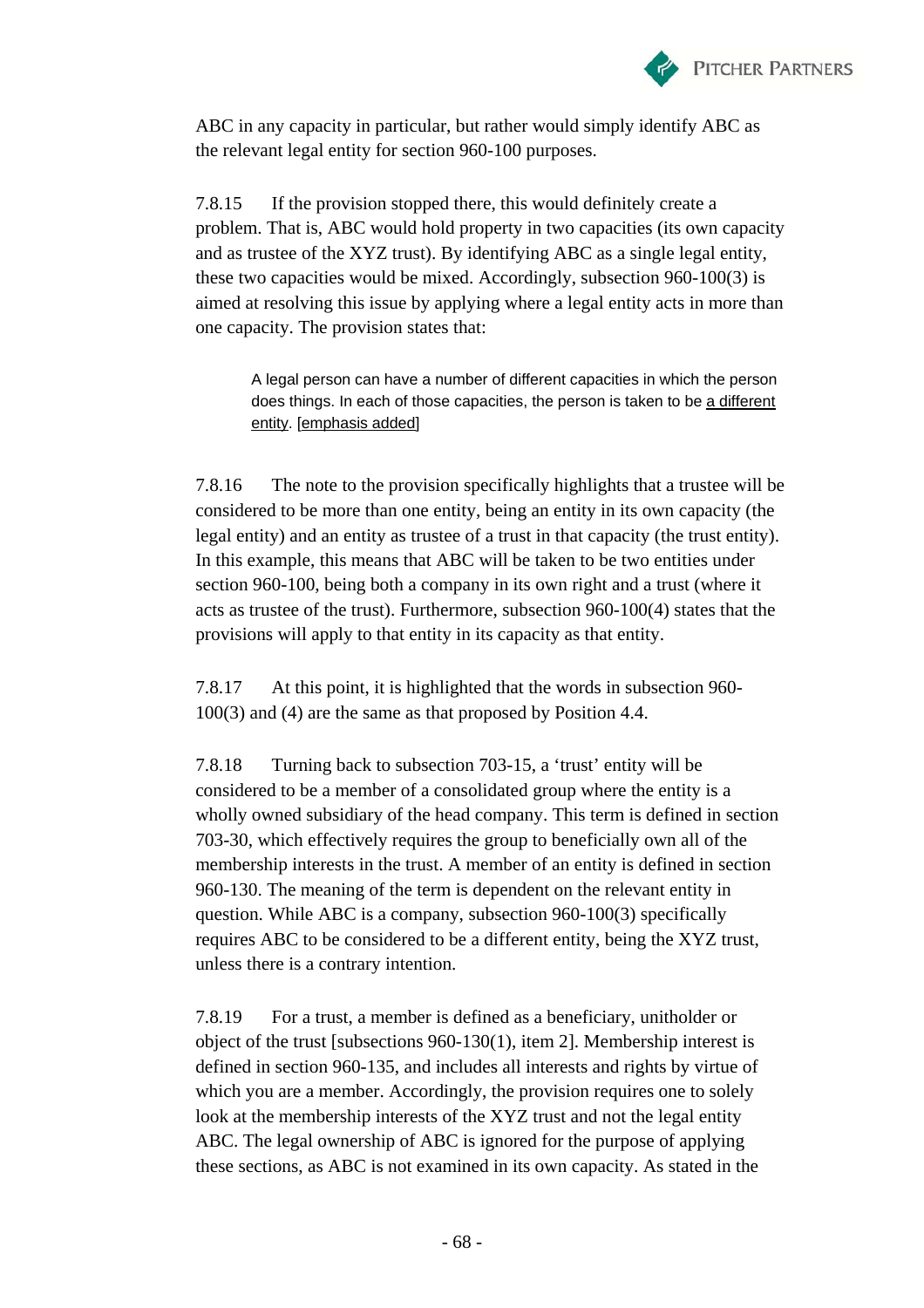

note to subsection 960-100(3), it is treated as a different entity when dealing in its own capacity.

7.8.20 Therefore, under the current law, provided that the beneficiaries own their beneficial interest in the XYZ trust and that they are all members of the tax consolidated group, it would appear that the XYZ trust (as an entity) would become a member of the XYZ group. If this analysis holds true, there would currently be no requirement for a trustee to be a member of the tax consolidated group in order for the trust to join the group. This is because subsection 960-100(3) would state that the entity (being the trust) is really the trustee in its capacity as trust. Essentially, in our view, Position 4.4 would simply state the same thing as the current law states in section 960-100.

7.8.21 Accordingly, in the case of the "membership" rules, it is considered that Position 4.4 would do no more than clarify the current position under the law. That is, to the extent that there is uncertainty in relation to the analysis provided above, Position 4.4 should only be provided to avoid doubt on the intended application as outlined above.

7.8.22 We are therefore opposed to the introduction of a provision that would be seen to do more than clarify the law. We recommend that the Board state (in Position 4.4) that the position is for "the avoidance of doubt" only and that the application of the existing provisions (contained in section 960-100) should already achieve this outcome. In our view, any other position will result in unintended additional consequences for the operation of many provisions in both the Income Tax Act and other Acts that use a similar concept of an "entity".

#### **Application to section 97**

7.8.23 Commentators may also suggest that the above analysis may work for the "membership rules", but does not extend to provisions of the 1936 Act, such as Division 6. However, we do not share that same view. Again, it is our view that the provisions do indeed work, and that Position 4.4 should instead provide a resolution for "the avoidance of doubt" rather than be seen to change the way in which the law already operates. Our view on the mechanics of the relevant provisions is outlined below.

7.8.24 To demonstrate our view, consider the operation of Division 6 of the 1936 Act dealing with trust income. The relevant provisions in Division 6 do not refer to a trust as an entity. Instead, the provisions refer to a trust estate.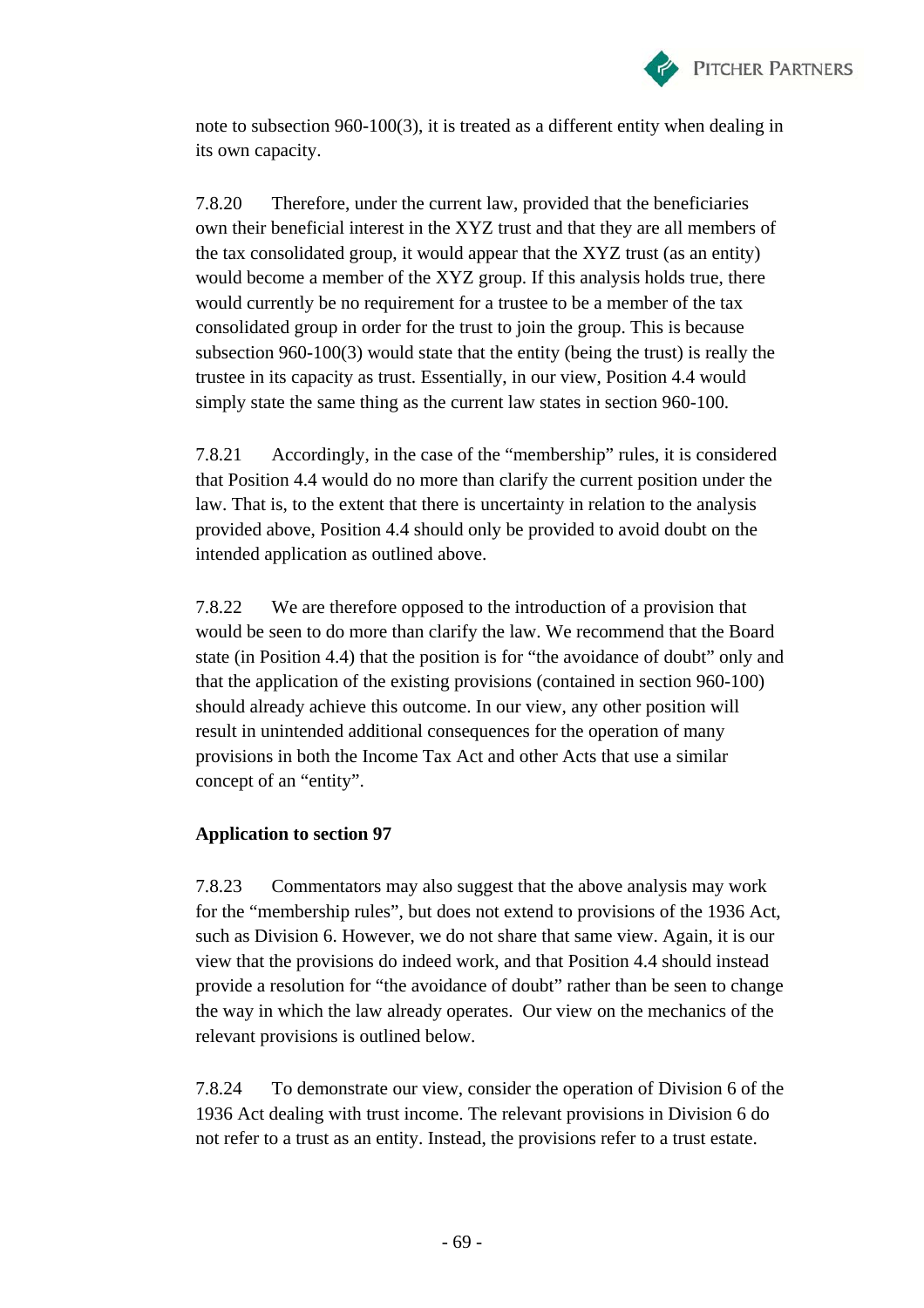

The provisions also make reference to the relationship that a trustee and beneficiary has with the trust estate. Consider the words in sections 97 and 98.

S97(1). Subject to Division 6D, where a beneficiary of a trust estate who is not under any legal disability is presently entitled to a share of the income of the trust estate

S98(1). Where a beneficiary of a trust estate who is under a legal disability is presently entitled to a share of the income of the trust estate, the trustee of the trust estate shall be assessed and liable to pay tax in respect of ...

7.8.25 As outlined above, a beneficiary and a trustee are examined in terms of their 'relationship' with the trust estate in the 1936 Act, rather than in their capacity as an entity. Accordingly, where a company is the trustee of a trust, section 97 deals with the company in terms of its relationship with the trust property. It is still regarded as a company for the purposes of applying that provision. As compared to section 960-100, Division 6 does not turn the trustee into another entity (i.e. a trust) for the purposes of applying Division 6.

7.8.26 A discussion of the difference between this 'relationship' concept with a trust estate in the 1936 Act as compared to the capacity of entities in Division 960 of the 1997 Act is contained in the High Court transcript of *Bamford v FCT*. An extract of the discussion is provided below.

GUMMOW J: Is this expression "trust estate" defined?

MR SLATER: No, your Honour. There is a definition of "entity" in section 960.100 of the 1997 Act which defines "entity" to include "a trust" as if a trust were a person, but there is no definition of "trust estate". If I could take your Honours back to tab 5 and section 97, the problem which gives rise to these appeals is that - - -

GUMMOW J: So the statute seems to turn relationships between trustees and beneficiaries into a creature of itself. There is no such thing as the income of a trust estate. The trustee might derive something and might then hold it on trust for somebody.

MR SLATER: Yes, your Honour.

...

MR SLATER: There is, your Honour, and the difficulty with which we are confronted is that the drafting of Division 6 does not actually accommodate trust principles. It is not as egregious as section 960.100 which treats a trust as if it were a person, but still there is this difficulty that the language of the statute does not fully accommodate the sort of issues which their Honours deal with here. In similar vein, there is an extract from Pearson v Lane at about line 35. It may be said that the observations in that passage, at about line 35 to line 45, require some reconsideration in the light of the decision in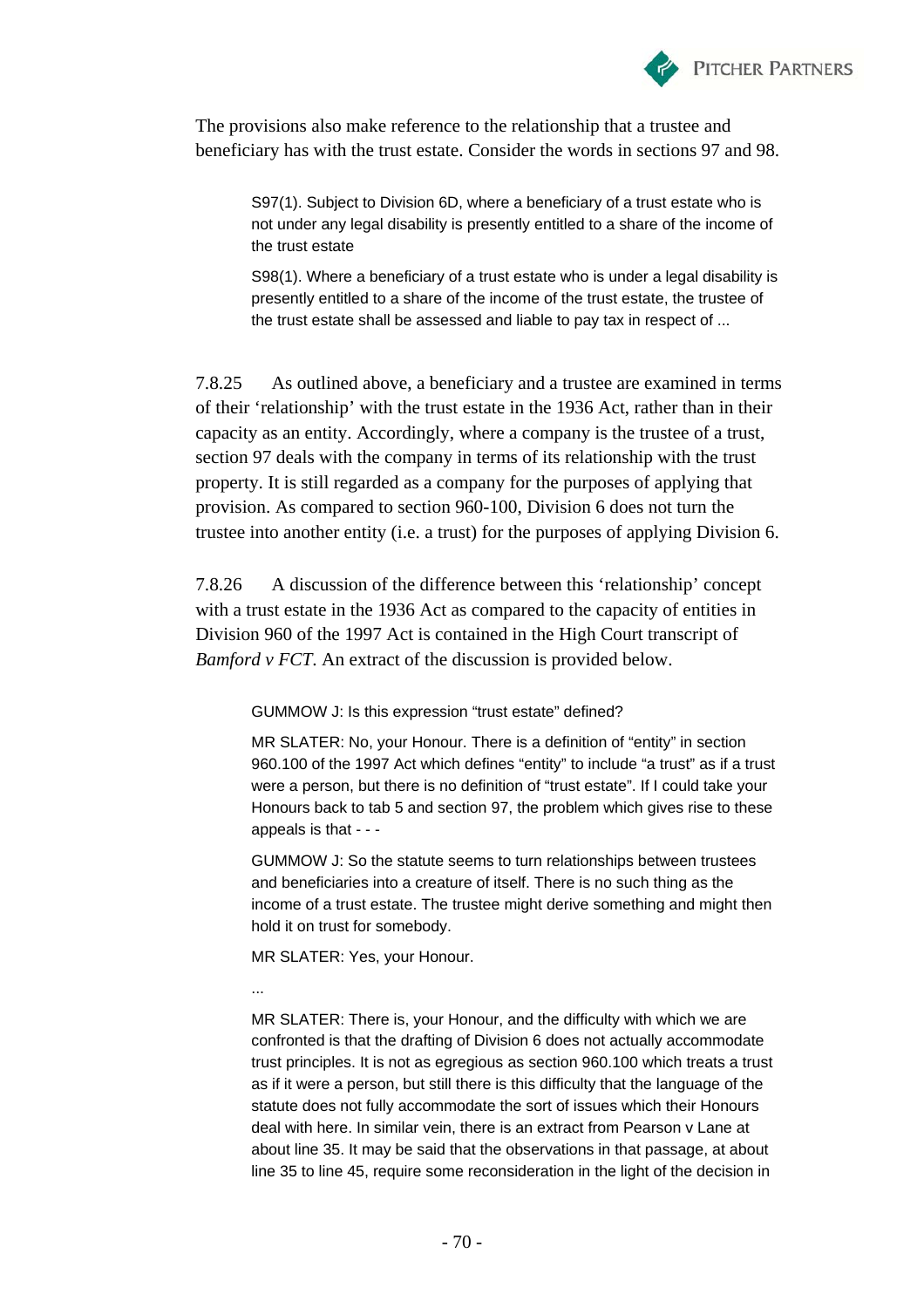

CPT Custodian. I should have given your Honours the citation to CPT Custodian. It is 224 CLR 98.

7.8.27 In its decision, the High Court did not try to equate the term 'trust estate' with the term 'trust' as an entity as used in section 960-100. That is, at para 27, the High Court stated:

27. The term "trust estate" appears throughout Div 6 and is attached to the term "trustee", but not defined. Nor is the term "beneficiary". However, the term "trustee" is defined in s 6(1) in terms that take the reader immediately beyond a realm limited to the trusts of a settlement or testamentary trust.

7.8.28 The court then went on to consider the ordinary meaning of the term 'trust estate'. This is outlined in paragraph 38 of the decision.

38. The identification in s 97(1) of "a trust estate" of which there is "a beneficiary" also bespeaks the general law of trusts. It is true that s 97(1) must be read with s 96. This is addressed to "a trustee", and the effect of the decisions to which reference has been made is that there may be a trustee of a trust created by the operation of a legislative regime not by settlement inter vivos or testamentary disposition. Nevertheless, there must be a "trust estate".

7.8.29 What this appears to mean is that, for the purpose of Division 6, a trustee and a beneficiary are identified as a taxpayer based on their relationship with a trust estate. The trust estate is not deemed to be an entity for tax purposes in Division 6 and neither is the trustee or a beneficiary deemed to be separate entities. Instead, for the purpose of Division 6, it can be said that a trust estate is merely a reference to the property that is held on trust. This issue was discussed at some length in the High Court decision of *Accident Compensation Tribunal (Vic) v FC of T*.

A ``trust estate'' for the purposes of Div. 6 of Pt III of the Income Tax Assessment Act must bear a corresponding meaning, that is, property of any kind held or controlled by a trustee in one or other of the capacities prescribed by the definition. In Manning v. FC of T,80 Knox C.J. said in reference to the definition of ``trustee'' in the Income Tax Assessment Act 1922-1925 (Cth):

> ``Wide as this definition is, it requires at least as an essential ingredient in the position of `trustee' under the Act the existence of a fiduciary obligation towards some other person. The existence of a fiduciary obligation to another person must, I think, always involve a liability to account at the instance of that other person, and if I am right in thinking that the gift of income to the appellant involves no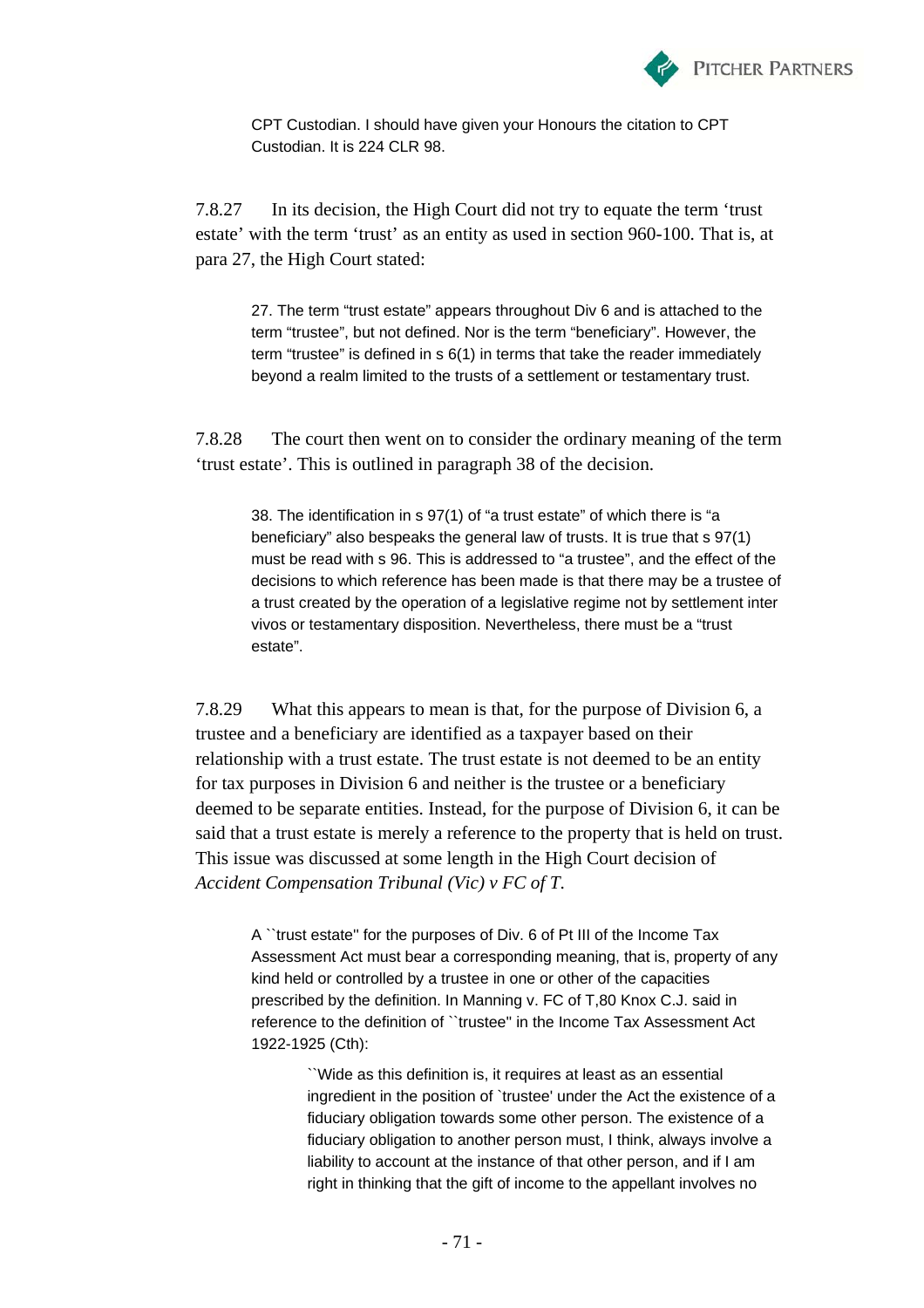

such liability it seems to me to follow that she is not a trustee of the income within the meaning of the Act.''

The applicability of this observation to the Income Tax Assessment Act 1936 must be tested, of course, by reference to the entirety of that extensive legislation. But we see no reason to treat the observation as inapplicable to the present definition of ``trustee''. The opening words of the definition speak of a trustee in the ordinary sense of a person who holds property on trust. Paragraph (a) comprehends persons who, whether or not they hold the relevant property, have control over it and owe a fiduciary duty to another in exercising that control. Paragraph (b) also comprehends persons who owe a fiduciary duty, but the duty must relate to the administration or control of relevant property.

7.8.30 Applying this to the example, ABC would be the trustee. While section 960-100 would say that this is in its capacity as trustee (and thus ABC would be considered a trust), this would be irrelevant for Division 6 purposes, as considered by *Bamford's* case.

7.8.31 Therefore, for Division 6 purposes, the trust estate is property that is legally owned by a trustee (being ABC). If Division 6 requires the trustee to be considered (in its own capacity) in respect of its relationship to trust property, then (on one view), this may result in ABC having obligations that are outside of the tax consolidated group. For example, considering section 99A, the provision states that ABC would be liable to pay tax on that part of the net income which is not included in the assessable income of the beneficiary. Accordingly, prima facie, ABC could be liable where the ABC Trust accumulates income.

7.8.32 However, whether ABC will be liable to tax under section 99A requires an appropriate consideration of the single entity rule and whether it covers ABC. Subsection 701-1(3) outlines the core purpose of the single entity rule for subsidiary entities of the group. The provision states that the entity is treated as part of the head company for the following purposes:

(3) The purposes covered by this subsection (the entity core purposes ) are:

(a) working out the amount of the entity's liability (if any) for income tax calculated by reference to any income year in which any of the period occurs or any later income year; and

(b) working out the amount of the entity's loss (if any) of a particular \* sort for any such income year.

7.8.33 In other words, the single entity rule applies for the purpose of working out the amount of the "entity's" liability for income tax. In this case,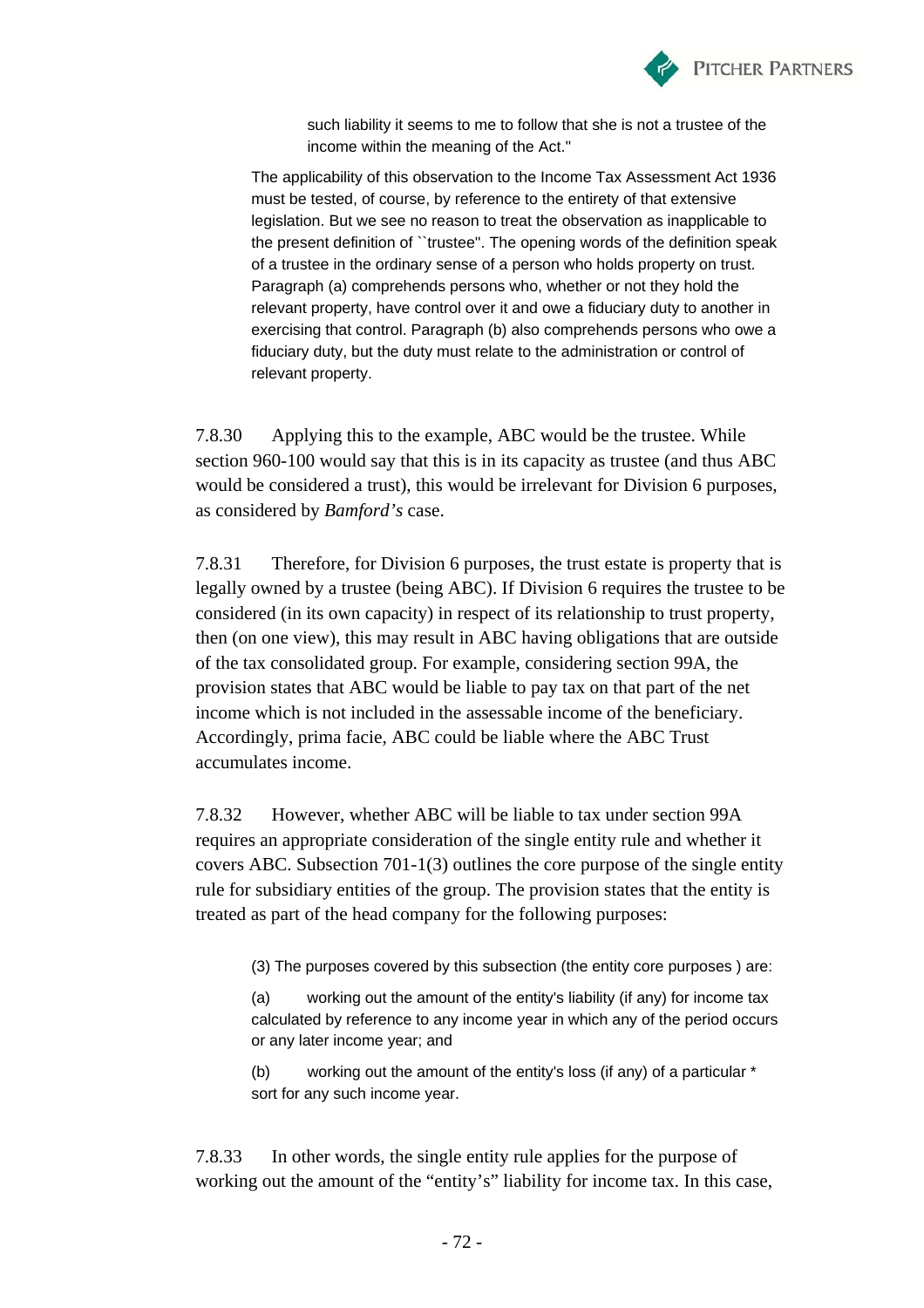

the legal entity is ABC, however, subsection 960-100(3) explicitly states that the relevant entity (i.e. the trust) for single entity purposes would be ABC in its capacity as trustee. Accordingly, we believe that subsection 701-1(3) would extend to a tax liability of ABC in its capacity as trustee. Again, we see Position 4.4 doing no more than what subsection 960-100(3) already does.

7.8.34 Accordingly, in our view, we support Position 4.4 in relation to the above issue, provided it simply provides for the "avoidance of doubt" in relation to the operation of section 960-100.

## **Application to Division 40**

7.8.35 Commentators have also suggested that there are technical difficulties where depreciating assets are held by a consolidated group through a trust. This is because section 40-40 requires one (in certain cases) to consider the "legal ownership" in preference to "equitable ownership" of an asset. If the trustee were outside of the consolidated group, then arguably this would mean that the legal ownership of the asset would be outside of the tax consolidated group.

7.8.36 For reasons stated earlier, as section 40-40 refers to an "entity", it is believed that the legal ownership would be determined to be the trustee in its capacity as trustee, under subsection 960-100(3). Accordingly, in our view, the law would operate to treat the consolidated group as both the legal and equitable holder of the property.

7.8.37 Accordingly, again, we believe that Position 4.4 should simply provide for the "avoidance of doubt" on the operation of section 960-100, rather than anything else.

## **Trustee as a member of two tax consolidated group**

7.8.38 Commentators have also suggested that Position 4.4 may result in a trustee being a member of two or more consolidated groups. We highlight that this is already possible under section 960-100. That is, subsection 960-100(3) clearly states that the legal entity can have different capacities and accordingly be treated as more than one entity for tax purposes.

7.8.39 Position 4.4 will do not more than clarify what already can occur under the existing law. Furthermore, while commentators have expressed a view that this can result in tax sharing arrangement complications, we highlight that this issue is not new and already exists. That is, a "trust" does